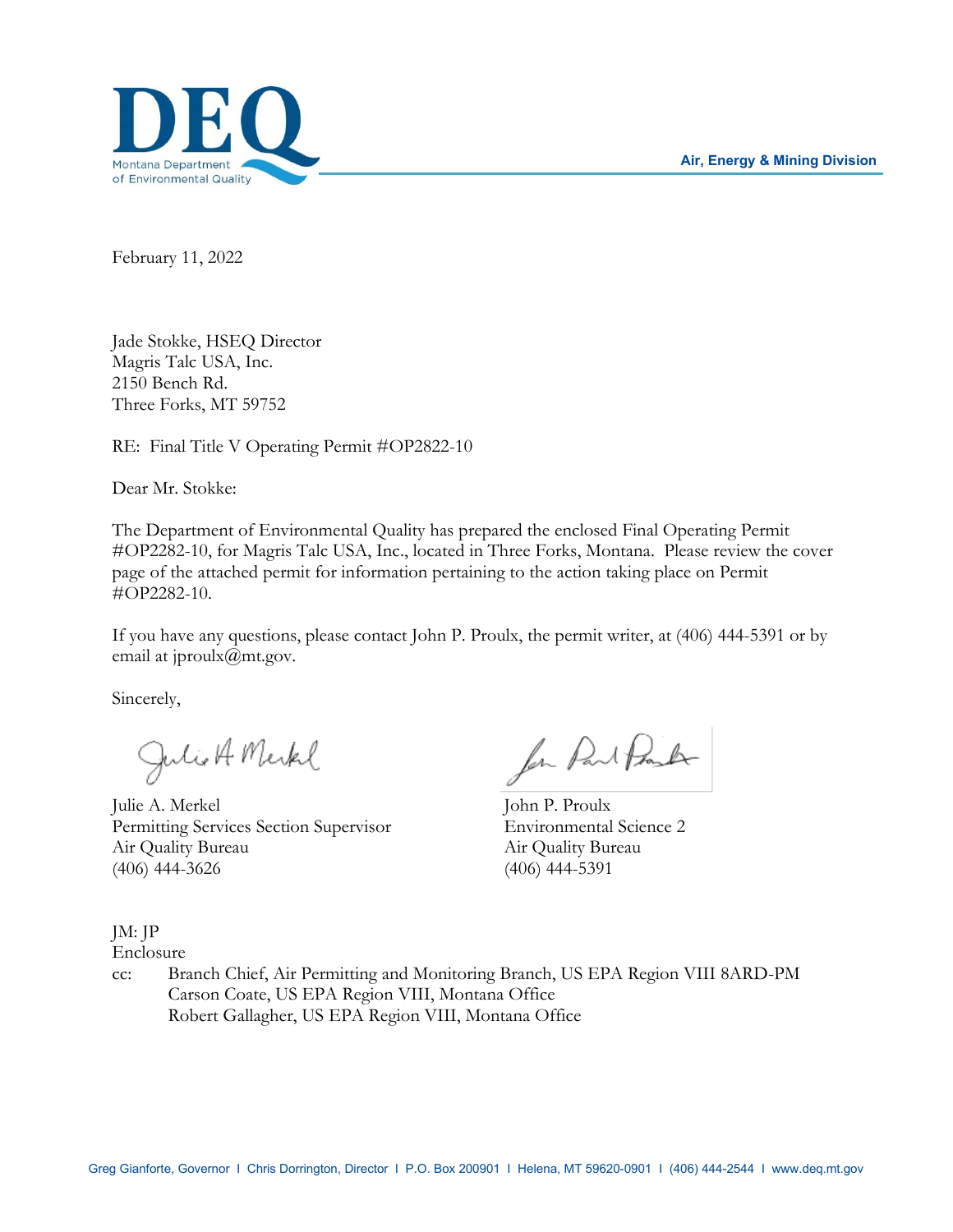STATE OF MONTANA Department of Environmental Quality Helena, Montana 59620



Issued to: Magris Talc USA, Inc. Three Forks Mill 2150 Bench Rd. Three Forks, MT 59725

Final Date: February 8, 2022 Expiration Date: February 8, 2027 Renewal Application Due: August 8, 2026

Effective Date: February 8, 2022 Date of Decision: January 7, 2022 End of EPA 45-day Review: December 27, 2021 Proposed Issue Date: November 9, 2021 Draft Issue Date: September 22, 2021

Application Deemed Technically Complete: February 22, 2021 Application Deemed Administratively Complete: February 22, 2021 Renewal Application Received: February 22, 2021 AFS Number: 030-031-0006A

**Permit Issuance and Appeal Processes:** In accordance with Montana Code Annotated (MCA) Sections 75-2-217 and 218 and the Administrative Rules of Montana (ARM), ARM Title 17, Chapter 8, Subchapter 12, Operating Permit Program, this operating permit is hereby issued by the Department of Environmental Quality (Department) as effective and final on February 8, 2022. This permit must be kept on-site at the above-named facility.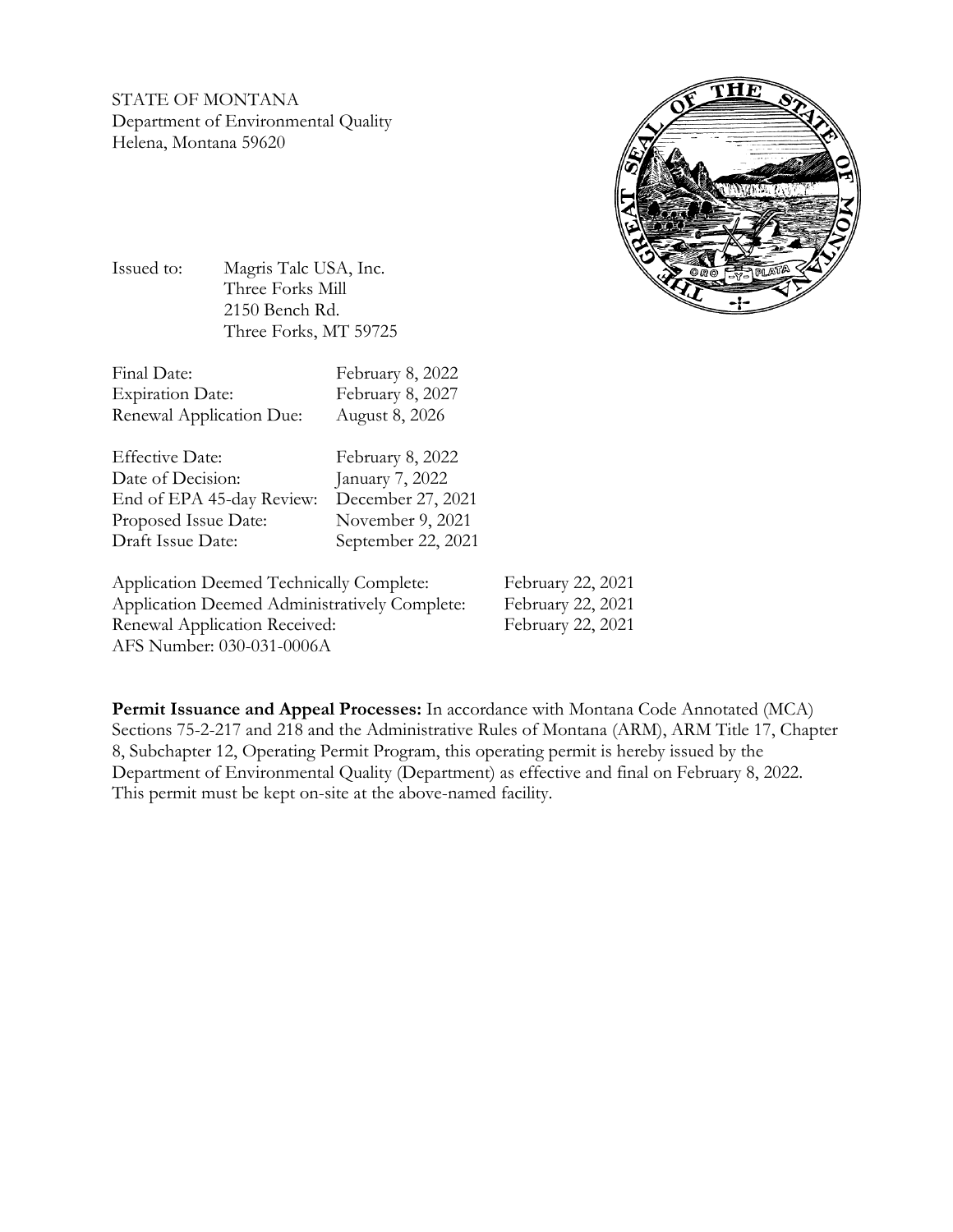# Montana Air Quality Operating Permit Department of Environmental Quality

| A.        |                                                                       |  |
|-----------|-----------------------------------------------------------------------|--|
| B.        |                                                                       |  |
| C.        |                                                                       |  |
| D.        | EU003: FACILITY EQUIPMENT NOT SUBJECT TO 40 CFR 60, SUBPART OOO  13   |  |
| E.        | EU004: FACILITY EQUIPMENT SUBJECT TO 40 CFR 60, SUBPART OOO  16       |  |
| F.        | EU005, EU006, EU007, EU008, EU009, EU010, EU011, EU012, EU013, EU014, |  |
|           |                                                                       |  |
| G.        |                                                                       |  |
| Η.        |                                                                       |  |
| I.        |                                                                       |  |
| J.        |                                                                       |  |
| Κ.        |                                                                       |  |
| L.        |                                                                       |  |
|           |                                                                       |  |
|           |                                                                       |  |
| A.        |                                                                       |  |
| $B_{-}$   |                                                                       |  |
|           |                                                                       |  |
| А.        |                                                                       |  |
| <b>B.</b> |                                                                       |  |
| C.        |                                                                       |  |
| D.        |                                                                       |  |
| Е.        |                                                                       |  |
| F.        |                                                                       |  |
| G.        |                                                                       |  |
| Н.        |                                                                       |  |
| Ι.        |                                                                       |  |
| J.        |                                                                       |  |
| К.        |                                                                       |  |
| L.        |                                                                       |  |
| М.        |                                                                       |  |
| N.        |                                                                       |  |
| O.        |                                                                       |  |
| Р.        | EMISSIONS TRADING, MARKETABLE PERMITS, ECONOMIC INCENTIVES 44         |  |
| Q.        |                                                                       |  |
| R.        |                                                                       |  |
| S.        |                                                                       |  |
| T.        |                                                                       |  |
| U.        |                                                                       |  |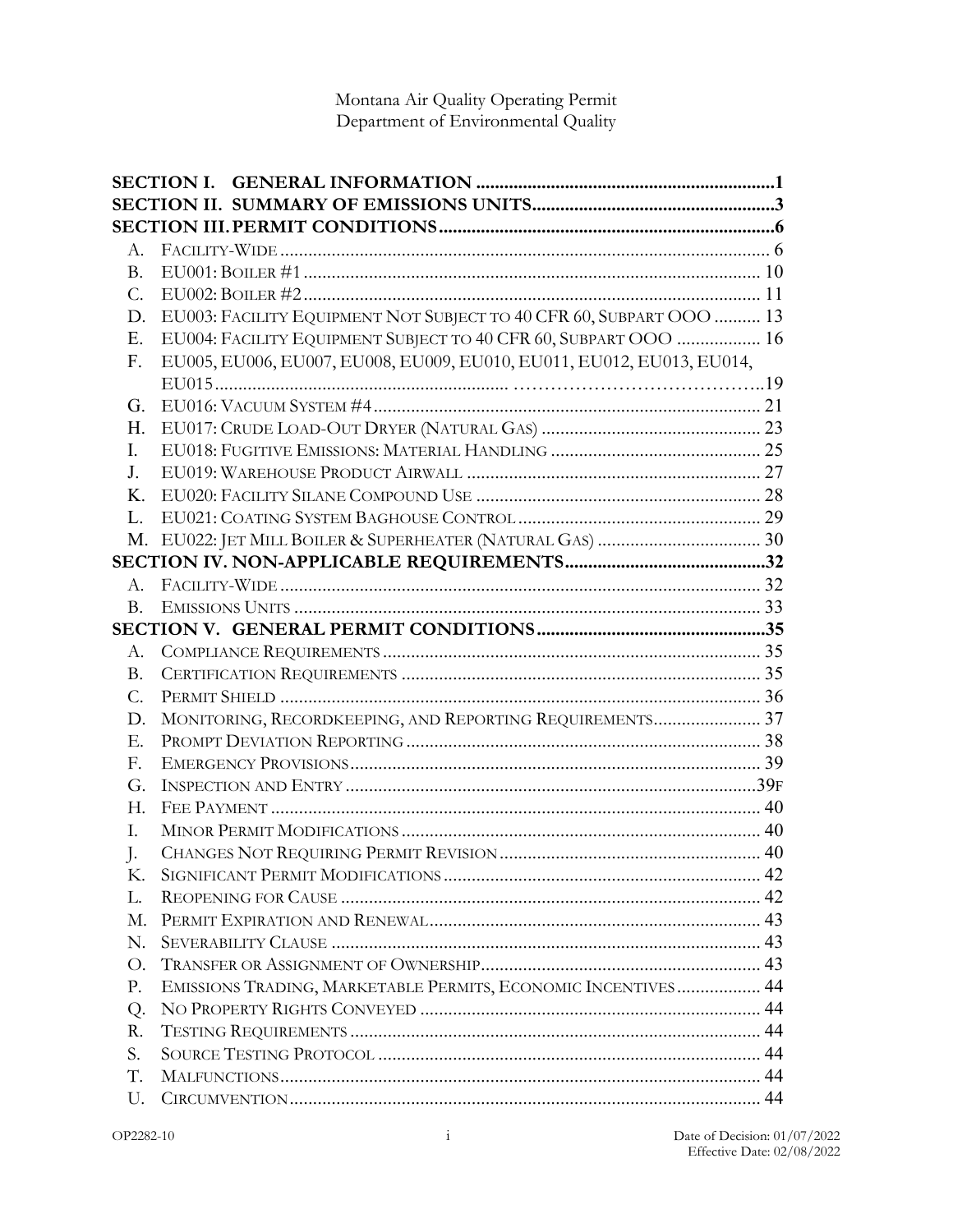| V.                                                                        |  |
|---------------------------------------------------------------------------|--|
|                                                                           |  |
| X.                                                                        |  |
|                                                                           |  |
|                                                                           |  |
|                                                                           |  |
| BB. STRATOSPHERIC OZONE PROTECTION - SERVICING OF MOTOR VEHICLE AIR       |  |
|                                                                           |  |
| CC. STRATOSPHERIC OZONE PROTECTION – RECYCLING AND EMISSION REDUCTIONS 46 |  |
|                                                                           |  |
|                                                                           |  |
|                                                                           |  |
|                                                                           |  |
|                                                                           |  |
| APPENDIX DAIR QUALITY INSPECTOR INFORMATION  D-1                          |  |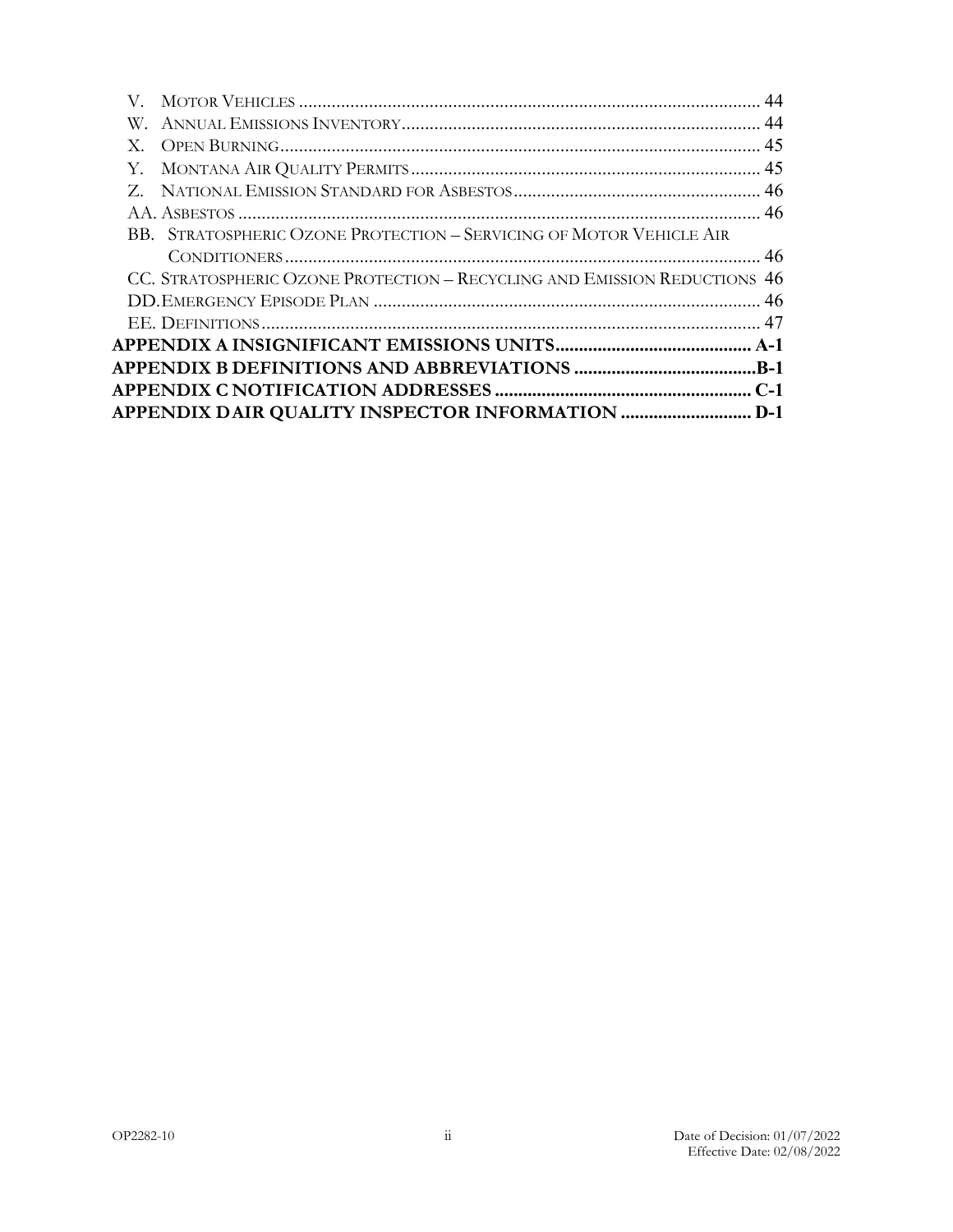Terms not otherwise defined in this permit or in the Definitions and Abbreviations [Appendix B](#page-53-0) of this permit have the meaning assigned to them in the referenced regulations.

## **SECTION I. GENERAL INFORMATION**

The following general information is provided pursuant to ARM 17.8.1210(1).

**Company Name:** Magris Talc USA, Inc. - Three Forks Mill

**Mailing Address:** 1209 Orange Street

**City:** Wilmington **State:** DE **Zip:** 19801

**Plant Location:** Northwest <sup>1</sup>/<sub>4</sub>, Section 36, Township 2 North, Range 1 East, Gallatin County, MT

**Responsible Official:** Matthew Fenton

**Facility Contact Person:** Henry Kilbreath

**Primary SIC Code:** 1499

**Nature of Business:** Non-Metallic Mineral Processing

#### **Description of Process:**

Talc and chlorite ore is hauled to the plant by truck and rail car. The ore is crushed to produce a product that is 44 to 149 micrometers in size. Further grinding is required to meet specifications. This milling takes place through roller mills, air classifying mills, and fluid energy mills. The product is sized by air classifiers.

The final product may be purchased from the facility in powder form or in pellets. In the pelletizing step, processed material is mixed with water to form a paste and then extruded as pellets. These pellets are dried by natural gas-fired pellet dryers. The final product is shipped from the facility in bagged or bulk form.

Magris Talc USA, Inc. (Magris Talc) also receives talc and chlorite ore by truck, crushes the material, and ships it off by rail to other facilities for processing. This ore may be dried in a natural gas-fired crude dryer to remove the moisture, depending on moisture content.

The primary pollutant of concern in talc and chlorite processing is particulate matter less than 10 microns in diameter (PM<sub>10</sub>). Particulate matter (PM) and PM<sub>10</sub> are emitted from crushing, grinding, drying, classifying, materials handling and transfer operations, packaging and storage. Although pelletizing is a wet process, PM10 may be emitted from the transfer and feeding of processed material to the pellet mills. The ore processed at this facility does not contain any Hazardous Air Pollutants (HAPs).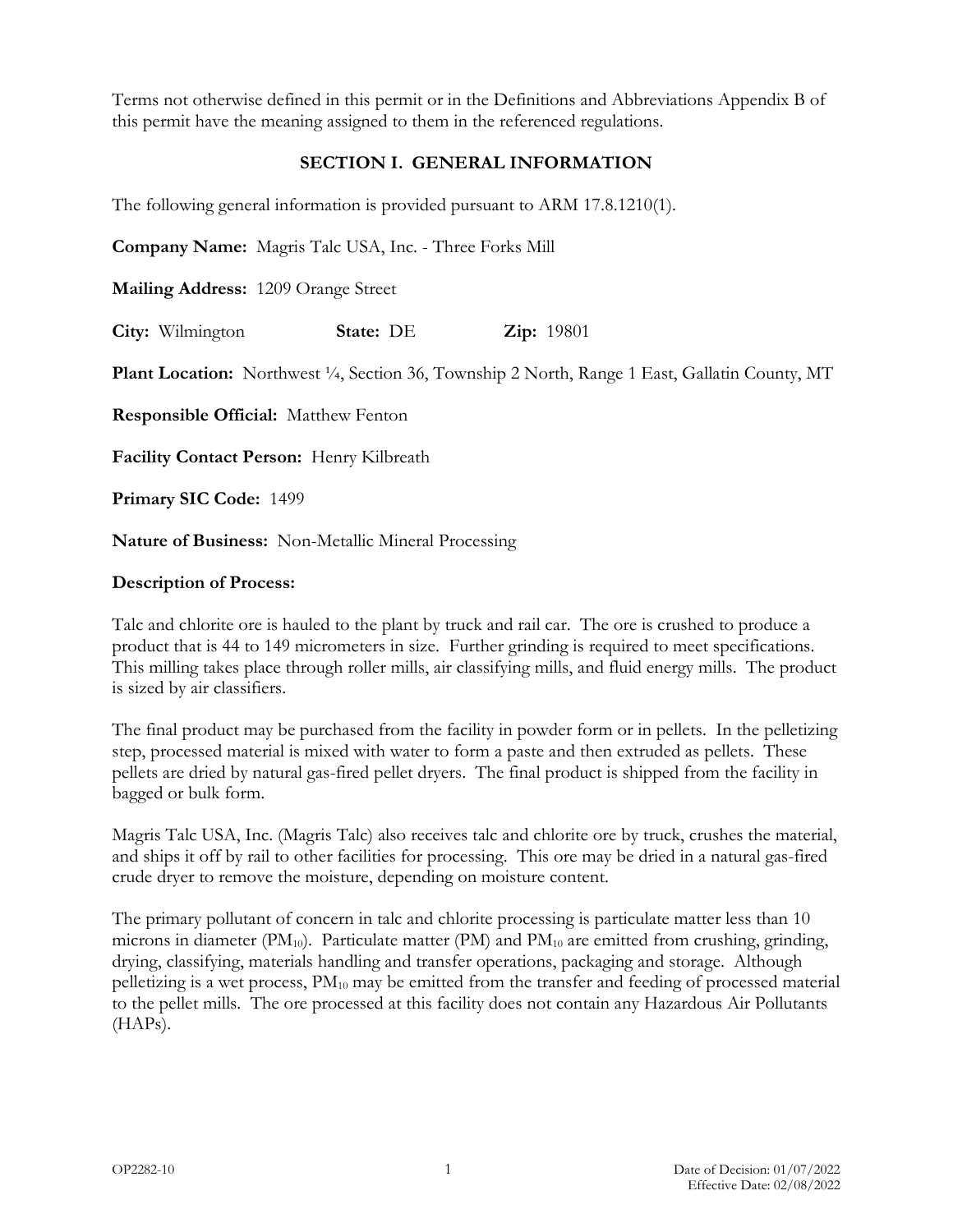Emissions from dryers include products of natural gas combustion, such as carbon monoxide, nitrogen oxides, volatile organic compounds, and sulfur oxides, in addition to filterable and condensable PM.

PM<sub>10</sub> emissions from sources at this facility are controlled with fabric filters. Fabric filters also are used to control emissions from mechanical processes such as crushing and grinding. Material collected in the fabric filters is generally put back into the system; however, a small percentage of material collected by the various vacuum systems is bagged and disposed of as waste.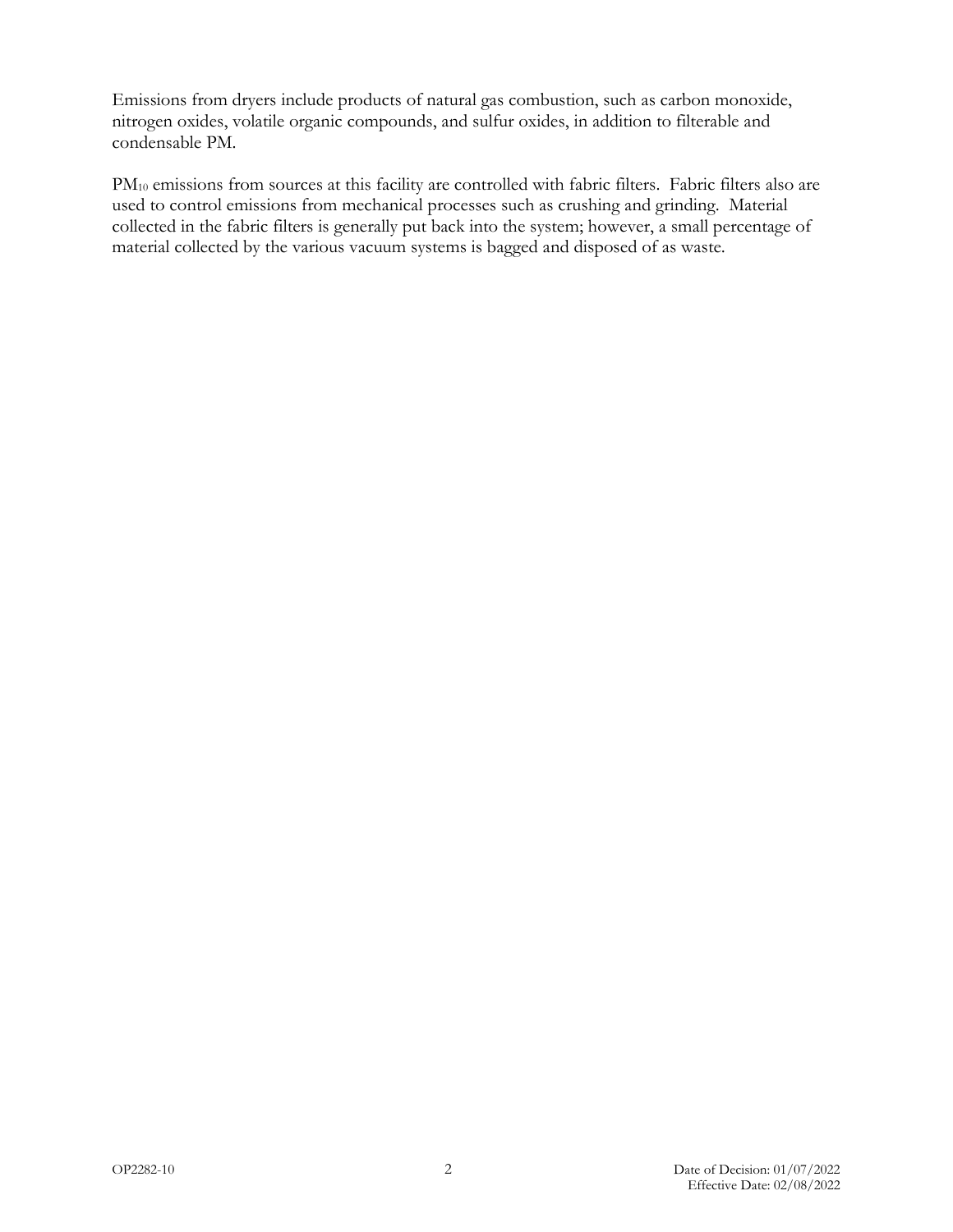# **SECTION II.SUMMARY OF EMISSIONS UNITS**

The emission units regulated by this permit are the following (ARM 17.8.1211):

| Emitting Unit ID   Emitting Unit |                                              | Pollution control device NSPS  |                        |
|----------------------------------|----------------------------------------------|--------------------------------|------------------------|
| <b>EU001</b>                     | Boiler 1                                     | None                           | NA                     |
| EU002                            | Boiler 2                                     | None                           | NA                     |
| <b>EU003</b>                     | Primary crusher - RC025                      | Fabric filter baghouse         | NA                     |
| EU003                            | Secondary crusher - RC035                    | Fabric filter baghouse         | <b>NA</b>              |
| <b>EU003</b>                     | Belt conveyors - C030, C040, C050, C060      | Fabric filter baghouse         | <b>NA</b>              |
| <b>EU003</b>                     | Bucket elevator - E045                       | Fabric filter baghouse         | NA                     |
| EU003                            | $60"$ Roller mill - M104                     | Fabric filter baghouse         | NA                     |
| EU003                            | 60" Roller mill feed bin - V180              | Fabric filter baghouse         | NA                     |
| <b>EU003</b>                     | 54" Roller mill - M204                       | Fabric filter baghouse         | NA                     |
| EU003                            | 54" Roller mill feed bin - V280              | Fabric filter baghouse         | NA                     |
| EU003                            | $FEM 1 - F807$                               | Fabric filter baghouse         | NA                     |
| <b>EU003</b>                     | FEM 1 feed bin - V880                        | Fabric filter baghouse         | NA                     |
| <b>EU003</b>                     | FEM 1 cooling collector - F811               | Fabric filter baghouse         | NA                     |
| EU003                            | FEM 2 - F907                                 | Fabric filter baghouse         | NA                     |
| <b>EU003</b>                     | FEM 2 feed bin - V980                        | Fabric filter baghouse         | NA                     |
| EU003                            | FEM 2 cooling collector - F911               | Fabric filter baghouse         | NA                     |
| EU003                            | Powder bulk bag packer bin - V1380           | Fabric filter baghouse         | NA                     |
| EU003                            | Powder bulk bag storage bin - V1390          | Fabric filter baghouse         | NA                     |
| <b>EU003</b>                     | Pellet mill feed bin - V380                  | Fabric filter baghouse         | NA                     |
| <b>EU003</b>                     | Natural gas pellet dryer $1 - C307$          | Fabric filter baghouse         | NA                     |
| EU003                            | Natural gas pellet dryer 2 - C313            | Fabric filter baghouse         | NA                     |
| <b>EU003</b>                     | Air pellet dryer $3 - C315$                  | Fabric filter baghouse         | NA                     |
| <b>EU003</b>                     | CMV packer bin - V384                        | Fabric filter baghouse         | NA                     |
| $EU$ <sub>003</sub>              | Silo 1-V401                                  | Fabric filter baghouse         | $\overline{NA}$        |
| EU003                            | $Silo 2 - V402$                              | Fabric filter baghouse         | NA                     |
| EU003                            | Silo 3 - V403                                | Fabric filter baghouse         | NA                     |
| EU003                            | $\overline{Si}$ lo 8 - V408                  | Fabric filter baghouse         | NA                     |
| EU003                            | Silo 9 - V409                                | Fabric filter baghouse         | NA                     |
| EU003                            | Silo 10 - V410                               | Fabric filter baghouse         | <b>NA</b>              |
| EU003                            | Silo 11 - V411<br>Vacuum system 2 - V1576    | Fabric filter baghouse         | <b>NA</b><br><b>NA</b> |
| EU003<br>EU003                   | Plant feed hopper & conveyor - SF015, C020   | Fabric filter baghouse<br>None | <b>NA</b>              |
| EU003                            | Product classifier feed bin - F1701, F1702   | Fabric filter baghouse         | NA                     |
| <b>EU004</b>                     | 66" Roller mill - M504                       | Fabric filter baghouse         | <b>OOO</b>             |
| <b>EU004</b>                     | 66" Roller mill feed bin - V580              | Fabric filter baghouse         | 000                    |
| EU004                            | (3) Roller mill packers - PK1554A, B, C      | Fabric filter baghouse         | OOO                    |
| EU004                            | Roller mill storage bin 1 - V1551            | Fabric filter baghouse         | OOO                    |
| EU004                            | Roller mill storage bin $2 - V1552$          | Fabric filter baghouse         | OOO                    |
| <b>EU004</b>                     | Roller mill storage bin $3 - V1553$          | Fabric filter baghouse         | OOO                    |
| <b>EU004</b>                     | Roller mill packer bin - V1554               | Fabric filter baghouse         | 000                    |
| <b>EU004</b>                     | Coarse powder conveying collector - V2015    | Fabric filter baghouse         | OOO                    |
| $\rm EU004$                      | Coarse powder bulk bag packer bin - V2080    | Fabric filter baghouse         | OOO                    |
| <b>EU004</b>                     | ACM 3 - V1140                                | Fabric filter baghouse         | OOO                    |
| EU004                            | ACM 3 feed bin - V1180                       | Fabric filter baghouse         | OOO                    |
| EU004                            | (4) MV packers - PK1504A, B, C, D            | Fabric filter baghouse         | OOO                    |
| EU004                            | $MV$ storage bin $1 - V1501$                 | Fabric filter baghouse         | OOO                    |
| <b>EU004</b>                     | $\overline{\text{MV}}$ storage bin 2 - V1502 | Fabric filter baghouse         | 000                    |
| <b>EU004</b>                     | $MV$ storage bin $3 - V1503$                 | Fabric filter baghouse         | OOO                    |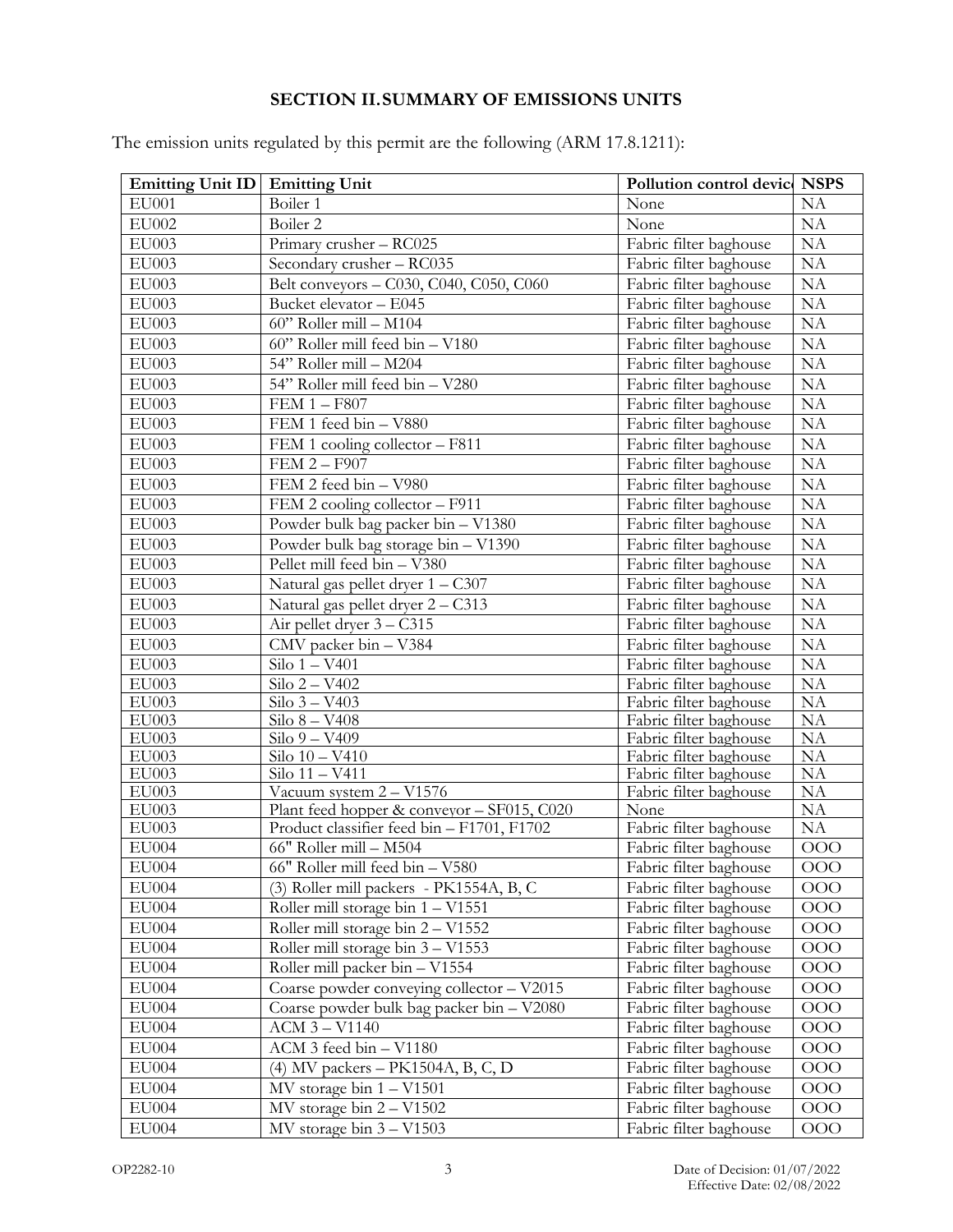| <b>Emitting Unit ID</b>      | <b>Emitting Unit</b>                              | Pollution control device | <b>NSPS</b>     |
|------------------------------|---------------------------------------------------|--------------------------|-----------------|
| <b>EU004</b>                 | MV packer bin - V1504                             | Fabric filter baghouse   | OOO             |
| <b>EU004</b>                 | CMV packer bin - V1594                            | Fabric filter baghouse   | OOO             |
| <b>EU004</b>                 | (3) CMV packers - PK1596A, B, C                   | Fabric filter baghouse   | 000             |
| <b>EU004</b>                 | $Silo 4 - V404$                                   | Fabric filter baghouse   | OOO             |
| <b>EU004</b>                 | Silo 5 - V405 (including Vacuum System 3 - V1374) | Fabric filter baghouse   | OOO             |
| <b>EU004</b>                 | Silo $6 - V406$                                   | Fabric filter baghouse   | OOO             |
| <b>EU004</b>                 | Silo $7 - V407$                                   | Fabric filter baghouse   | OOO             |
| <b>EU004</b>                 | Packing room fugitive collector - V1584           | Fabric filter baghouse   | OOO             |
| <b>EU004</b>                 | Crude load-out crusher - RC062                    | Fabric filter baghouse   | OOO             |
| <b>EU004</b>                 | Crude load-out conveyors - C061, C063, C065       | Fabric filter baghouse   | OOO             |
|                              | C076, C077                                        |                          |                 |
| <b>EU004</b>                 | Crude load-out bucket elevator - E064             | Fabric filter baghouse   | OOO             |
| <b>EU004</b>                 | Crude load-out spout - H066                       | Fabric filter baghouse   | OOO             |
| <b>EU004</b>                 | Product classifier - F1760                        | Fabric filter baghouse   | OOO             |
| <b>EU004</b>                 | FEM holding tank - V412                           | Fabric filter baghouse   | OOO             |
| <b>EU004</b>                 | ZSC holding tank - V414                           | Fabric filter baghouse   | OOO             |
| <b>EU004</b>                 | Coated holding tank - V413                        | Fabric filter baghouse   | <b>OOO</b>      |
| EU004                        | Coated packer bin - V1900                         | Fabric filter baghouse   | <b>OOO</b>      |
| <b>EU004</b>                 | Coating system feed bin - V1880                   | Fabric filter baghouse   | OOO             |
| <b>EU004</b>                 | (3) Coated packers - PKR1904A, B, C               | Fabric filter baghouse   | OOO             |
| <b>EU004</b>                 | Coated densifier feed bin - V1980                 | Fabric filter baghouse   | OOO             |
| <b>EU004</b>                 | Coated product conveying collector - V1850        | Fabric filter baghouse   | OOO             |
| <b>EU004</b>                 | Coated packaging recovery collector - V1990       | Fabric filter baghouse   | OOO             |
| <b>EU004</b>                 | Crude load-out feed hoppers & conveyor            | None                     | OOO             |
|                              | $-$ SF060, SF073, C074                            |                          |                 |
| <b>EU004</b>                 | Jet Mill product collector                        | Fabric filter baghouse   | <b>OOO</b>      |
| <b>EU004</b>                 | Jet Mill feed bin                                 | Fabric filter baghouse   | OOO             |
| <b>EU005</b>                 | $ACM1 - V640$                                     | Fabric filter baghouse   | NA              |
| <b>EU006</b>                 | ACM 1 feed bin - V680                             | Fabric filter baghouse   | NA              |
| EU007                        | $ACM 2 - V740$                                    | Fabric filter baghouse   | NA              |
| $\rm EU008$                  | ACM 2 feed bin - V780                             | Fabric filter baghouse   | NA              |
|                              | CMV product silo $1 - V382$                       | Fabric filter baghouse   | NA              |
| EU009                        |                                                   |                          |                 |
| EU010                        | CMV product silo 2 - V383                         | Fabric filter baghouse   | <b>NA</b>       |
| EU011                        | FEM 1 classifier - F817                           | Fabric filter baghouse   | NA              |
| EU012                        | FEM 2 classifier - F917                           | Fabric filter baghouse   | <b>NA</b>       |
| EU013                        | Reclaim collector - V1354                         | Fabric filter baghouse   | NA              |
| EU014                        | RM/CMV truck load-out bin/spout - V1304           | Fabric filter baghouse   | NA              |
| EU015                        | $\overline{\text{RM}}$ rail load-out bin - V1305  | Fabric filter baghouse   | NA              |
| EU015                        | CMV rail load-out surge bin/spout - V381          | Fabric filter baghouse   | NA              |
| EU016                        | Vacuum system 4 - V2110                           | Fabric filter baghouse   | $\rm NA$        |
| EU017                        | Crude load-out dryer - C075                       | Fabric filter baghouse   | <b>UUU</b>      |
| <b>EU018</b>                 | Haul roads                                        | Water/Chemical           | NA              |
| EU018                        | Ore storage (outdoor)                             | Water/Chemical           | NA              |
| <b>EU018</b>                 | Ore storage (indoor)                              | Water/Chemical           | <b>NA</b>       |
| EU018                        | Access roads or general plant property            | Water/Chemical           | NA              |
| EU018                        | LPG Exhaust                                       | None                     | NA              |
| <b>EU018</b>                 | Diesel exhaust                                    | None                     | NA              |
| <b>EU018</b><br><b>EU018</b> | Truck Unloading<br>Ore Handling (plant)           | None<br>None             | <b>NA</b><br>NA |
| EU018                        | Ore Handling (load-out)                           | None                     | <b>NA</b>       |
| <b>EU018</b>                 | Haul trucks                                       | None                     | NA              |
| <b>EU018</b>                 | Light vehicles                                    | None                     | NA              |
| <b>EU018</b>                 | Loaders                                           | None                     | NA              |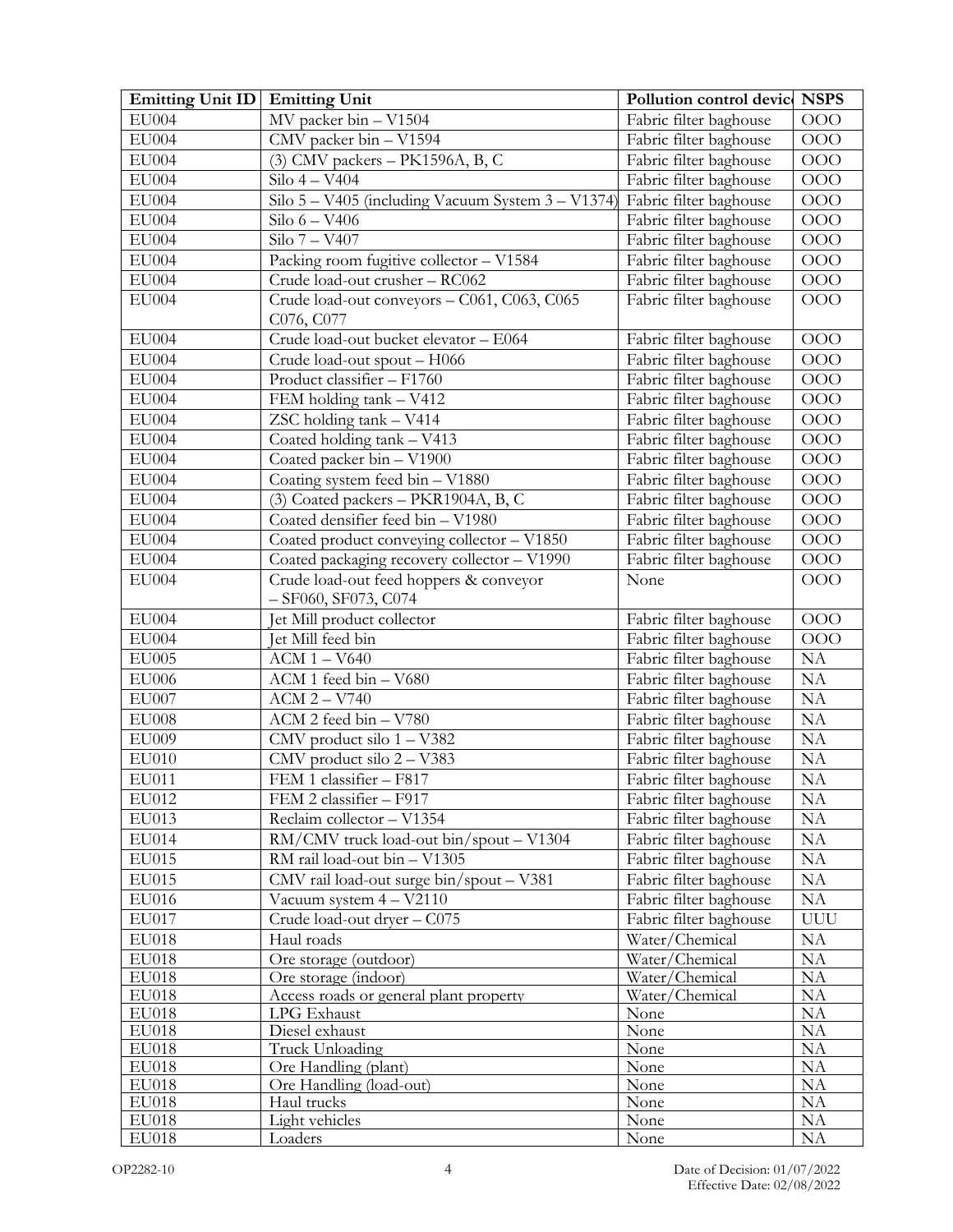| Emitting Unit ID Emitting Unit |                                             | Pollution control devic NSPS |     |
|--------------------------------|---------------------------------------------|------------------------------|-----|
| EU019                          | Warehouse product airwall – AW1926          | Airwall                      | NA  |
| EU020                          | Silane Compound                             | NΑ                           | NA  |
| EU021                          | Coating System Baghouse Control             | Fabric Filter Baghouse       | OOO |
| EU022                          | Jet Mill Boiler & Superheater (Natural Gas) | None                         | Dс  |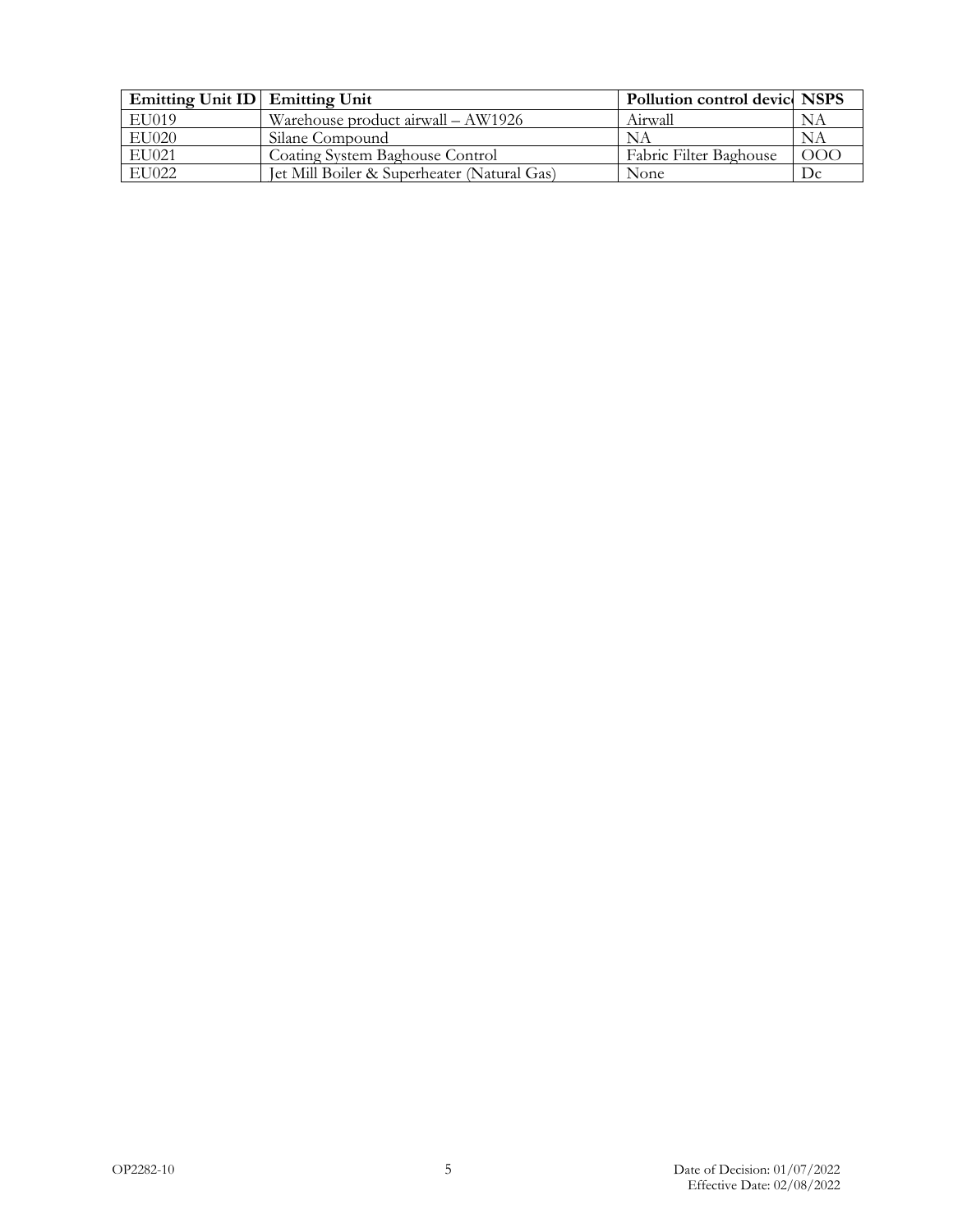# **SECTION III. PERMIT CONDITIONS**

The following requirements and conditions are applicable to the facility or to specific emissions units located at the facility (ARM 17.8.1211, 1212, and 1213).

## **A. Facility-Wide**

| Conditions | <b>Rule Citation</b>                                  | <b>Rule Description</b>                              | Pollutant/Parameter                       | Limit                                                    |
|------------|-------------------------------------------------------|------------------------------------------------------|-------------------------------------------|----------------------------------------------------------|
| A.1        | ARM 17.8.105                                          | <b>Testing Requirements</b>                          | <b>Testing Requirements</b>               |                                                          |
| A.2        | ARM 17.8.304(1)                                       | Visible Air Contaminants                             | Opacity                                   | 40%                                                      |
| A.3        | ARM 17.8.304(2)                                       | Visible Air Contaminants                             | Opacity                                   | 20%                                                      |
| A.4        | ARM 17.8.308(1)                                       | Particulate Matter,<br>Airborne                      | <b>Fugitive Opacity</b>                   | 20%                                                      |
| A.5        | ARM 17.8.308(2)                                       | Particulate Matter,<br>Airborne                      | Reasonable Precautions                    |                                                          |
| A.6        | ARM 17.8.308                                          | Particulate Matter,<br>Airborne                      | Reasonable Precaution,<br>Construction    | 20%                                                      |
| A.7        | ARM 17.8.309                                          | Particulate Matter, Fuel<br><b>Burning Equipment</b> | Particulate Matter                        | $E = 0.882 * H^{-0.1664}$ Or<br>$E = 1.026 * H^{-0.233}$ |
| A.8        | ARM 17.8.310                                          | Particulate Matter,<br><b>Industrial Processes</b>   | Particulate Matter                        | $E = 4.10 * P^{0.67}$ or<br>$E = 55 * P^{0.11} - 40$     |
| A.9        | ARM 17.8.322(4)                                       | Sulfur Oxide Emissions,<br>Sulfur in Fuel            | Sulfur in Fuel (liquid or<br>solid fuels) | 1 lb/MMBtu fired                                         |
| A.10       | ARM 17.8.322(5)                                       | Sulfur Oxide Emissions,<br>Sulfur in Fuel            | Sulfur in Fuel (gaseous)                  | 50 gr/100 CF                                             |
| A.11       | ARM 17.8.324(3)                                       | Hydrocarbon Emissions,<br>Petroleum Products         | Gasoline Storage Tanks                    |                                                          |
| A.12       | ARM 17.8.324                                          | Hydrocarbon Emissions,<br>Petroleum Products         | 65,000 Gallon Capacity                    |                                                          |
| A.13       | ARM 17.8.324                                          | Hydrocarbon Emissions,<br>Petroleum Products         | Oil-effluent Water<br>Separator           |                                                          |
| A.14       | ARM 17.8.342                                          | <b>NESHAPs</b> General<br>Provisions                 | <b>SSM Plans</b>                          | Submittal                                                |
| A.15       | <b>ARM</b><br>$17.8.1211(1)(c)$ and<br>40 CFR Part 98 | Greenhouse Gas<br>Reporting                          | Reporting                                 |                                                          |
| A.16       | ARM 17.8.1212                                         | <b>Reporting Requirements</b>                        | Prompt Deviation<br>Reporting             |                                                          |
| A.17       | ARM 17.8.1212                                         | <b>Reporting Requirements</b>                        | Compliance Monitoring                     |                                                          |
| A.18       | ARM 17.8.1207                                         | <b>Reporting Requirements</b>                        | Annual Certification                      | -------                                                  |

#### **Conditions**

<span id="page-9-0"></span>A.1. Pursuant to ARM 17.8.105, any person or persons responsible for the emission of any air contaminant into the outdoor atmosphere shall, upon written request of the Department, provide the facilities and necessary equipment (including instruments and sensing devices) and shall conduct tests, emission or ambient, for such periods of time as may be necessary using methods approved by the Department.

Compliance demonstration frequencies that list "as required by the Department" refer to ARM 17.8.105. In addition, for such sources, compliance with limits and conditions listing "as required by the Department" as the frequency, is verified annually using emission factors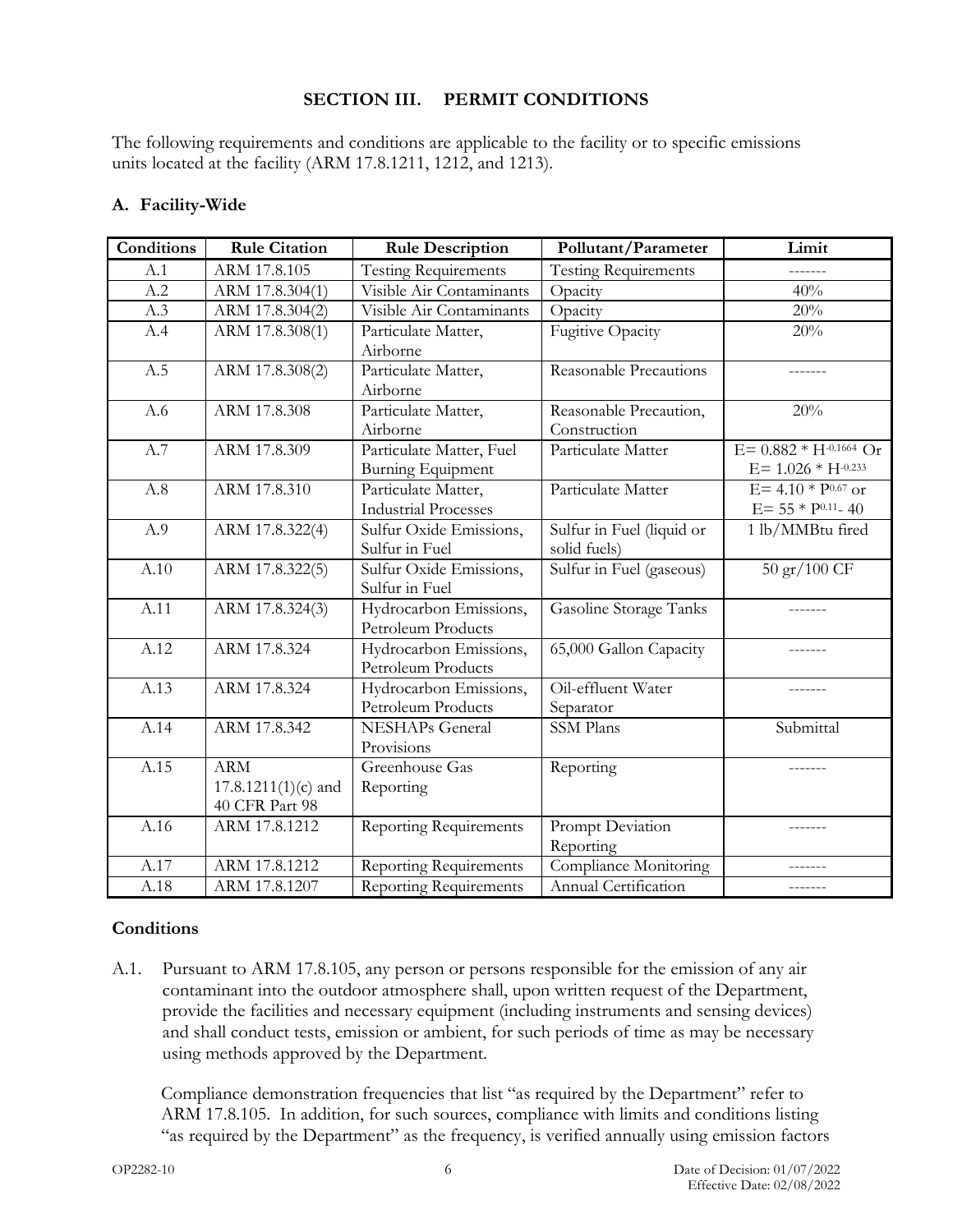and engineering calculations by the Department's compliance inspectors during the annual emission inventory review; in the case of Method 9 tests, compliance is monitored during the regular inspection by the compliance inspector.

- <span id="page-10-0"></span>A.2. Pursuant to ARM 17.8.304(1), Magris Talc shall not cause or authorize emissions to be discharged into the outdoor atmosphere from any source installed on or before November 23, 1968, that exhibit an opacity of 40% or greater averaged over 6 consecutive minutes, unless otherwise specified by rule or in this permit.
- <span id="page-10-1"></span>A.3. Pursuant to ARM 17.8.304(2), Magris Talc shall not cause or authorize emissions to be discharged into the outdoor atmosphere from any source installed after November 23, 1968, that exhibit an opacity of 20% or greater averaged over 6 consecutive minutes, unless otherwise specified by rule or in this permit.
- <span id="page-10-2"></span>A.4. Pursuant to ARM 17.8.308(1), Magris Talc shall not cause or authorize the production, handling, transportation, or storage of any material unless reasonable precautions to control emissions of particulate matter are taken. Such emissions of airborne particulate matter from any stationary source shall not exhibit an opacity of 20% or greater averaged over 6 consecutive minutes, unless otherwise specified by rule or in this permit.
- <span id="page-10-3"></span>A.5. Pursuant to ARM 17.8.308(2), Magris Talc shall not cause or authorize the use of any street, road or parking lot without taking reasonable precautions to control emissions of airborne particulate matter, unless otherwise specified by rule or in this permit.
- <span id="page-10-4"></span>A.6. Pursuant to ARM 17.8.308, Magris Talc shall not operate a construction site or demolition project unless reasonable precautions are taken to control emissions of airborne particulate matter. Such emissions of airborne particulate matter from any stationary source shall not exhibit an opacity of 20% or greater averaged over 6 consecutive minutes, unless otherwise specified by rule or in this permit.
- <span id="page-10-5"></span>A.7. Pursuant to ARM 17.8.309, unless otherwise specified by rule or in this permit, Magris Talc shall not cause or authorize particulate matter caused by the combustion of fuel to be discharged from any stack or chimney into the outdoor atmosphere in excess of the maximum allowable emissions of particulate matter for existing fuel burning equipment and new fuel burning equipment calculated using the following equations:

For existing fuel burning equipment (installed before November 23, 1968):  $E = 0.882 * H^{-0.1664}$ 

For new fuel burning equipment (installed on or after November 23, 1968):  $E = 1.026 * H^{-0.233}$ 

Where H is the heat input capacity in million Btu (MMBtu) per hour and E is the maximum allowable particulate emissions rate in pounds per MMBtu.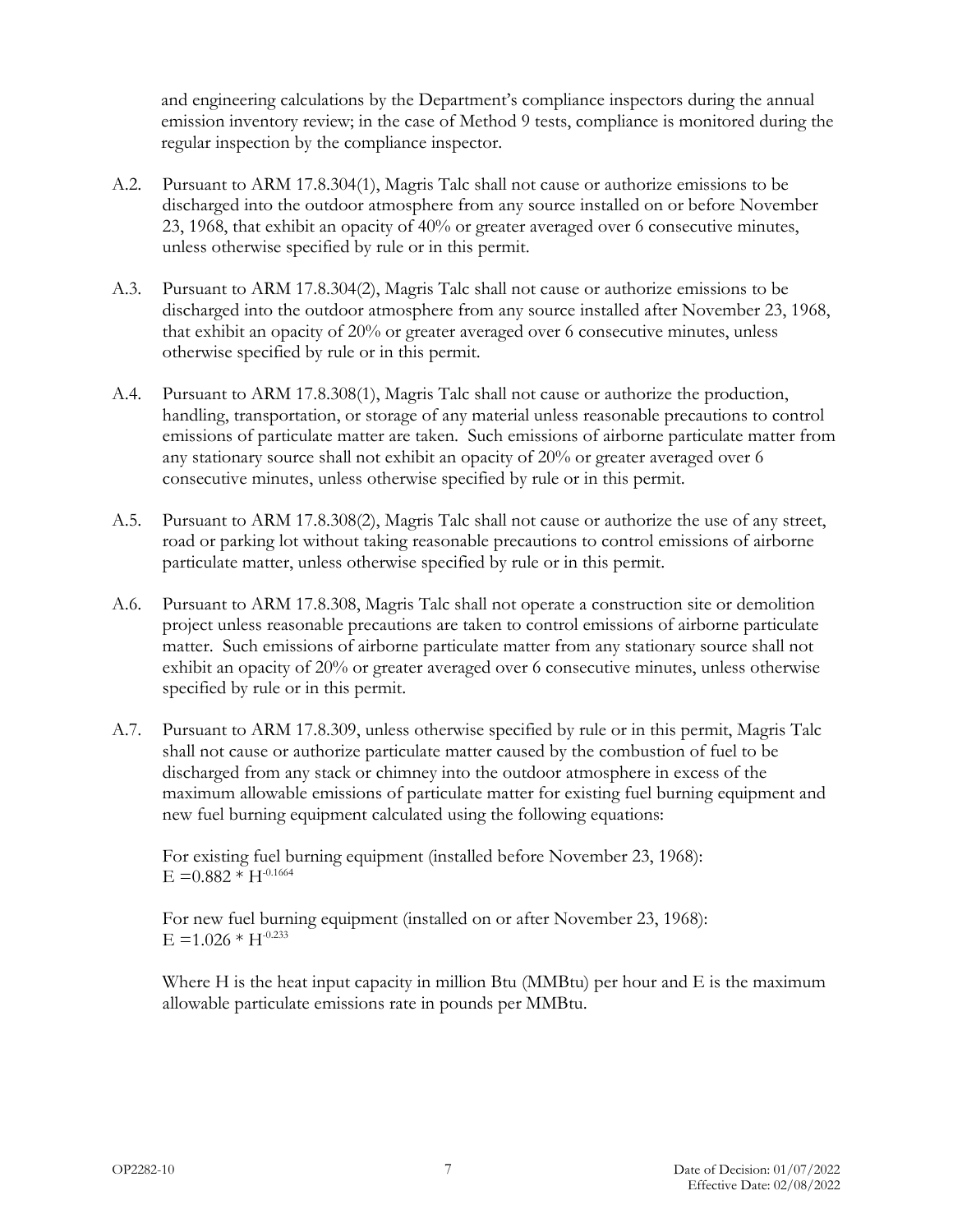<span id="page-11-0"></span>A.8. Pursuant to ARM 17.8.310, unless otherwise specified by rule or in this permit, Magris Talc shall not cause or authorize particulate matter to be discharged from any operation, process, or activity into the outdoor atmosphere in excess of the maximum hourly allowable emissions of particulate matter calculated using the following equations:

For process weight rates up to 30 tons per hour:  $E = 4.10 * P^{0.67}$ For process weight rates in excess of 30 tons per hour:  $E = 55.0 * P^{0.11} - 40$ 

Where  $E =$  rate of emissions in pounds per hour and  $P =$  process weight rate in tons per hour.

- <span id="page-11-1"></span>A.9. Pursuant to ARM 17.8.322(4), Magris Talc shall not burn liquid or solid fuels containing sulfur in excess of 1 pound per million Btu fired, unless otherwise specified by rule or in this permit.
- <span id="page-11-2"></span>A.10. Pursuant to ARM 17.8.322(5), Magris Talc shall not burn any gaseous fuel containing sulfur compounds in excess of 50 grains per 100 cubic feet of gaseous fuel, calculated as hydrogen sulfide at standard conditions, unless otherwise specified by rule or in this permit.
- <span id="page-11-3"></span>A.11. Pursuant to ARM 17.8.324(3), Magris Talc shall not load or permit the loading of gasoline into any stationary tank with a capacity of 250 gallons or more from any tank truck or trailer, except through a permanent submerged fill pipe, unless such tank is equipped with a vapor loss control device or is a pressure tank as described in ARM 17.8.324(1), unless otherwise specified by rule or in this permit.
- <span id="page-11-4"></span>A.12. Pursuant to ARM 17.8.324, unless otherwise specified by rule or in this permit, Magris Talc shall not place, store or hold in any stationary tank, reservoir or other container of more than 65,000 gallon capacity any crude oil, gasoline or petroleum distillate having a vapor pressure of 2.5 pounds per square inch absolute or greater under actual storage conditions, unless such tank, reservoir or other container is a pressure tank maintaining working pressure sufficient at all times to prevent hydrocarbon vapor or gas loss to the atmosphere, or is designed and equipped with a vapor loss control device, properly installed, in good working order and in operation.
- <span id="page-11-5"></span>A.13. Pursuant to ARM 17.8.324, unless otherwise specified by rule or in this permit, Magris Talc shall not use any compartment of any single or multiple-compartment oil-effluent water separator, which compartment receives effluent water containing 200 gallons a day or more of any petroleum product from any equipment processing, refining, treating, storing or handling kerosene or other petroleum product of equal or greater volatility than kerosene, unless such compartment is equipped with a vapor loss control device, constructed so as to prevent emission of hydrocarbon vapors to the atmosphere, properly installed, in good working order and in operation.
- <span id="page-11-6"></span>A.14. Pursuant to ARM 17.8.342 and 40 CFR 63.6, Magris Talc shall submit to the Department a copy of any startup, shutdown, and malfunction (SSM) plan required under 40 CFR 63.6(e)(3) within 30 days of the effective date of this operating permit (if not previously submitted), within 30 days of the compliance date of any new National Emission Standard for Hazardous Air Pollutants (NESHAPs) or Maximum Achievable Control Technology (MACT) standard, and within 30 days of the revision of any such SSM plan, when applicable. The Department requests submittal of such plans in electronic form, when possible.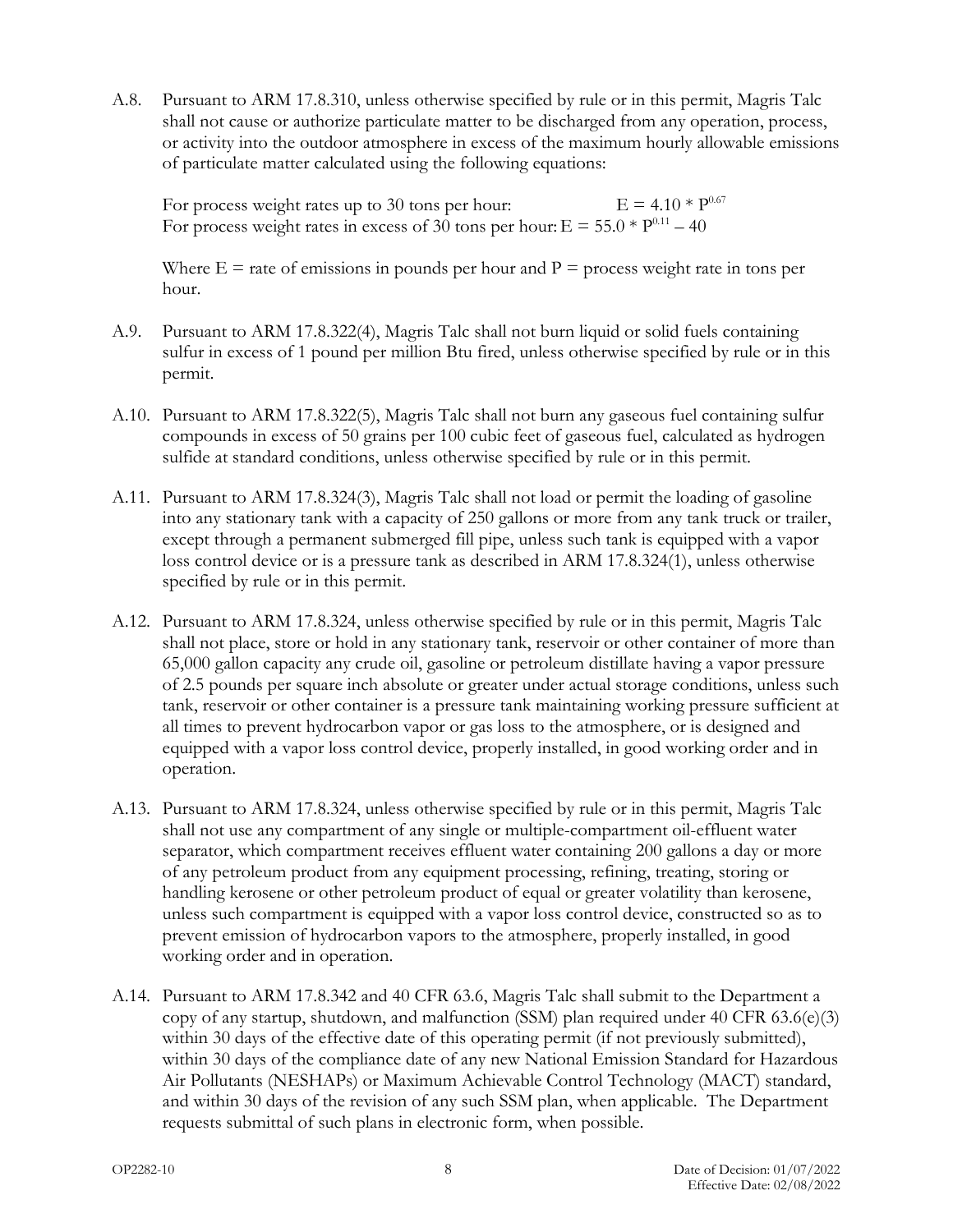- <span id="page-12-0"></span>A.15. Pursuant to ARM 17.8.1211(1)(c) and 40 CFR Part 98, Magris Talc shall comply with the requirements of 40 CFR Part 98 – Mandatory Greenhouse Gas Reporting, as applicable (ARM 17.8.1211(1)(c), NOT an applicable requirement under Title V).
- <span id="page-12-1"></span>A.16. Magris Talc shall promptly report deviations from permit requirements including those attributable to upset conditions, as upset is defined in the permit. To be considered prompt, deviations shall be reported to the Department using the schedule and content as described in Section V[.E](#page-41-0) (unless otherwise specified in an applicable requirement) (ARM 17.8.1212).
- <span id="page-12-2"></span>A.17. On or before February 15 and August 15 of each year, Magris Talc shall submit to the Department the compliance monitoring reports required by Section [V.D.](#page-40-0) These reports shall contain all information required by Section V[.D,](#page-40-0) as well as the information required by each individual emissions unit. For the reports due by February 15 of each year, Magris Talc may submit a single report, provided that it contains all the information required by Sections V[.B](#page-38-0) & V[.D.](#page-40-0) Per ARM 17.8.1207,

*any application form, report, or compliance certification submitted pursuant to ARM Title 17, Chapter 8, Subchapter 12 (including semiannual monitoring reports), shall contain certification by a responsible official of truth, accuracy and completeness. This certification and any other certification required under ARM Title 17, Chapter 8, Subchapter 12, shall state that,* "based on information and belief formed after reasonable inquiry, the statements and information in the document are true, accurate and complete."

<span id="page-12-3"></span>A.18. By February 15 of each year, Magris Talc shall submit to the Department the compliance certification required by Section V[.B.](#page-38-0) The annual certification required by Section V[.B.](#page-38-0) must include a statement of compliance based on the information available which identifies any observed, documented or otherwise known instance of noncompliance for each applicable requirement. Per ARM 17.8.1207,

> *any application form, report, or compliance certification submitted pursuant to ARM Title 17, Chapter 8, Subchapter 12 (including annual certifications), shall contain certification by a responsible official of truth, accuracy and completeness. This certification and any other certification required under ARM Title 17, Chapter 8, Subchapter 12, shall state that,* "based on information and belief formed after reasonable inquiry, the statements and information in the document are true, accurate and complete."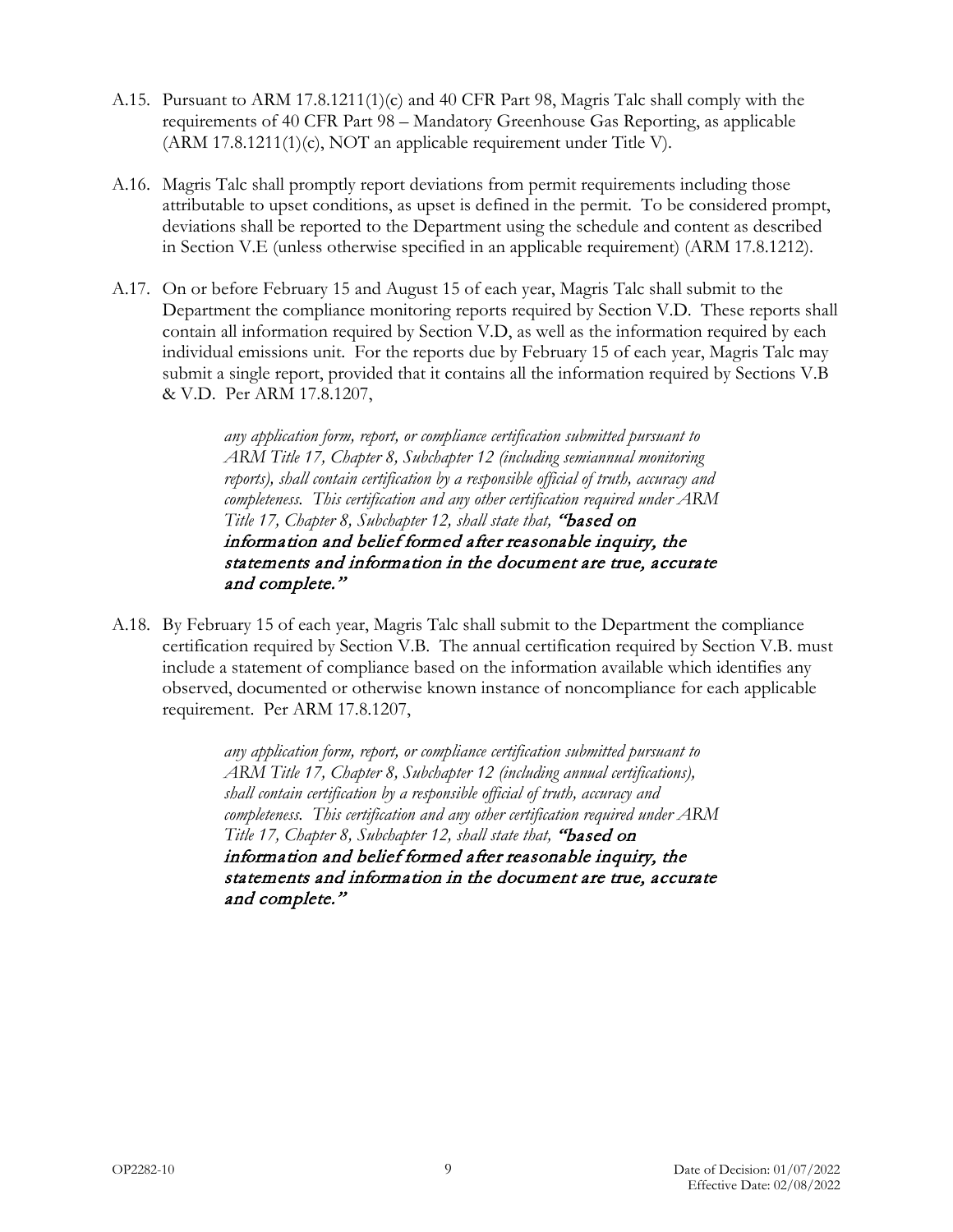## **B. EU001: Boiler #1**

| Condition(s)                                | Pollutant/                               | Permit Limit                                                | Compliance Demonstration                             | Reporting                                                             |              |
|---------------------------------------------|------------------------------------------|-------------------------------------------------------------|------------------------------------------------------|-----------------------------------------------------------------------|--------------|
|                                             | Parameter                                |                                                             | Method                                               | Frequency                                                             | Requirements |
| B.1, B.4, B.7,<br>B.9, B.10,<br><b>B.11</b> | Opacity                                  | 40%                                                         | Method 9/<br>Pipeline-Quality<br>Natural Gas<br>Only | As required by<br>the Department<br>and Section III<br>$A.1/$ Ongoing |              |
| B.2, B.5, B.7,<br>B.9, B.10,<br><b>B.11</b> | Particulate<br>Matter                    | $E = 0.882 * H^{-0.1664}$                                   | Pipeline Quality<br>Natural<br>Gas/Method 5          | As required by<br>the Department<br>and Section<br>III.A.1            | Semiannual   |
| B.3, B.6, B.8,<br>B.10, B.11                | Fuel<br>Specification/<br>Sulfur in Fuel | Pipeline-Quality<br>Natural Gas Only/<br>$50$ gr $/100$ scf | Pipeline-Quality<br>Natural Gas<br>Only              | Ongoing                                                               |              |

# **Conditions**

- <span id="page-13-0"></span>B.1. Magris Talc shall not cause or authorize any emissions to be discharged into the outdoor atmosphere from Boiler #1 that exhibit an opacity of 40% or greater averaged over 6 consecutive minutes (ARM 17.8.304(1)).
- <span id="page-13-2"></span>B.2. Magris Talc shall not cause or authorize to be discharged into the outdoor atmosphere PM caused by the combustion of fuel from Boiler #1 in excess of the maximum allowable emissions of PM for existing fuel burning equipment calculated by  $E = 0.882 * H^{-0.1664}$ , where  $H =$  heat input capacity in MMBtu/hr and  $E =$  maximum allowable emission rate in lb/MMBtu (ARM 17.8.309).
- <span id="page-13-4"></span>B.3. Magris Talc shall burn only pipeline-quality natural gas for Boiler #1 operations. Further, Magris Talc shall not burn any gaseous fuel containing sulfur compounds in excess of 50 gr/100 scf of gaseous fuel, calculated as hydrogen sulfide at standard conditions (ARM 17.8.749 and ARM 17.8.322(5)).

# **Compliance Demonstration**

- <span id="page-13-1"></span>B.4. As required by the Department and Section III[.A.1,](#page-9-0) Magris Talc shall perform a Method 9 test in accordance with the Montana Source Test Protocol and Procedures Manual (ARM 17.8.106). The Method 9 test shall be used to determine compliance with the 40% opacity limit. Additional opacity compliance monitoring shall be satisfied through burning only pipeline quality natural gas (ARM 17.8.1213).
- <span id="page-13-3"></span>B.5. Magris Talc shall demonstrate compliance with the PM emissions limitation of Section III[.B.2](#page-13-2) by burning only pipeline quality natural gas. Additional compliance monitoring shall be accomplished through Method 5 testing. As required by the Department and Section III[.A.1,](#page-9-0) Magris Talc shall conduct a Method 5 test, or another Department approved test method for total particulate to monitor compliance with Section III[.B.2.](#page-13-2)  The test shall conform to the methods and requirements of 40 CFR 60.8 and the Montana Source Test Protocol and Procedures Manual (ARM 17.8.1213).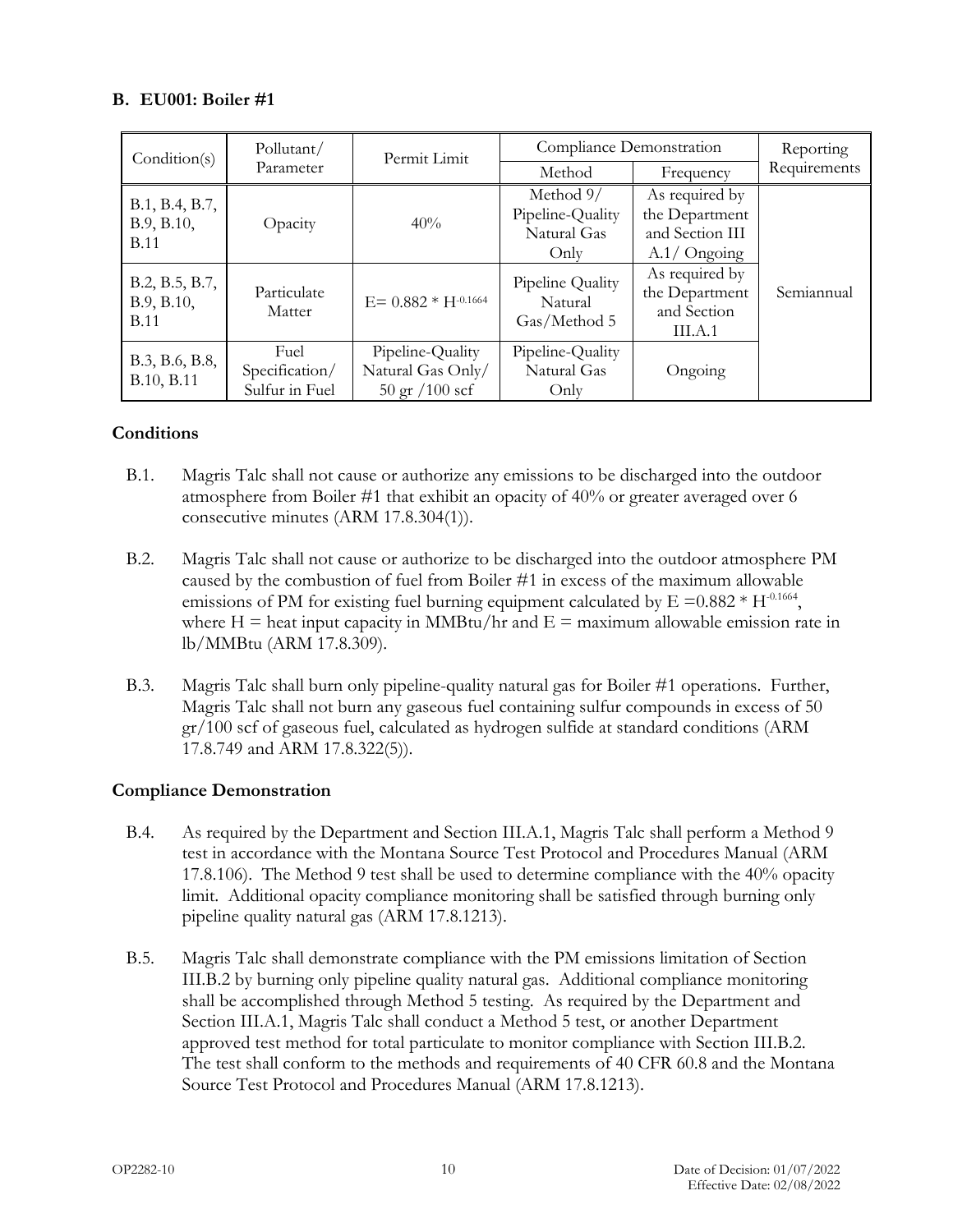<span id="page-14-4"></span>B.6. Compliance monitoring for Section III[.B.3](#page-13-4) shall be satisfied by burning pipeline quality natural gas only for Boiler #1 operations. Magris Talc shall maintain a record demonstrating that only pipeline-quality natural gas was burned for Boiler #1 operations (ARM 17.8.1213).

## **Recordkeeping**

- <span id="page-14-0"></span>B.7. All compliance source test recordkeeping shall be performed in accordance with the test method used and the Montana Source Test Protocol and Procedures Manual and shall be maintained on-site (ARM 17.8.106 and ARM 17.8.1212).
- <span id="page-14-5"></span>B.8. Magris Talc shall maintain the records required by Section III[.B.6](#page-14-4) on-site or under the facility's control and shall submit records to the Department upon request (ARM 17.8.1212).

# **Reporting**

- <span id="page-14-1"></span>B.9. Any compliance source test reports must be submitted in accordance with the Montana Source Test Protocol and Procedures Manual (ARM 17.8.106 and ARM 17.8.1212).
- <span id="page-14-2"></span>B.10. The annual compliance certification required by Section V[.B](#page-38-0) must contain a certification statement for the above applicable requirements (ARM 17.8.1212).
- <span id="page-14-3"></span>B.11. The semiannual monitoring report shall provide (ARM 17.8.1212):
	- a. a summary of results of any source testing that was performed during that semiannual period; and
	- b. a brief summary of the records kept as required by Section III[.B.6.](#page-14-4)

# **C. EU002: Boiler #2**

| Condition(s)                         | Pollutant/                                 | Permit Limit                                                   |                                                        | Compliance Demonstration                                            | Reporting    |  |
|--------------------------------------|--------------------------------------------|----------------------------------------------------------------|--------------------------------------------------------|---------------------------------------------------------------------|--------------|--|
|                                      | Parameter                                  |                                                                | Method                                                 | Frequency                                                           | Requirements |  |
| C.1, C.4, C.7,<br>C.9, C.10,<br>C.11 | Opacity                                    | 40%                                                            | Method $9/$<br>Pipeline-Quality<br>Natural Gas<br>Only | As required by the<br>Department and<br>Section III.A.1/<br>Ongoing |              |  |
| C.2, C.5, C.7,<br>C.9, C.10,<br>C.11 | Particulate<br>Matter                      | $E = 0.882 * H$<br>0.1664                                      | Pipeline Quality<br>Natural<br>gas/Method 5            | As required by the<br>Department and<br>Section III.A.1             | Semiannual   |  |
| C.3, C.6, C.8,<br>C.10, C.11         | Fuel<br>Specification<br>Sulfur in<br>Fuel | Pipeline-Quality<br>Natural Gas<br>Only/ $50$ gr<br>$'100$ scf | Pipeline-Quality<br>Natural Gas<br>Only                | Ongoing                                                             |              |  |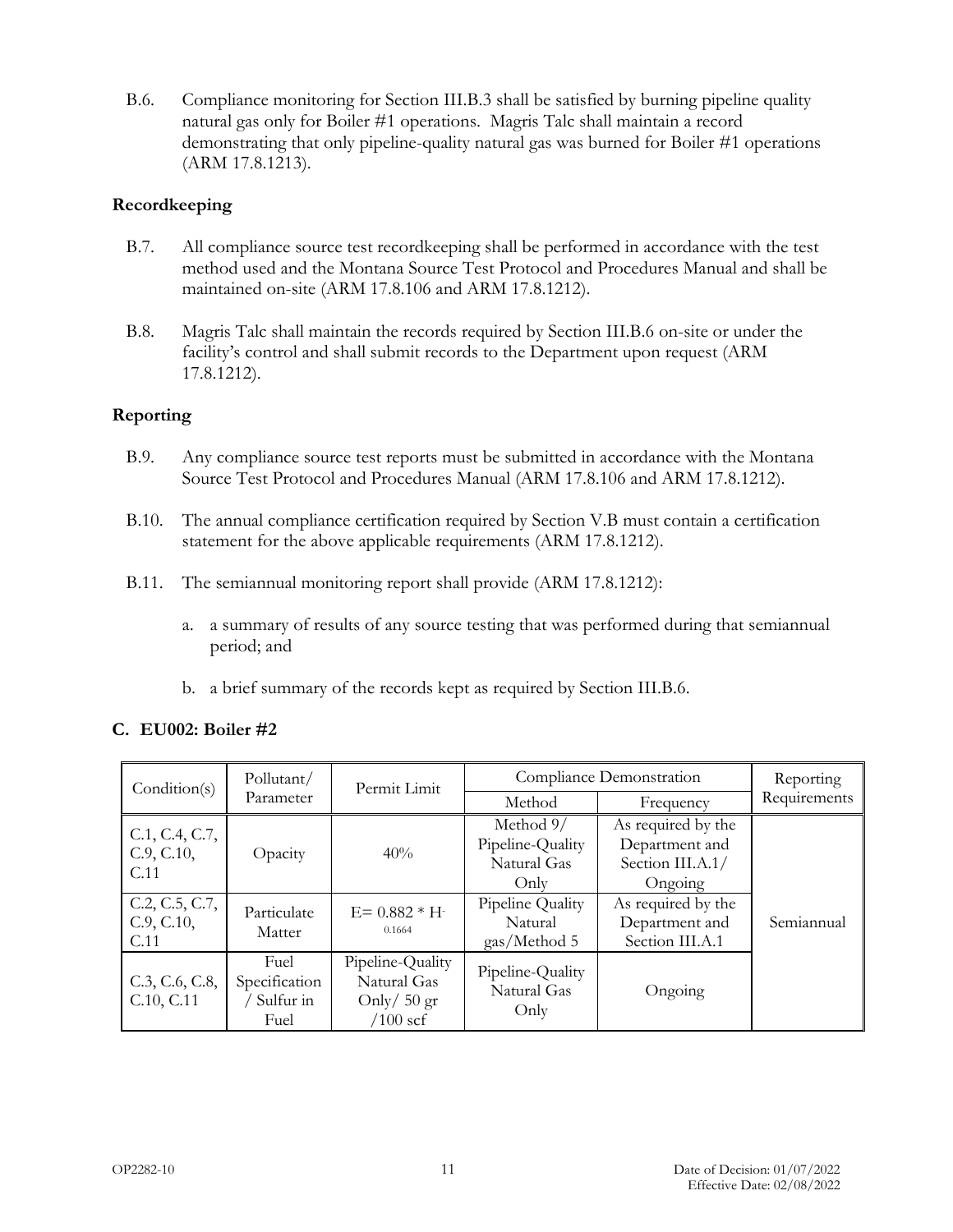# **Conditions**

- <span id="page-15-0"></span>C.1. Magris Talc shall not cause or authorize any emissions to be discharged into the outdoor atmosphere from Boiler #2 that exhibit an opacity of 40% or greater averaged over 6 consecutive minutes (ARM 17.8.304(1)).
- <span id="page-15-3"></span>C.2. Magris Talc shall not cause or authorize to be discharged into the outdoor atmosphere PM caused by the combustion of fuel from the Boiler #2 in excess of the maximum allowable emissions of PM for existing fuel burning equipment calculated by  $E = 0.882 * H^{-0.1664}$ , where  $H =$  heat input capacity in MMBtu/hr and  $E =$  maximum allowable emission rate in lb/MMBtu (ARM 17.8.309).
- <span id="page-15-5"></span>C.3. Magris Talc shall burn only pipeline-quality natural gas for Boiler #2 operations. Further, Magris Talc shall not burn any gaseous fuel containing sulfur compounds in excess of 50 gr/100 scf of gaseous fuel, calculated as hydrogen sulfide at standard conditions (ARM 17.8.749 and ARM 17.8.322(5)).

# **Compliance Demonstration**

- <span id="page-15-1"></span>C.4. As required by the Department and Section III[.A.1,](#page-9-0) Magris Talc shall perform a Method 9 test in accordance with the Montana Source Test Protocol and Procedures Manual (ARM 17.8.106). The Method 9 test shall be used to determine compliance with the 40% opacity limit. Additional opacity compliance monitoring shall be satisfied through burning only pipeline quality natural gas (ARM 17.8.1213).
- <span id="page-15-4"></span>C.5. Magris Talc shall demonstrate compliance with the PM emissions limitation of Section III[.C.2](#page-15-3) by burning only pipeline quality natural gas. Additional compliance monitoring shall be accomplished through Method 5 testing. As required by the Department and Section III[.A.1,](#page-9-0) Magris Talc shall conduct a Method 5 test or another Department approved test method for total particulate to monitor compliance with Section III[.C.2.](#page-15-3) The test shall conform to the methods and requirements of 40 CFR 60.8 and the Montana Source Test Protocol and Procedures Manual (ARM 17.8.1213).
- <span id="page-15-6"></span>C.6. Monitoring compliance for Section III[.C.3](#page-15-5) shall be satisfied by burning pipeline quality natural gas only for Boiler #2 operations. Magris Talc shall maintain a record verifying that only pipeline-quality natural gas was burned for Boiler #2 operations (ARM 17.8.1213).

# **Recordkeeping**

- <span id="page-15-2"></span>C.7. All compliance source test recordkeeping shall be performed in accordance with the test method used and the Montana Source Test Protocol and Procedures Manual and shall be maintained on-site or under the facility's control (ARM 17.8.106 and ARM 17.8.1212).
- <span id="page-15-7"></span>C.8. Magris Talc shall maintain the records required by Section III[.C.6](#page-15-6) on-site and shall submit records to the Department upon request (ARM 17.8.1212).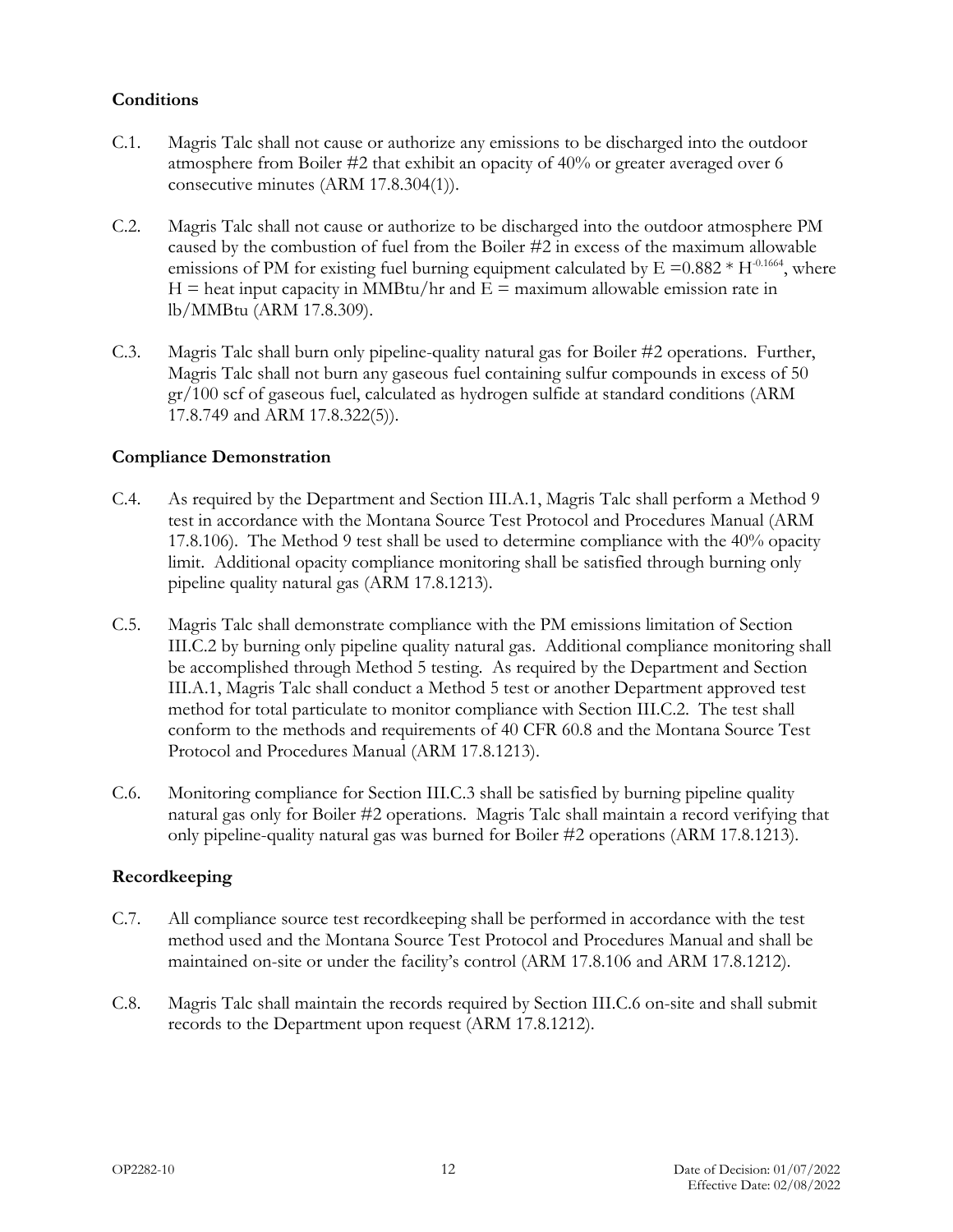# **Reporting**

- <span id="page-16-0"></span>C.9. Any compliance source test reports shall be submitted in accordance with the Montana Source Test Protocol and Procedures Manual (ARM 17.8.106 and ARM 17.8.1212).
- <span id="page-16-1"></span>C.10. The annual compliance certification required by Section V[.B](#page-38-0) must contain a certification statement for the above applicable requirements (ARM 17.8.1212).
- <span id="page-16-2"></span>C.11. The semiannual monitoring report shall provide (ARM 17.8.1212):
	- a. A summary of results of any source testing that was performed during that semiannual period; and
	- b. A brief summary of the records kept as required by Section III[.C.6.](#page-15-6)

## **D. EU003: Facility Equipment Not Subject to 40 CFR 60, Subpart OOO**

Includes, but is not limited to: Primary Crusher (RC025); Secondary Crusher (RC035); 30" Belt Conveyor (CO30); 24" Belt Conveyor (CO40); 18" Belt Conveyors (CO50 & CO60); Bucket Elevator (E045); 60" Roller Mill (M104); 60" Roller Mill Feed Bin (V180); 54" Roller Mill (M204); 54" Roller Mill Feed Bin (V280); FEM #1 (F807), FEM #2 (F907), FEM Cooler Collector #1 (F811), FEM Cooler Collector #2 (F911), FEM #1 Feed Bin (V860), FEM #2 Feed Bin (V960); FEM #2 Cooling Collector (F911); Powder Bulk Bag Packer Bin (V1380), Powder Bulk Bag Storage Bin (V1390); Pellet Mill Feed Bin (V380); Natural Gas Pellet Dryer #1 (C307); Gas Pellet Dryer #2 (C313); Pellet Air Dryer (C315); CMV Packer Bin (V384); Silo #1 (V401); Silo #2 (V402); Silo #3 (V403); Silo #8 (V408); Silo #9 (V409); Silo #10 (V410); Silo #11 (V411); Vacuum System #2 (V1576); Product Classifier Feed Bin (F1701 and F1702); and Plant feed hopper & conveyor (SF015, C020).

|                                   | Pollutant/            | Permit Limit                                                  |               | Compliance Demonstration                                   | Reporting    |
|-----------------------------------|-----------------------|---------------------------------------------------------------|---------------|------------------------------------------------------------|--------------|
| Condition(s)                      | Parameter             |                                                               | Method        | Frequency                                                  | Requirements |
| D.1, D.4, D.7,                    |                       |                                                               | Method 9      | Semiannual                                                 |              |
| D.8, D.9, D.10,<br>D.11           | Opacity               | 40%                                                           | Visual Survey | Weekly                                                     |              |
| D.2, D.5, D.7,                    |                       |                                                               | Method 9      | Semiannual                                                 |              |
| D.8, D.9, D.10,<br>D.11           | Opacity               | 20%                                                           | Visual Survey | Weekly                                                     | Semiannual   |
| D.3, D.6, D.8,<br>D.9, D.10, D.11 | Particulate<br>Matter | $E = 4.10 * P^{0.67}$<br>$\alpha$<br>$E = 55 * P^{0.11} - 40$ | Method 5      | As required by<br>the Department<br>and Section III<br>A.1 |              |

#### **Conditions**

<span id="page-16-3"></span>D.1. Magris Talc shall not cause or authorize to be discharged into the outdoor atmosphere from any equipment not affected under 40 Code of Federal Regulations (CFR) 60, Subpart OOO, and manufactured prior to November 23, 1968, visible emissions that exhibit an opacity of 40% or greater averaged over 6 consecutive minutes, unless required by rule or stated otherwise in this permit (ARM 17.8.304(1)).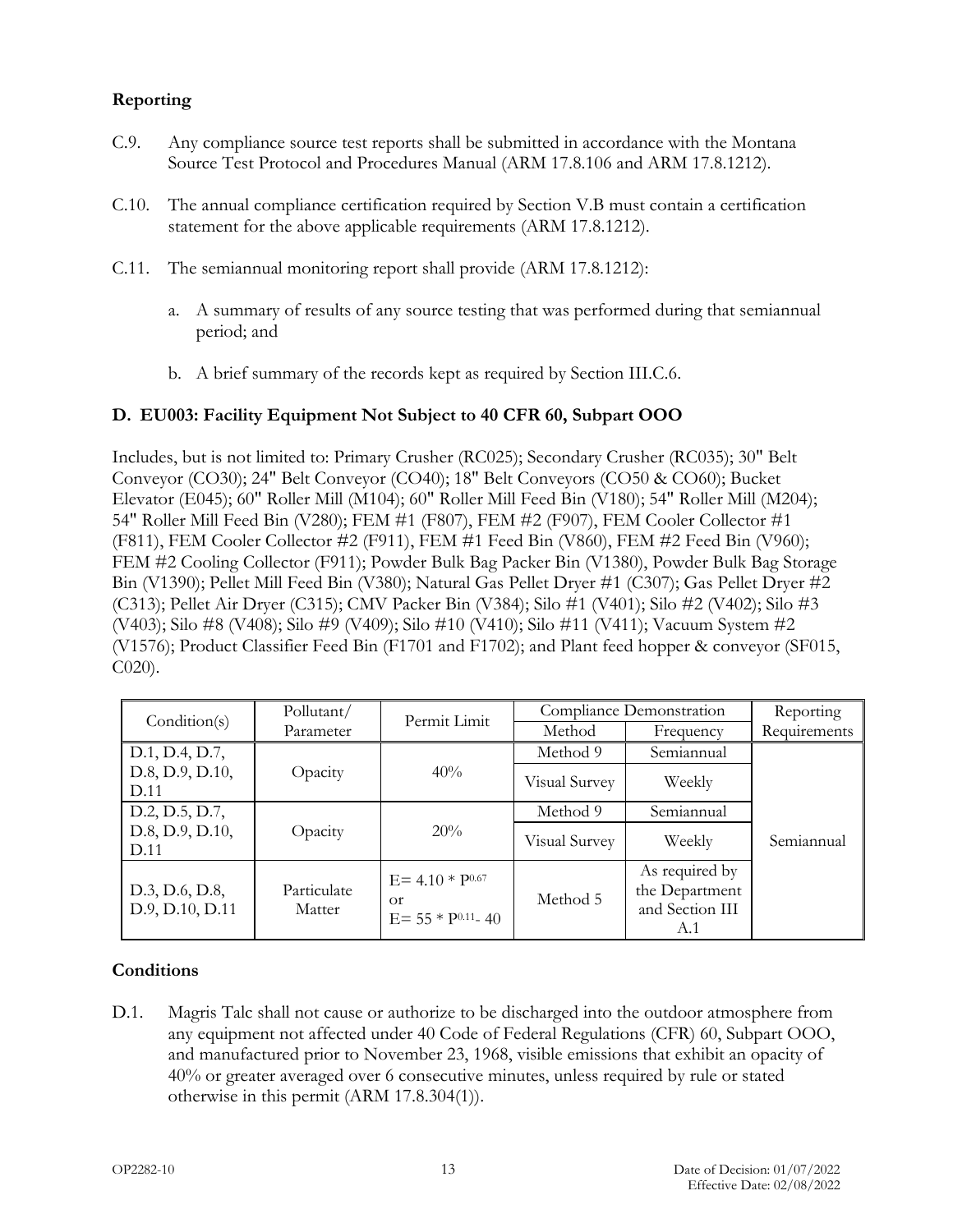- <span id="page-17-1"></span>D.2. Magris Talc shall not cause or authorize to be discharged into the outdoor atmosphere from any equipment not affected under 40 CFR 60, Subpart OOO, and manufactured after November 23, 1968, visible emissions that exhibit an opacity of 20% or greater averaged over 6 consecutive minutes, unless required by rule or stated otherwise in this permit (ARM  $17.8.304(2)$ .
- <span id="page-17-3"></span>D.3. Particulate emissions from process weight for any non-40 CFR 60, Subpart OOO, affected equipment shall not exceed the value calculated by  $E = 4.10 * P^{0.67}$ , for process weight rates up to 30 tons per hour, and/or  $E = 55.0 * P^{0.11} - 40$  for process weight rates in excess of 30 tons per hour, where E is the emissions in pounds per hour and P is the process weight in tons per hour (ARM 17.8.310).

## **Compliance Demonstration**

<span id="page-17-0"></span>D.4. Magris Talc shall conduct either a semiannual Method 9 source test or a weekly visual survey of visible emissions to monitor compliance with Section III[.D.1.](#page-16-3) Under the visual survey option, once per calendar week, during daylight hours, Magris Talc shall visually survey for any visible emissions. If visible emissions are observed during the visual survey, Magris Talc shall conduct a Method 9 source test. The Method 9 source test shall begin within one hour of any observation of visible emissions. If visible emissions meet or exceed 30% opacity based on the Method 9 source test, Magris Talc shall immediately take corrective action to contain or minimize the source of emissions. If corrective actions are taken, then Magris Talc shall immediately conduct a subsequent visual survey (and subsequent Method 9 source test if visible emissions remain) to monitor compliance. The person conducting the visual survey shall record the results of the survey (including the results of any Method 9 source test performed) in a log, including any corrective action taken. Conducting a visual survey does not relieve Magris Talc of the liability for a violation determined using Method 9 (ARM 17.8.101(27)).

If the visual surveys are not performed once per calendar week as specified above during the reporting period, then Magris Talc shall perform the Method 9 source tests for that reporting period.

Method 9 source tests shall be performed in accordance with the Montana Source Test Protocol and Procedures Manual, except that prior notification of the test is not required. Each observation period shall be a minimum of 6 minutes unless any one reading is 40% or greater, then the observation period shall be a minimum of 20 minutes or until a violation of the standard has been documented, whichever is a shorter period of time (ARM 17.8.1213).

<span id="page-17-2"></span>D.5. Magris Talc shall conduct either a semiannual Method 9 source test or a weekly visual survey of visible emissions to monitor compliance with Section III[.D.2.](#page-17-1) Under the visual survey option, once per calendar week, during daylight hours, Magris Talc shall visually survey for any visible emissions. If visible emissions are observed during the visual survey, Magris Talc shall conduct a Method 9 source test. The Method 9 source test shall begin within one hour of any observation of visible emissions. If visible emissions meet or exceed 15% opacity based on the Method 9 source test, Magris Talc shall immediately take corrective action to contain or minimize the source of emissions. If corrective actions are taken, then Magris Talc shall immediately conduct a subsequent visual survey (and subsequent Method 9 source test if visible emissions remain) to monitor compliance.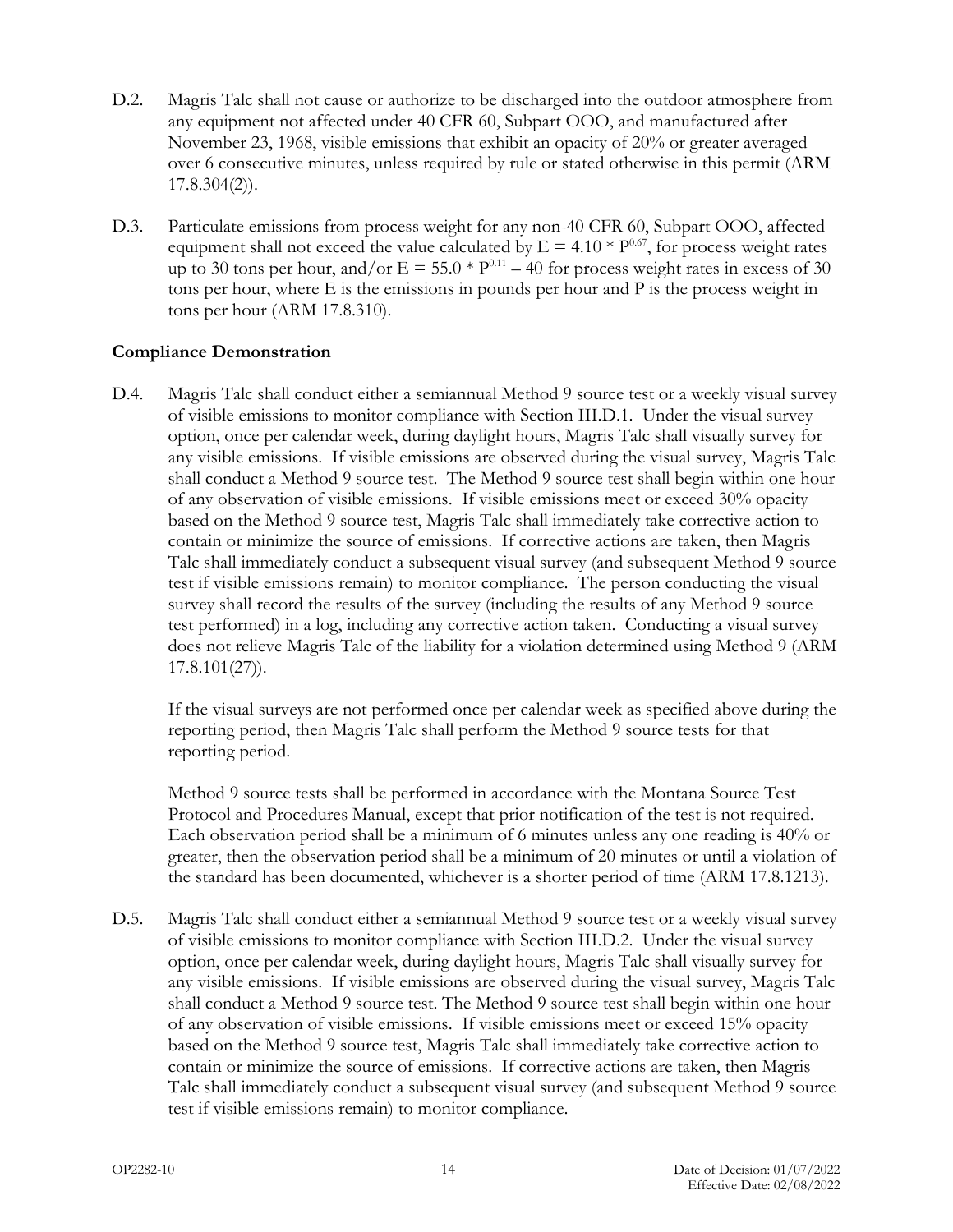The person conducting the visual survey shall record the results of the survey (including the results of any Method 9 source test performed) in a log, including any corrective action taken. Conducting a visual survey does not relieve Magris Talc of the liability for a violation determined using Method 9 (ARM 17.8.101(27)).

If the visual surveys are not performed once per calendar week as specified above during the reporting period, then Magris Talc shall perform the Method 9 source tests for that reporting period.

Method 9 source tests shall be performed in accordance with the Montana Source Test Protocol and Procedures Manual, except that prior notification of the test is not required. Each observation period shall be a minimum of 6 minutes unless any one reading is 20% or greater, then the observation period shall be a minimum of 20 minutes or until a violation of the standard has been documented, whichever is a shorter period of time (ARM 17.8.1213).

<span id="page-18-5"></span>D.6. As required by the Department and Section III[.A.1,](#page-9-0) Magris Talc shall conduct Method 5 testing or another Department approved test method for total particulate to monitor compliance with Section III[.D.3.](#page-17-3) The test shall conform to the methods and requirements of 40 CFR 60.8 and the Montana Source Test Protocol and Procedures Manual (ARM 17.8.1213).

## **Recordkeeping**

- <span id="page-18-0"></span>D.7. If visual surveys are performed, Magris Talc shall maintain a log of visual surveys performed as specified in Sections III[.D.4](#page-17-0) and III[.D.5.](#page-17-2) Each log entry shall include the date, time, results of survey (and results of subsequent Method 9, if applicable), and observer's initials. If any corrective action is required, the time, date, observer's initials, and any preventive or corrective action taken shall be recorded in the log (ARM 17.8.1212).
- <span id="page-18-1"></span>D.8. All compliance source test recordkeeping shall be performed in accordance with the test method used and the Montana Source Test Protocol and Procedures Manual (ARM 17.8.106).

# **Reporting**

- <span id="page-18-2"></span>D.9. Magris Talc shall submit all source test reports in accordance with the Montana Source Test Protocol and Procedures Manual (ARM 17.8.106 and ARM 17.8.1212).
- <span id="page-18-3"></span>D.10. The annual compliance certification report required by Section V. [B](#page-38-0) must contain a certification statement for the above applicable requirements (ARM 17.8.1212).
- <span id="page-18-4"></span>D.11. The semiannual monitoring report shall provide (ARM 17.8.1212):
	- a. Summary of visual surveys performed and logged as specified by Section III[.D.8,](#page-18-1) or a summary of the results of any Method 9 source test conducted during the reporting period;
	- b. Summary of the log of corrective actions maintained as specified by Section II[I.D.7;](#page-18-0) and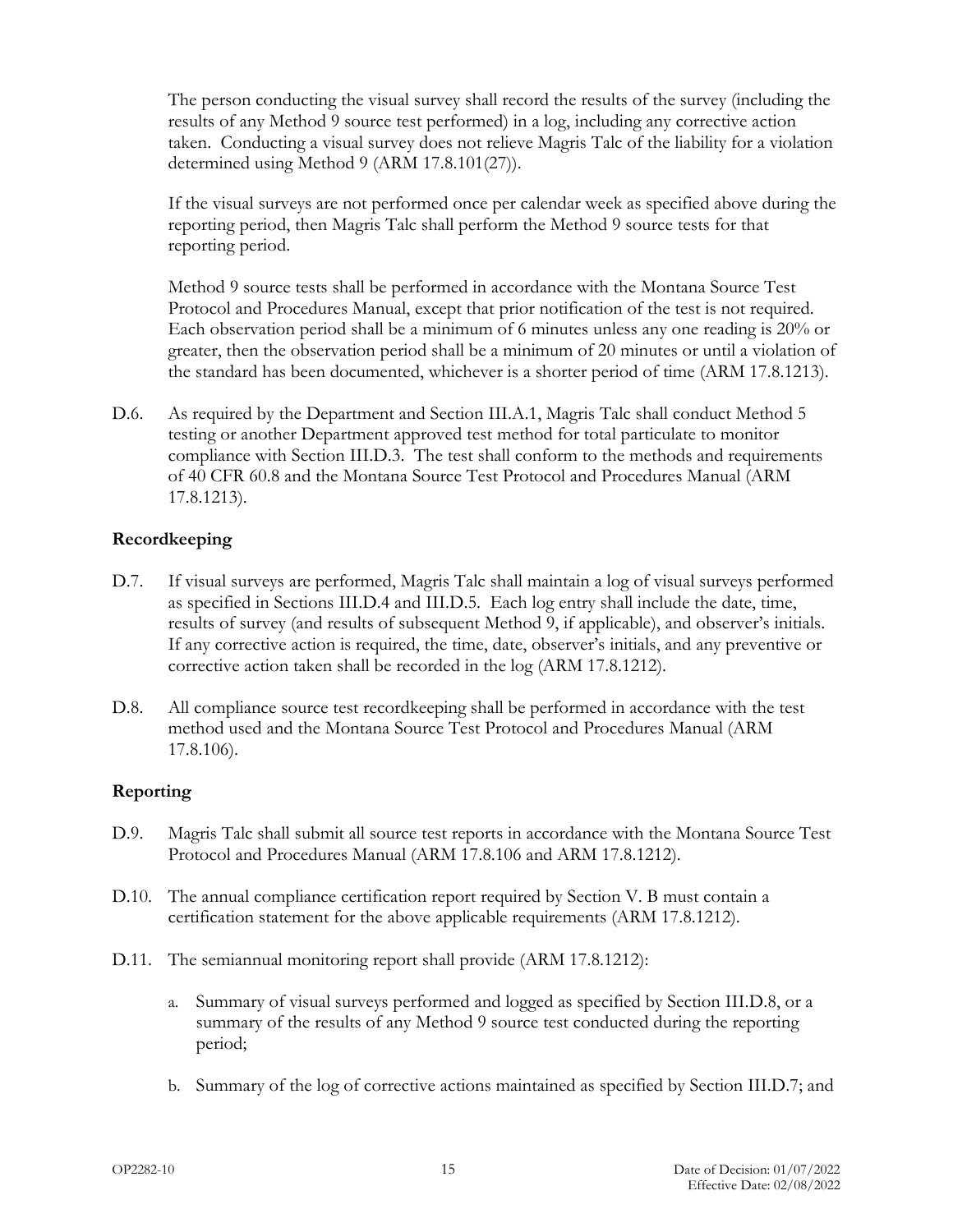c. Summary of results of any source testing that was performed during that semiannual period.

# **E. EU004: Facility Equipment Subject to 40 CFR 60, Subpart OOO**

Includes, but is not limited to: 66" Roller Mill (M504); 66" Roller Mill Feed Bin (V580); 3 Roller Mill Packers (PK1554A, B, C); Roller Mill Storage Bin 1 (V1551); Roller Mill Storage Bin 2 (V1552); Roller Mill Storage Bin 3 (V1553); Roller Mill Packer Bin (V1554); Coarse Powder Conveying Collector (V2015); Coarse Powder Bulk Bag Packer Bin (V2080); ACM #3 (V1140); ACM #3 Feed Bin (V1180); 4 MV Packers (PK1504 A, B, C, D); MV Storage Bin #1 (V1501); MV Storage Bin #2 (V1502); MV Storage Bin #3 (V1503); MV Packer Bin (V1504); CMV Packer Bin (V1594); 3 CMV Packers (PK1596 A, B, C); Silo #4 (V404); Silo #5 (V405) (Including Vacuum System #3 (V1374)); Silo #6 (V406); Silo #7 (V407); Packaging Room Fugitive Collector (V1584); Crude Load-Out Crusher (RC062); Crude Load-Out Conveyors (C061, C063, C065, C076, C077); Crude Load-Out Bucket Elevator (E064); Crude Load-Out Spout (H066); Product Classifier (F1760); FEM Holding Tank (V412); ZSC Holding Tank (V414); Coated Holding Tank (V413); Coated Packer Bin (V1900); Coating System Feed Bin (V1880); 3 Coated Packers (PKR1904 A, B, C); Coated Densifier Feed Bin (V1980); Coated Product Conveying Collector (V1850); Coated Packaging Recovery Collector (V1990); Crude Load-Out Feed Hoppers and Conveyor (SF060, SF073, C074); Jet Mill Product Collector & Jet Mill Feed Bin.

| Condition(s)                                     | Pollutant/            | Permit Limit                       | Compliance Demonstration     |                                                               | Reporting                    |
|--------------------------------------------------|-----------------------|------------------------------------|------------------------------|---------------------------------------------------------------|------------------------------|
|                                                  | Parameter             |                                    | Method                       | Frequency                                                     | Requirements                 |
|                                                  |                       |                                    | Method 9                     | Semiannual                                                    | Semiannual                   |
| E.1, E.5, E.6,<br>E.8, E.9, E.10,                | Opacity               | $7\%$                              | Visual<br>Survey             | Weekly                                                        | Semiannual                   |
| E.11, E.12, E.13                                 |                       |                                    | 40 CFR 60,<br>Subpart<br>OOO | 40 CFR 60,<br>Subpart OOO                                     | 40 CFR 60,<br>Subpart<br>OOO |
|                                                  |                       |                                    | Method 9                     | Semiannual                                                    | Semiannual                   |
| E.2, E.5, E.6,<br>E.8, E.9, E.10,                | Opacity               | 10%                                | Visual<br>Surveys            | Weekly                                                        | Semiannual                   |
| E.11, E.12, E.13                                 |                       |                                    | 40 CFR 60,<br>Subpart<br>OOO | 40 CFR 60,<br>Subpart OOO                                     | 40 CFR 60,<br>Subpart<br>OOO |
|                                                  |                       |                                    | Method 9                     | Semiannual                                                    | Semiannual                   |
| E.3, E.5, E.6,                                   |                       | $0\%$                              | Visual<br>Surveys            | Weekly                                                        | Semiannual                   |
| E.8, E.9, E.10,<br>E.11, E.12, E.13              | Opacity               |                                    | 40 CFR 60,<br>Subpart<br>OOO | 40 CFR 60,<br>Subpart OOO                                     | 40 CFR 60,<br>Subpart<br>OOO |
| E.4, E.5, E.7,<br>E.8, E.10, E.11,<br>E.12, E.13 | Particulate<br>Matter | $0.05$ g/dscm /<br>$0.022$ gr/dscf | Method 5                     | As required by<br>the<br>Department<br>and Section<br>III.A.1 | Semiannual                   |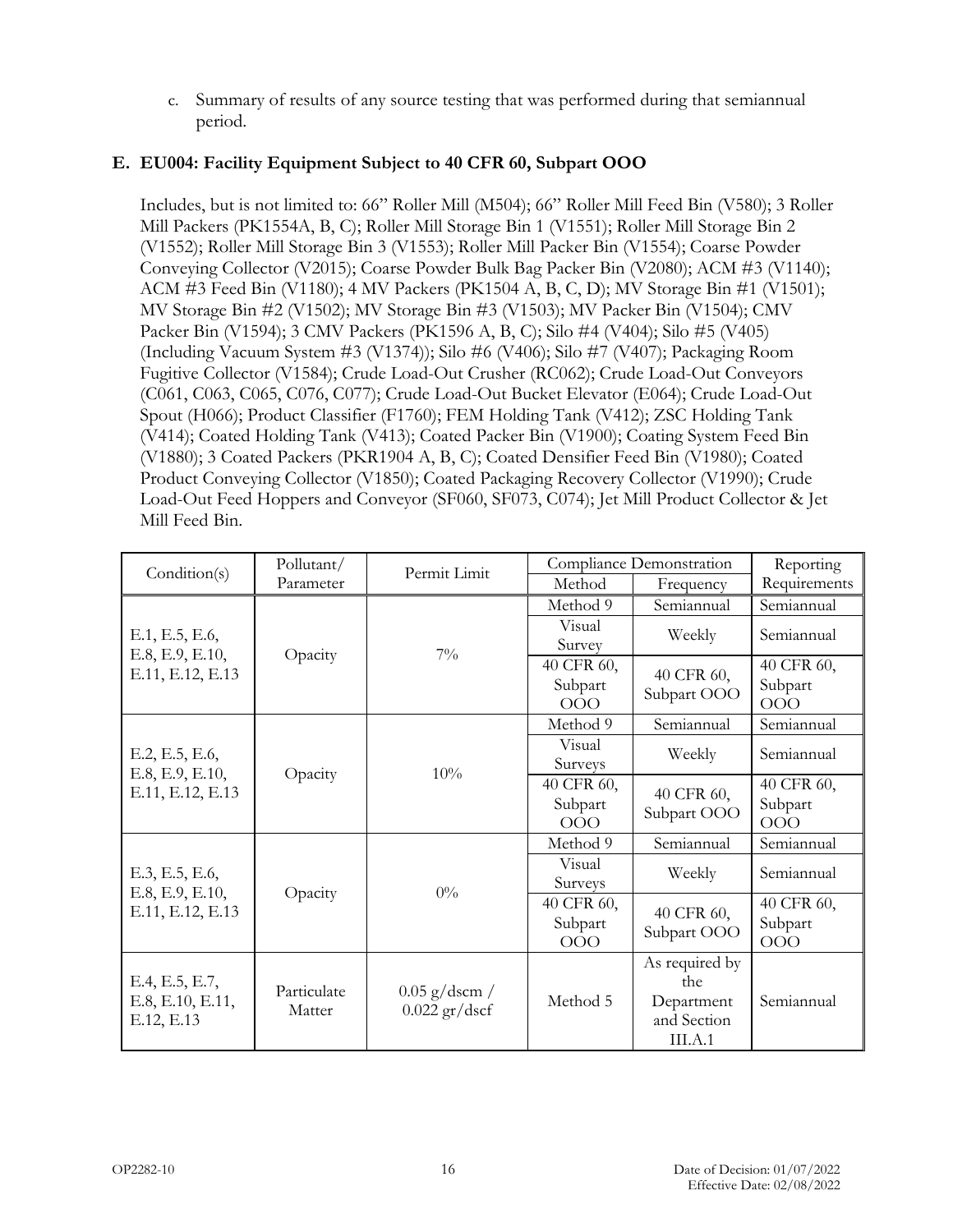# **Conditions**

- <span id="page-20-0"></span>E.1. Magris Talc shall not cause or authorize to be discharged into the outdoor atmosphere visible emissions that exhibit an opacity of 7% or greater averaged over 6 consecutive minutes from any 40 CFR 60, Subpart OOO, affected equipment subject to this standard (ARM 17.8.340 and 40 CFR 60, Subpart OOO).
- <span id="page-20-3"></span>E.2. Magris Talc shall not cause or authorize to be discharged into the outdoor atmosphere visible fugitive emissions that exhibit an opacity of 10% or greater averaged over 6 consecutive minutes from any 40 CFR 60, Subpart OOO, affected equipment subject to this standard (ARM 17.8.340 and 40 CFR 60, Subpart OOO).
- <span id="page-20-4"></span>E.3. When any 40 CFR 60, Subpart OOO, affected equipment is exhausted into a building instead of the atmosphere, Magris Talc shall not cause to be discharged into the atmosphere, from any building enclosure, any transfer point on a conveyor belt, or any other affected facility, any visible fugitive emissions except emissions from a vent as defined in 40 CFR 60.671 (ARM 17.8.340 and 40 CFR 60, Subpart OOO).
- <span id="page-20-5"></span>E.4. Stack emissions from any 40 CFR 60, Subpart OOO affected equipment are limited to 0.05 g/dscm (0.022 (gr/dscf)) of PM (ARM 17.8.340 and 40 CFR 60, Subpart OOO).

## **Compliance Demonstration**

- <span id="page-20-1"></span>E.5. Magris Talc shall demonstrate compliance with 40 CFR 60, Subpart OOO in accord with options available in 40 CFR 60, Subpart OOO (ARM 17.8.340 and 40 CFR 60, Subpart OOO). Further, Magris Talc shall demonstrate compliance with opacity limits of Sections III[.E.1](#page-20-0) through III[.E.3](#page-20-4) through visual surveys or Method 9 source tests as required by Section III[.E.6](#page-20-2) (ARM 17.8.1213).
- <span id="page-20-2"></span>E.6. Magris Talc shall conduct either a semiannual Method 9 source test or a weekly visual survey of visible emissions. Under the visual survey option, once per calendar week, during daylight hours, Magris Talc shall visually survey for any visible emissions. If visible emissions are observed during the visual survey, Magris Talc shall conduct a Method 9 source test. The Method 9 source test shall begin within one hour of any observation of visible emissions. If visible emissions meet or exceed 75% of the applicable opacity limit based on the Method 9 source test, Magris Talc shall immediately take corrective action to contain or minimize the source of emissions. If corrective actions are taken, then Magris Talc shall immediately conduct a subsequent visual survey (and subsequent Method 9 source test if visible emissions remain) to monitor compliance. The person conducting the visual survey shall record the results of the survey (including the results of any Method 9 source test performed) in a log, including any corrective action taken. Conducting a visual survey does not relieve Magris Talc of the liability for a violation determined using Method 9 (ARM 17.8.101(27)).

If the visual surveys are not performed once per calendar week as specified above during the reporting period, then Magris Talc shall perform the Method 9 source tests for that reporting period.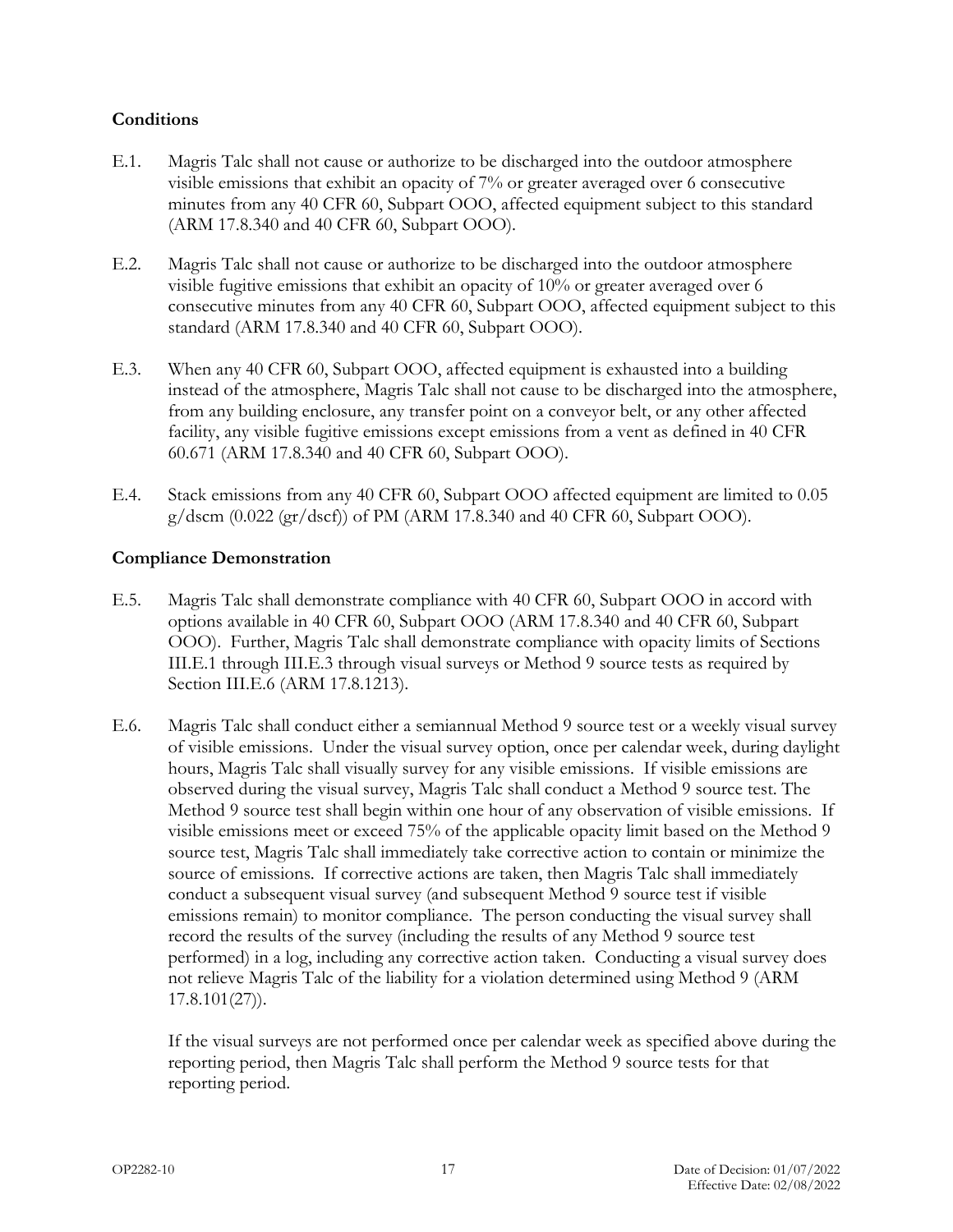Method 9 source tests shall be performed in accordance with the Montana Source Test Protocol and Procedures Manual, except that prior notification of the test is not required. Each observation period shall be a minimum of 6 minutes unless any one reading is 20% or greater, then the observation period shall be a minimum of 20 minutes or until a violation of the standard has been documented, whichever is a shorter period of time (ARM 17.8.1213).

<span id="page-21-6"></span>E.7. Magris Talc shall monitor compliance with Section III[.E.4](#page-20-5) in accord with 40 CFR 60 Subpart OOO. Further, as required by the Department and Section II[I.A.1,](#page-9-0) Magris Talc shall conduct Method 5 testing or another Department approved test method for total particulate to monitor compliance with the emissions limitation of Section III[.E.4.](#page-20-5) The test shall conform to the methods and requirements of 40 CFR 60.8 and the Montana Source Test Protocol and Procedures Manual (ARM 17.8.1213).

#### **Recordkeeping**

- <span id="page-21-0"></span>E.8. Magris Talc shall maintain records as required by 40 CFR 60, Subpart OOO. Records shall be maintained on-site or under the facility's control (ARM 17.8.1212).
- <span id="page-21-1"></span>E.9. If visual surveys are performed, Magris Talc shall maintain a log of the visual surveys performed as specified in Section III[.E.6.](#page-20-2) Each log entry shall include the date, time, results of survey (and results of subsequent Method 9, if applicable), and observer's initials. If any corrective action is required, the time, date, observer's initials, and any preventive or corrective action taken shall be recorded in the log (ARM 17.8.1212).
- <span id="page-21-2"></span>E.10. All compliance source test recordkeeping shall be performed in accordance with the test method used and the Montana Source Test Protocol and Procedures Manual (ARM 17.8.106).

# **Reporting**

- <span id="page-21-3"></span>E.11. Magris Talc shall comply with the reporting requirements of 40 CFR 60, Subpart OOO (ARM 17.8.340 and 40 CFR 60, Subpart OOO).
- <span id="page-21-4"></span>E.12. The annual compliance certification required by Section V. [B](#page-38-0) must contain a certification statement for the above applicable requirements (ARM 17.8.1212).
- <span id="page-21-5"></span>E.13. The semiannual monitoring report shall provide (ARM 17.8.1212):
	- a. Summary of visual surveys performed and logged as specified by Section III[.E.9,](#page-21-1) or a summary of the results of any Method 9 source test conducted during the reporting period;
	- b. Summary of the log of corrective actions maintained as specified by Section II[I.E.9;](#page-21-1) and
	- c. Summary of results of any source testing that was performed during that semiannual period.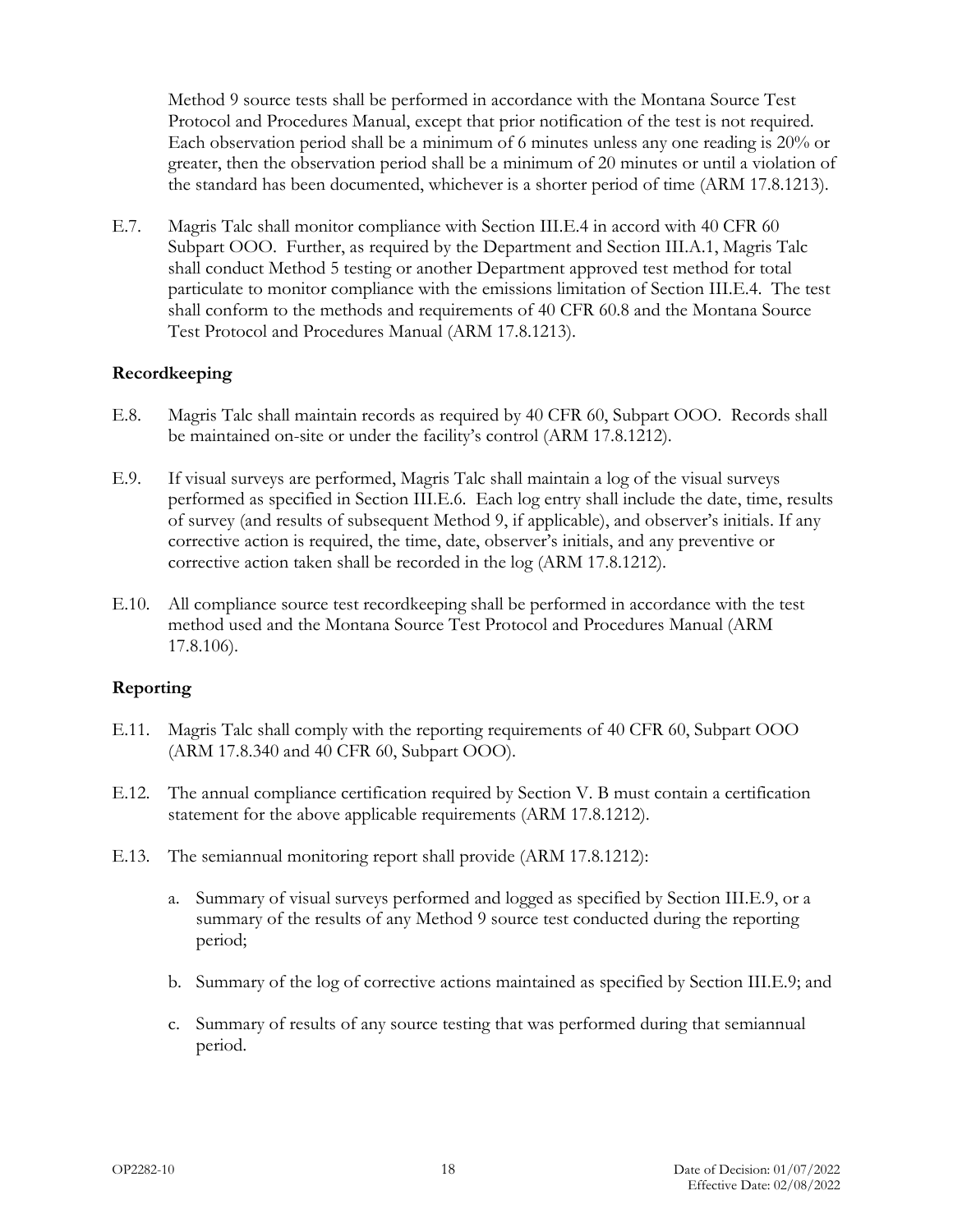# **F. EU005, EU006, EU007, EU008, EU009, EU010, EU011, EU012, EU013, EU014, EU015**

Includes: EU005 – Air Classifying Mill #1 (V640), EU006 – Air Classifying Mill #1 Feed Bin (V680), EU007 – Air Classifying Mill #2 (V740), EU008 – Air Classifying Mill #2 Feed Bin (V780); EU009 – CMV Silo #1 (V382); EU010 – CMV Silo #2 (V383); EU011 – FEM #1 Classifier (F817); EU012 – FEM #2 Classifier (F917); EU013 – Reclaiming Material Dust Collector (V1354); EU014 – Bulk Loading – Trucks (V1304); and EU015 – Bulk Loading – Railcars (V381 and V1305)

| Condition(s)                    | Pollutant/            | Permit Limit                     |                      | Compliance Demonstration                                   | Reporting    |
|---------------------------------|-----------------------|----------------------------------|----------------------|------------------------------------------------------------|--------------|
|                                 | Parameter             |                                  | Method               | Frequency                                                  | Requirements |
| F.1, F.3, F.5, F.6,             | Opacity               | 20%                              | Method 9             | Semiannual                                                 |              |
| F.7, F.8, F.9                   |                       |                                  | <b>Visual Survey</b> | Weekly                                                     |              |
| F.2, F.4, F.5, F.7,<br>F.8, F.9 | Particulate<br>Matter | $0.05$ g/dscm<br>$0.022$ gr/dscf | Method 5             | As Required by<br>the Department<br>and Section<br>III.A.2 | Semiannual   |

## **Conditions**

- <span id="page-22-0"></span>F.1. Magris Talc shall not cause or authorize to be discharged into the outdoor atmosphere from the ACM #1, ACM #2, ACM #1 Feed Bin, ACM #2 Feed Bin, FEM Classifier #1, FEM Classifier #2, CMV Silo #1, CMV Silo #2, Reclaiming Material Dust Collector, Bulk-Loading Trucks, and Bulk-Loading Railcars any stack emissions that exhibit an opacity of 20% or greater averaged over 6 consecutive minutes (ARM 17.8.304).
- <span id="page-22-2"></span>F.2. Emissions from the ACM #1, ACM #2, ACM #1 Feed Bin, ACM #2 Feed Bin, FEM Classifier #1, FEM Classifier #2, CMV Silo #1, CMV Silo #2, Reclaiming Material Dust Collector, Bulk-Loading Trucks, and Bulk-Loading Railcars are limited to 0.05 g/dscm  $(0.022 \text{ gr}/\text{dscf})$  of particulate (ARM 17.8.749).

#### **Compliance Demonstration**

<span id="page-22-1"></span>F.3. Magris Talc shall conduct either a semiannual Method 9 source test or a weekly visual survey of visible emissions. Under the visual survey option, once per calendar week, during daylight hours, Magris Talc shall visually survey for any visible emissions. If visible emissions are observed during the visual survey, Magris Talc shall conduct a Method 9 source test. The Method 9 source test shall begin within one hour of any observation of visible emissions. If visible emissions meet or exceed 15% opacity based on the Method 9 source test, Magris Talc shall immediately take corrective action to contain or minimize the source of emissions. If corrective actions are taken, then Magris Talc shall immediately conduct a subsequent visual survey (and subsequent Method 9 source test if visible emissions remain) to monitor compliance. The person conducting the visual survey shall record the results of the survey (including the results of any Method 9 source test performed) in a log, including any corrective action taken. Conducting a visual survey does not relieve Magris Talc of the liability for a violation determined using Method 9 (ARM 17.8.101(27)).

If the visual surveys are not performed once per calendar week as specified above during the reporting period, then Magris Talc shall perform the Method 9 source tests for that reporting period.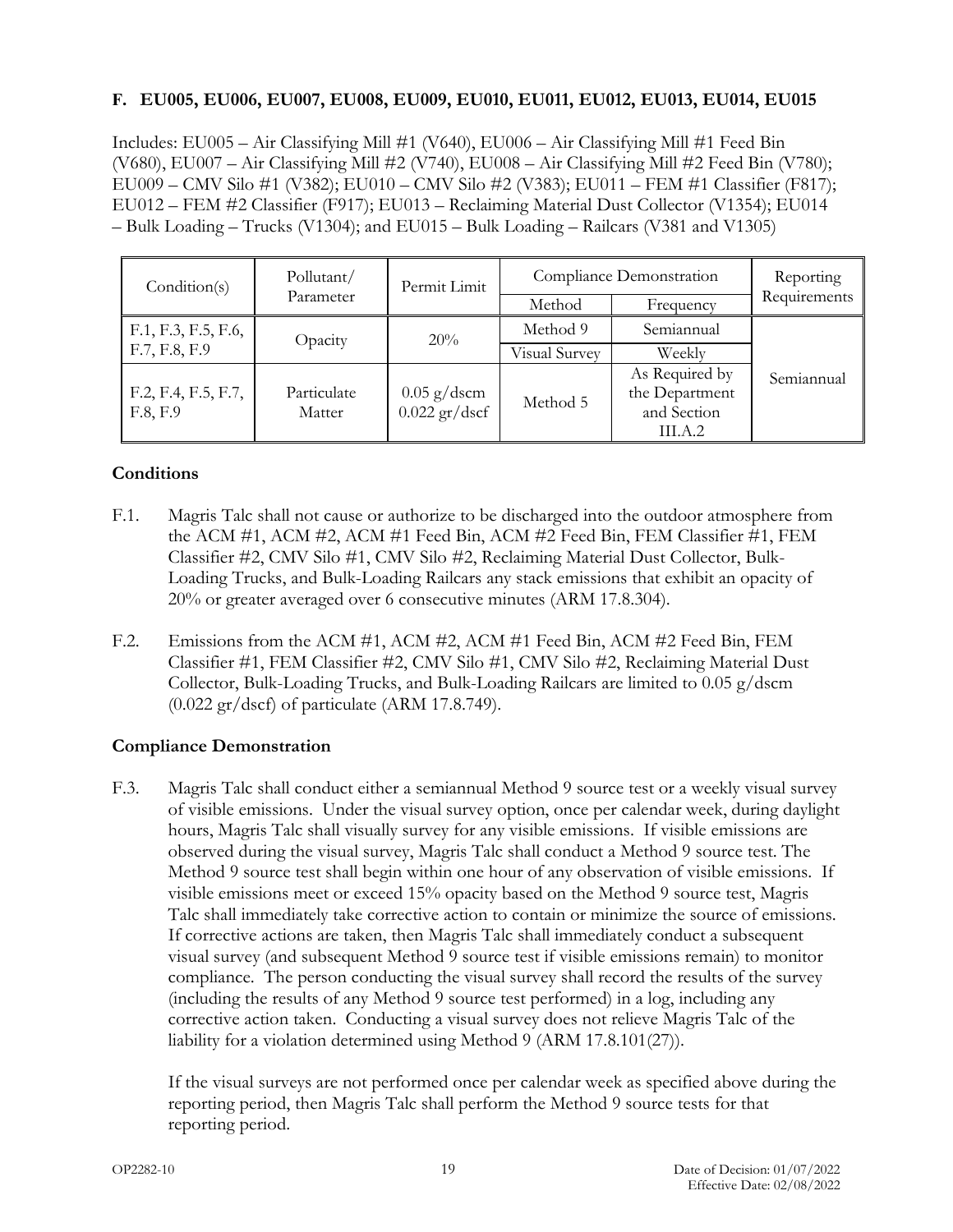Method 9 source tests shall be performed in accordance with the Montana Source Test Protocol and Procedures Manual, except that prior notification of the test is not required. Each observation period shall be a minimum of 6 minutes unless any one reading is 20% or greater, then the observation period shall be a minimum of 20 minutes or until a violation of the standard has been documented, whichever is a shorter period of time (ARM 17.8.1213).

<span id="page-23-5"></span>F.4. As required by the Department and Section III[.A.1,](#page-9-0) Magris Talc shall conduct Method 5 testing or another Department approved test method for total particulate to monitor compliance with Section III[.F.2.](#page-22-2) The test shall conform to the methods and requirements of 40 CFR 60.8 and the Montana Source Test Protocol and Procedures Manual (ARM 17.8.1213).

## **Recordkeeping**

- <span id="page-23-0"></span>F.5. All compliance source test recordkeeping shall be performed in accordance with the test method used and the Montana Source Test Protocol and Procedures Manual (ARM 17.8.106).
- <span id="page-23-1"></span>F.6. If visual surveys are performed, Magris Talc shall maintain a log of the visual surveys performed as specified in Section III[.F.3.](#page-22-1) Each log entry shall include the date, time, results of survey (and results of subsequent Method 9, if applicable), and observer's initials. If any corrective action is required, the time, date, observer's initials, and any preventive or corrective action taken shall be recorded in the log (ARM 17.8.1212).

## **Reporting**

- <span id="page-23-2"></span>F.7. Any compliance source test reports shall be submitted in accordance with the Montana Source Test Protocol and Procedures Manual (ARM 17.8.106 and ARM 17.8.1212).
- <span id="page-23-3"></span>F.8. The annual compliance certification report required by Section V. [B](#page-38-0) must contain a certification statement for the above applicable requirements (ARM 17.8.1212).
- <span id="page-23-4"></span>F.9. The semiannual monitoring report shall provide (ARM 17.8.1212):
	- a. Summary of visual surveys performed and logged as specified by Section III[.F.6,](#page-23-1) or a summary of the results of any Method 9 source test conducted during the reporting period;
	- b. Summary of the log of corrective actions maintained as specified by Section II[I.F.6;](#page-23-1) and
	- c. Summary of results of any source testing that was performed during that semiannual period.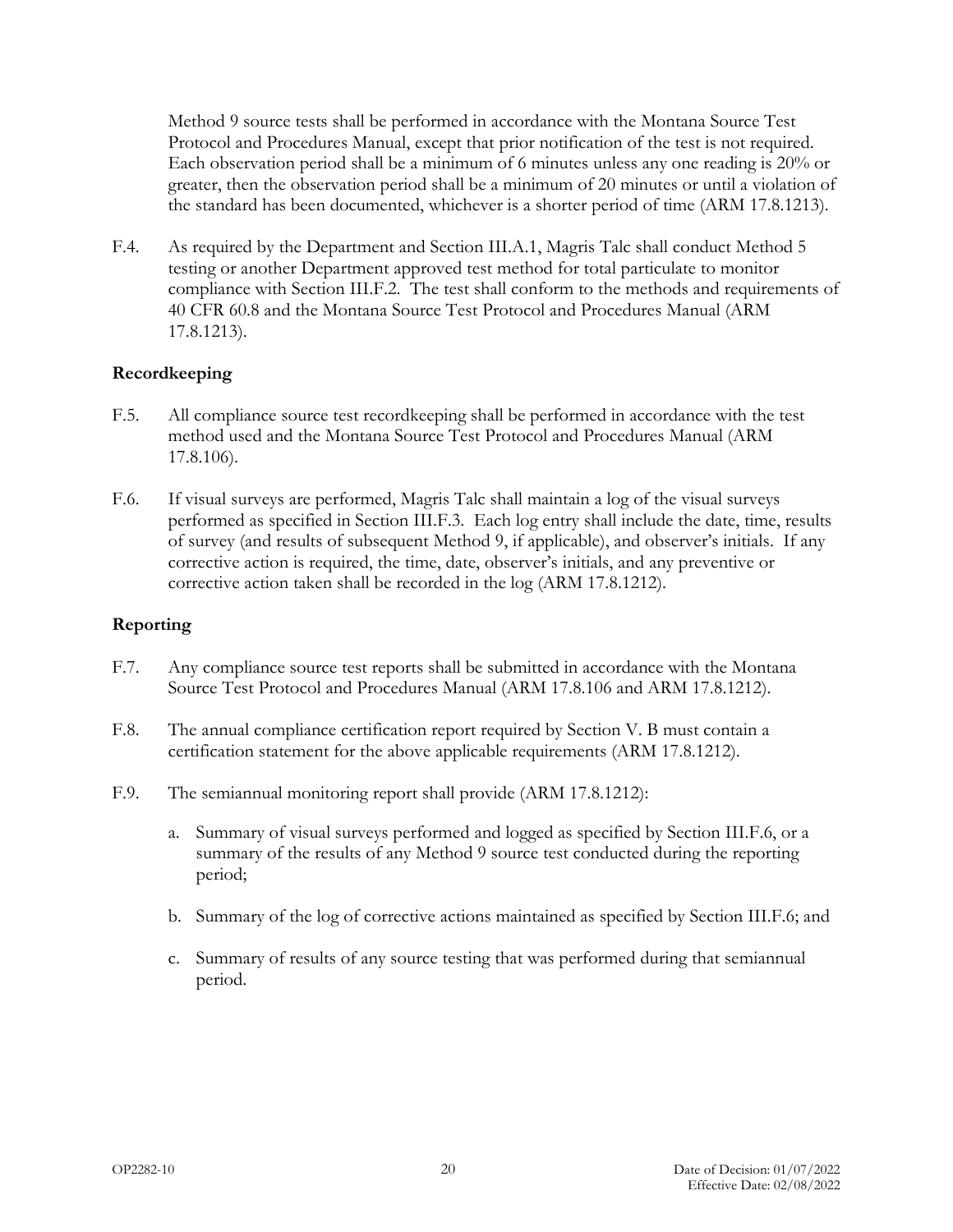# **G. EU016: Vacuum System #4**

| Condition(s)                       | Pollutant/            | Permit Limit                      |               | Compliance Demonstration                                | Reporting    |
|------------------------------------|-----------------------|-----------------------------------|---------------|---------------------------------------------------------|--------------|
|                                    | Parameter             |                                   | Method        | Frequency                                               | Requirements |
| G.1, G.4, G.7,                     |                       |                                   | Method 9      | Semiannual                                              |              |
| G.8, G.10, G.11,<br>G.12           | Opacity               | $10\%$                            | Visual Survey | Weekly                                                  |              |
| G.2, G.5, G.8,<br>G.10, G.11, G.12 | Particulate<br>Matter | $0.05$ g/dscm<br>$0.022$ gr/dscf  | Method 5      | As required by the<br>Department and<br>Section III.A.1 | Semiannual   |
| G.3, G.6, G.9,<br>G.11, G.12       | Baghouse              | Install, Operate,<br>and Maintain | Log           | Monthly                                                 |              |

## **Conditions**

- <span id="page-24-0"></span>G.1. Magris Talc shall not cause or authorize to be discharged into the atmosphere, from Vacuum System #4, visible emissions which exhibit an opacity of 10% or greater (ARM 17.8.752).
- <span id="page-24-2"></span>G.2. Particulate emissions from Vacuum System #4 are limited to 0.05 g/dscm (0.022 gr/dscf) of particulate (ARM 17.8.752).
- <span id="page-24-3"></span>G.3. Magris Talc shall install, operate, and maintain a baghouse to control emissions from Vacuum System #4 (ARM 17.8.752).

## **Compliance Demonstration**

<span id="page-24-1"></span>G.4. Magris Talc shall conduct either a semiannual Method 9 source test or a weekly visual survey of visible emissions on Vacuum System #4. Under the visual survey option, once per calendar week, during daylight hours, Magris Talc shall visually survey for any visible emissions. If visible emissions are observed during the visual survey, Magris Talc shall conduct a Method 9 source test. The Method 9 source test shall begin within one hour of any observation of visible emissions. If visible emissions meet or exceed 7% opacity based on the Method 9 source test, Magris Talc shall immediately take corrective action to contain or minimize the source of emissions. If corrective actions are taken, then Magris Talc shall immediately conduct a subsequent visual survey (and subsequent Method 9 source test if visible emissions remain) to monitor compliance. The person conducting the visual survey shall record the results of the survey (including the results of any Method 9 source test performed) in a log, including any corrective action taken. Conducting a visual survey does not relieve Magris Talc of the liability for a violation determined using Method 9 (ARM  $17.8.101(27)$ .

If the visual surveys are not performed once per calendar week as specified above during the reporting period, then Magris Talc shall perform the Method 9 source tests for that reporting period.

Method 9 source tests shall be performed in accordance with the Montana Source Test Protocol and Procedures Manual, except that prior notification of the test is not required. Each observation period shall be a minimum of 6 minutes unless any one reading is 10% or greater, then the observation period shall be a minimum of 20 minutes or until a violation of the standard has been documented, whichever is a shorter period of time (ARM 17.8.1213).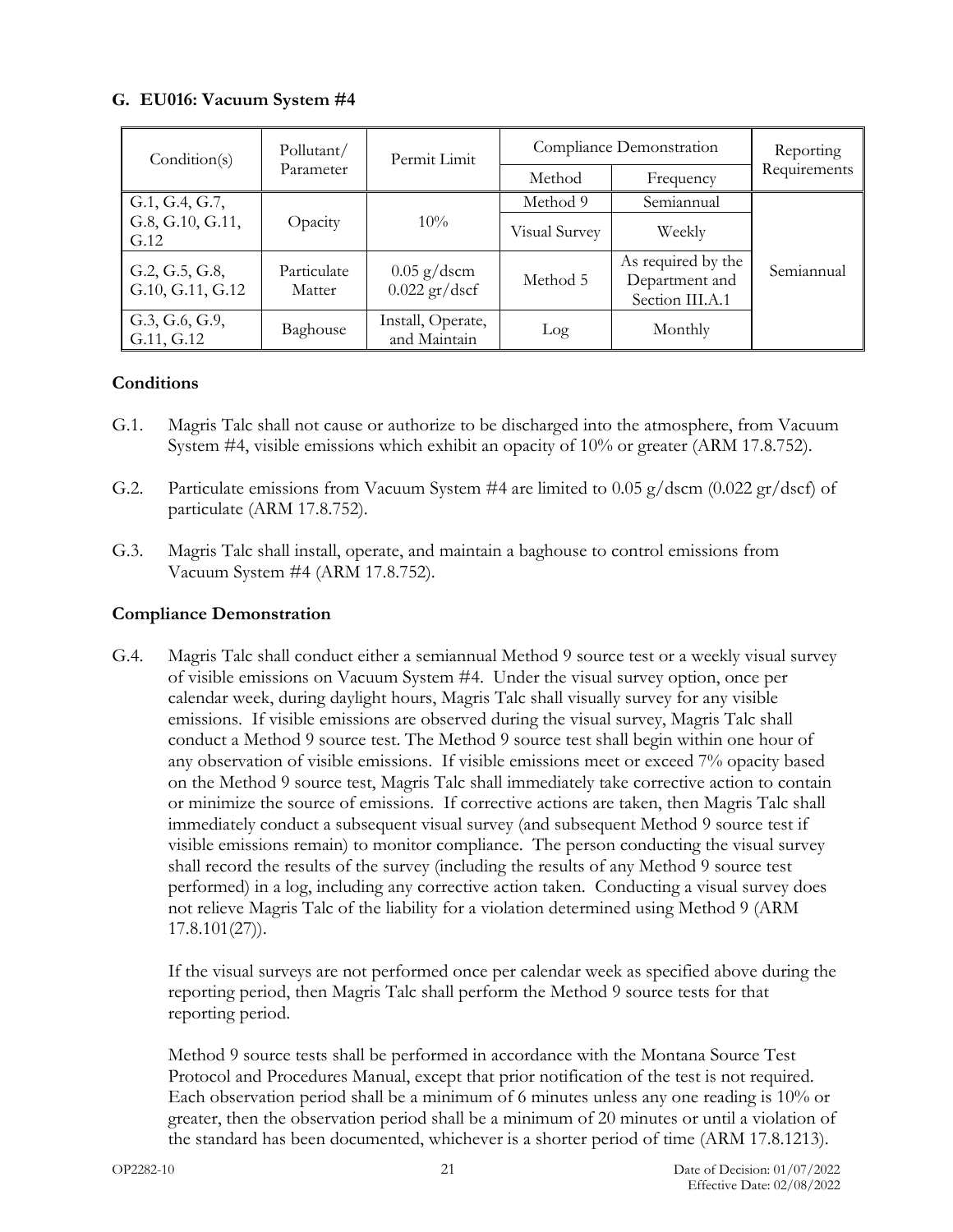- <span id="page-25-5"></span>G.5. As required by the Department and Section III[.A.1,](#page-9-0) Magris Talc shall conduct Method 5 testing or another Department-approved test method for total particulate matter on Vacuum System #4 to monitor compliance with Section III[.G.2.](#page-24-2) The test shall conform to the methods and requirements of 40 CFR 60.8 and the Montana Source Test Protocol and Procedures Manual (ARM 17.8.1213).
- <span id="page-25-6"></span>G.6. Compliance with Section III[.G.3](#page-24-3) shall be monitored by maintaining a monthly inspection and maintenance log for the Vacuum System #4 baghouse. The log shall include the time, date, the documenting personnel's initials, and any specific parameters checked to determine proper operations and conditions of the baghouse. If any corrective action is required, the time, date, observer's initials, and any preventative or corrective action taken shall be recorded in the log (ARM 17.8.1213).

## **Recordkeeping**

- <span id="page-25-0"></span>G.7. If visual surveys are performed, Magris Talc shall maintain a log of the visual surveys performed as specified in Section III[.G.4.](#page-24-1) Each log entry shall include the date, time, results of survey (and results of subsequent Method 9, if applicable), and observer's initials. If any corrective action is required, the time, date, observer's initials, and any preventive or corrective action taken shall be recorded in the log (ARM 17.8.1212).
- <span id="page-25-1"></span>G.8. All compliance source test recordkeeping shall be performed in accordance with the test method used and the Montana Source Test Protocol and Procedures Manual (ARM 17.8.106).
- <span id="page-25-7"></span>G.9. The log required by Section III[.G.6](#page-25-6) shall be maintained on site and submitted to the Department upon request. Each log entry shall include the date, time, results of the inspection, and documenting personnel's initials. If any corrective action is required, the time, date, inspector's initials and any preventative or corrective action taken shall be recorded in the log (ARM 17.8.1212).

# **Reporting**

- <span id="page-25-2"></span>G.10. Any compliance source test reports shall be submitted in accordance with the Montana Source Test Protocol and Procedures Manual (ARM 17.8.106 and ARM 17.8.1212).
- <span id="page-25-3"></span>G.11. The annual compliance certification report required by Section V. [B](#page-38-0) must contain a certification statement for the above applicable requirements (ARM 17.8.1212).
- <span id="page-25-4"></span>G.12. The semiannual monitoring report shall provide (ARM 17.8.1212):
	- a. Summary of visual surveys performed and logged as specified by Section III[.G.7,](#page-25-0) or a summary of the results of any Method 9 source test conducted during the reporting period;
	- b. Summary of the log of corrective actions maintained as specified by Section II[I.G.7;](#page-25-0)
	- c. Summary of results of any source testing that was performed during that semiannual period; and
	- d. A brief summary of the log of inspections and maintenance as required by Section III[.G.6.](#page-25-6)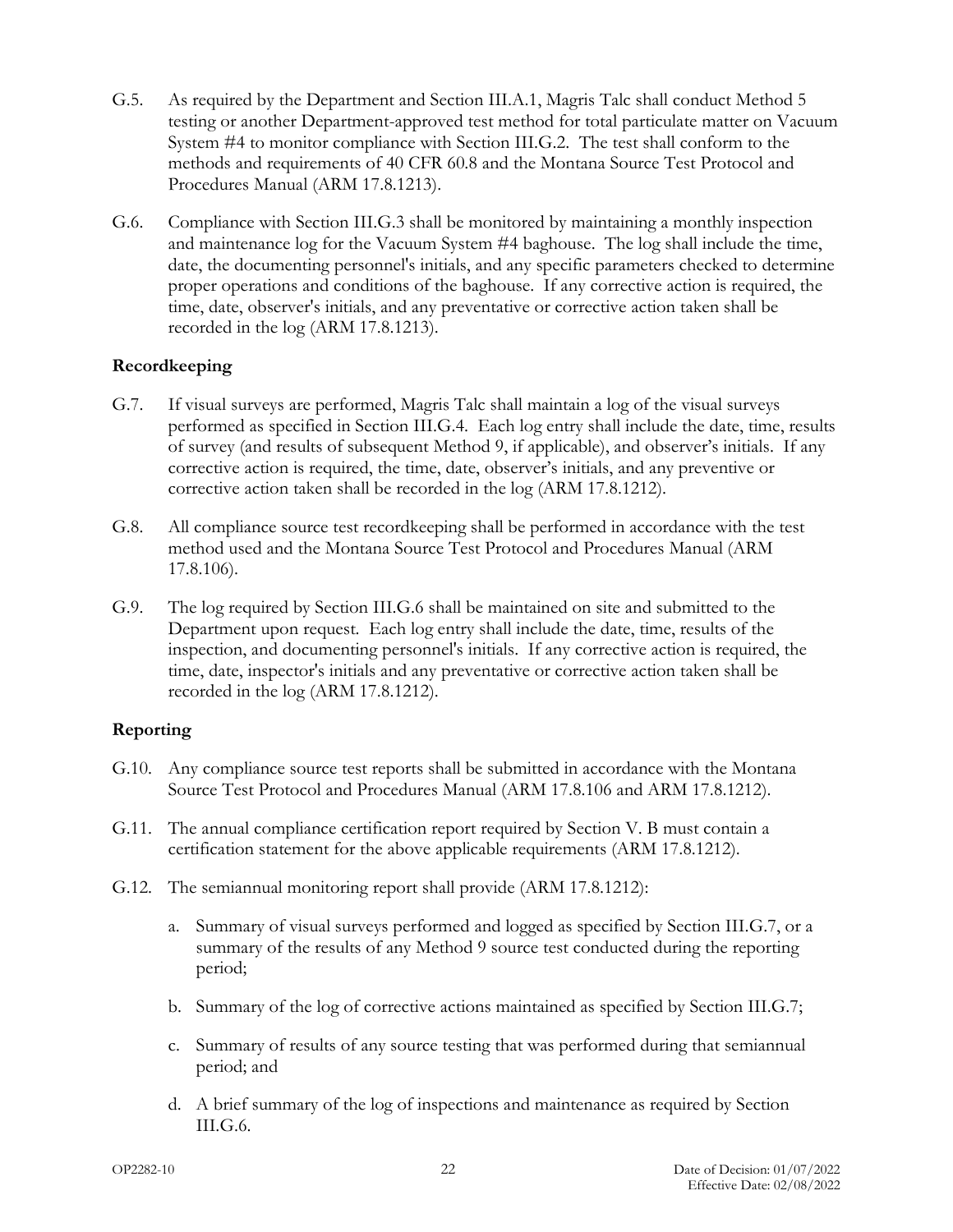| Condition(s)                                                 | Pollutant/            | Compliance Demonstration<br>Permit Limit |               | Reporting                                               |              |
|--------------------------------------------------------------|-----------------------|------------------------------------------|---------------|---------------------------------------------------------|--------------|
|                                                              | Parameter             |                                          | Method        | Frequency                                               | Requirements |
| H.1, H.3, H.4,                                               |                       |                                          | Method 9      | Semiannual                                              |              |
| H.6, H.7, H.8,<br>H.9, H.10, H.11,<br>H.12                   | Opacity               | 10%                                      | Visual Survey | Weekly                                                  | Semiannual   |
| H.2, H.3, H.5,<br>H.6, H.7, H.8,<br>H.9, H.10, H.11,<br>H.12 | Particulate<br>Matter | $0.057$ g/dscm                           | Method 5      | As required by the<br>Department and<br>Section III.A.1 |              |

# **H. EU017: Crude Load-Out Dryer (Natural Gas)**

#### **Conditions**

- <span id="page-26-0"></span>H.1. Stack emissions from the Crude Load-Out Dryer are limited to 10% opacity (ARM 17.8.340 and 40 CFR 60, Subpart UUU).
- <span id="page-26-3"></span>H.2. PM emissions from the Crude Load-Out Dryer are limited to 0.057 g/dscm (ARM 17.8.340 and 40 CFR 60, Subpart UUU).

# **Compliance Demonstration**

- <span id="page-26-1"></span>H.3. Magris Talc shall demonstrate compliance with 40 CFR 60, Subpart UUU, through options required by 40 CFR 60, Subpart UUU. Further, Magris Talc shall comply with Sections III[.H.4](#page-26-2) and III[.H.5](#page-27-7) (ARM 17.8.1213, ARM 17.8.340, and 40 CFR 60, Subpart UUU).
- <span id="page-26-2"></span>H.4. Magris Talc shall conduct either a semiannual Method 9 source test or a weekly visual survey of visible emissions on Crude Load-Out Dryer (Natural Gas). Under the visual survey option, once per calendar week, during daylight hours, Magris Talc shall visually survey for any visible emissions. If visible emissions are observed during the visual survey, Magris Talc shall conduct a Method 9 source test. The Method 9 source test shall begin within one hour of any observation of visible emissions. If visible emissions meet or exceed 7% opacity based on the Method 9 source test, Magris Talc shall immediately take corrective action to contain or minimize the source of emissions. If corrective actions are taken, then Magris Talc shall immediately conduct a subsequent visual survey (and subsequent Method 9 source test if visible emissions remain) to monitor compliance. The person conducting the visual survey shall record the results of the survey (including the results of any Method 9 source test performed) in a log, including any corrective action taken. Conducting a visual survey does not relieve Magris Talc of the liability for a violation determined using Method 9 (ARM 17.8.101(27)).

If the visual surveys are not performed once per calendar week as specified above during the reporting period, then Magris Talc shall perform the Method 9 source tests for that reporting period.

Method 9 source tests shall be performed in accordance with the Montana Source Test Protocol and Procedures Manual, except that prior notification of the test is not required. Each observation period shall be a minimum of 6 minutes unless any one reading is 10% or greater, then the observation period shall be a minimum of 20 minutes or until a violation of the standard has been documented, whichever is a shorter period of time (ARM 17.8.1213).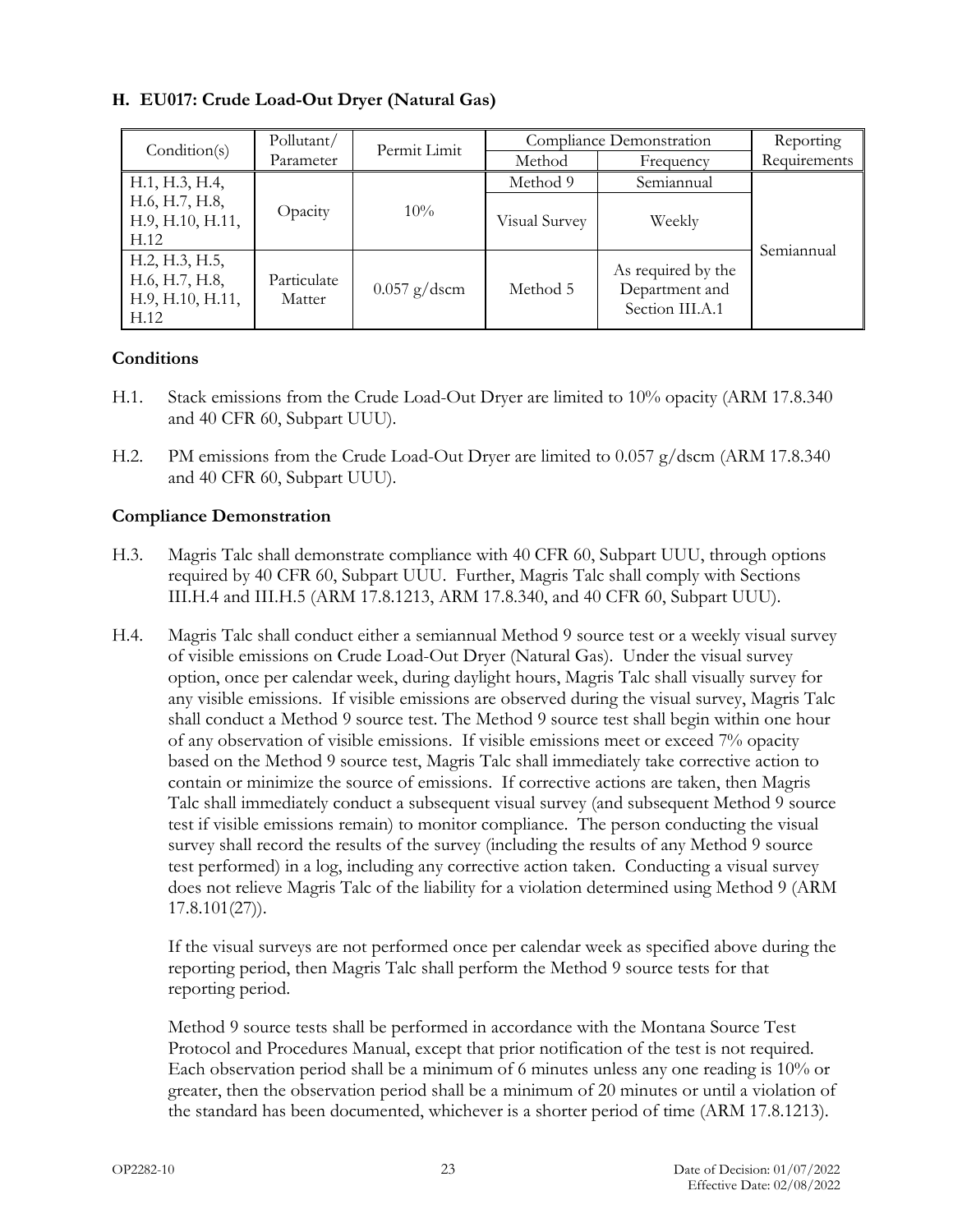<span id="page-27-7"></span>H.5. As required by the Department and Section III[.A.1,](#page-9-0) Magris Talc shall conduct Method 5 testing or another Department approved test method for total particulate to monitor compliance with Section III[.H.2.](#page-26-3) The test shall conform to the methods and requirements of 40 CFR 60.8, 40 CFR 60.730, Subpart UUU, and the Montana Source Test Protocol and Procedures Manual (ARM 17.8.340, ARM 17.8.1213).

## **Recordkeeping**

- <span id="page-27-0"></span>H.6. Magris Talc shall comply with all applicable recordkeeping requirements contained in 40 CFR 60, Subpart UUU (ARM 17.8.340 and 40 CFR 60, Subpart UUU).
- <span id="page-27-1"></span>H.7. If visual surveys are performed, Magris Talc shall maintain a log of the visual surveys performed as specified in Section III[.H.4.](#page-26-2) Each log entry shall include the date, time, results of survey (and results of subsequent Method 9, if applicable), and observer's initials. If any corrective action is required, the time, date, observer's initials, and any preventive or corrective action taken shall be recorded in the log (ARM 17.8.1212).
- <span id="page-27-2"></span>H.8. All compliance source test recordkeeping shall be performed in accordance with the test method used and the Montana Source Test Protocol and Procedures Manual (ARM 17.8.106).

#### **Reporting**

- <span id="page-27-3"></span>H.9. Any compliance source test reports shall be submitted in accordance with the Montana Source Test Protocol and Procedures Manual and 40 CFR 60, Subpart UUU, as applicable (ARM 17.8.106, ARM 17.8.340, ARM 17.8.1212, and 40 CFR 60, Subpart UUU).
- <span id="page-27-4"></span>H.10. Magris Talc shall comply with the applicable reporting requirements of 40 CFR 60, Subpart UUU (ARM 17.8.340, ARM 17.8.1212, and 40 CFR 60, Subpart UUU).
- <span id="page-27-5"></span>H.11. The annual compliance certification report required by Section V. [B](#page-38-0) must contain a certification statement for the above applicable requirements (ARM 17.8.1212).
- <span id="page-27-6"></span>H.12. The semiannual monitoring report shall provide (ARM 17.8.1212):
	- a. Summary of visual surveys performed and logged as specified by Section III[.H.7,](#page-27-1) and a summary of the results of any Method 9 source test conducted during the reporting period;
	- b. Summary of the log of corrective actions maintained as specified by Section II[I.H.7;](#page-27-1)
	- c. Summary of results of any source testing that was performed during that semiannual period; and
	- d. Summary of compliance with 40 CFR 60, Subpart UUU.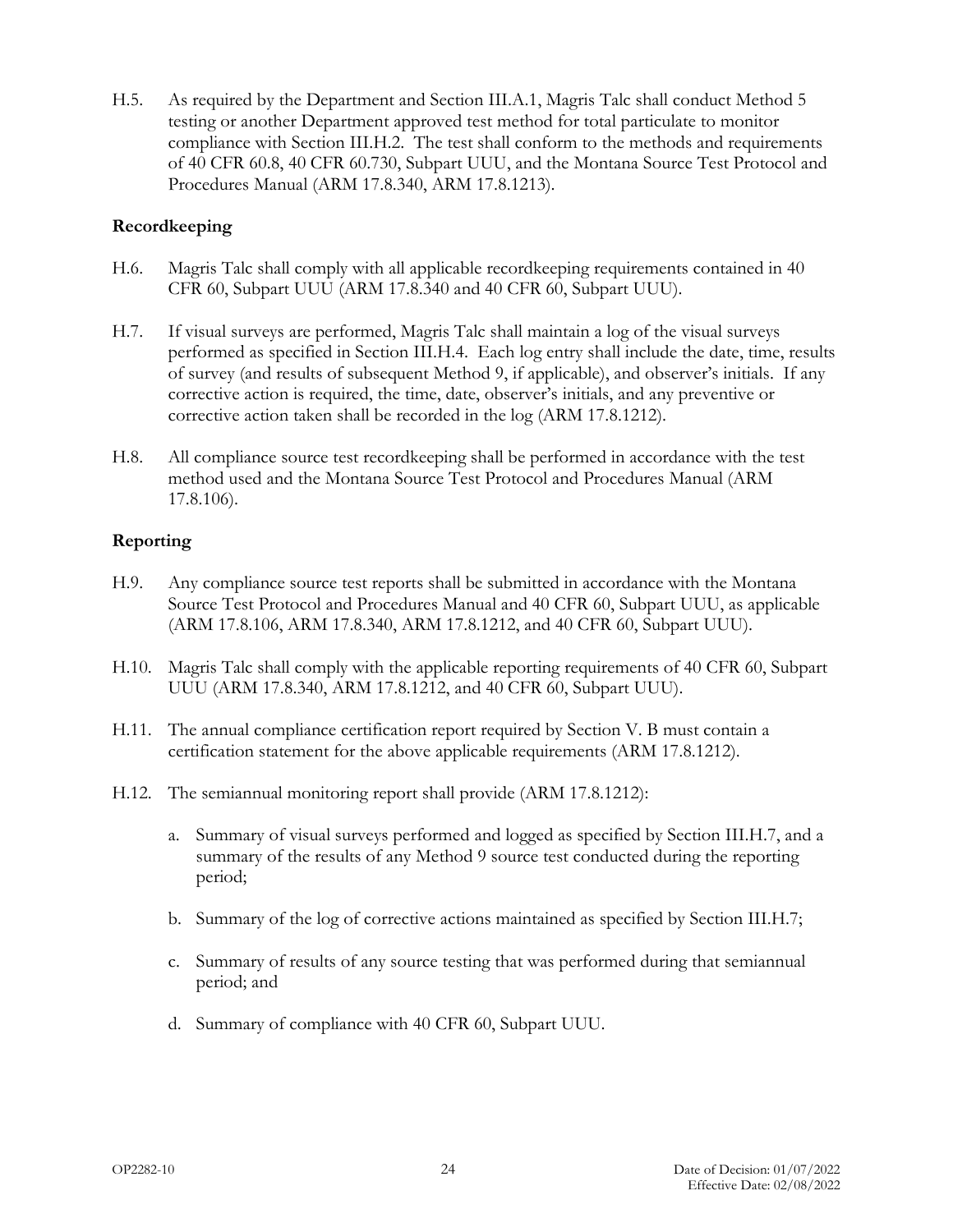# **I. EU018: Fugitive Emissions: Material Handling**

Includes, but is not limited to: Haul Roads, Ore Handling, Ore Storage (Outdoor), Ore Storage (Indoor), Truck Unloading, and Access Roads or General Plant Property

| Pollutant/                             |                           | Permit                    | Compliance Demonstration                  |                 | Reporting    |
|----------------------------------------|---------------------------|---------------------------|-------------------------------------------|-----------------|--------------|
| Condition(s)                           | Parameter                 | Limit                     | Method                                    | Frequency       | Requirements |
| I.1, I.4, I.6, I.7,<br>I.8, I.9, I.10, |                           |                           | Method 9                                  | Semiannual      |              |
| I.11                                   | Opacity                   | 20%                       | Visual Surveys                            | Weekly          | Semiannual   |
|                                        |                           |                           | Method 9                                  | Semiannual      |              |
| I.2, I.3, I.4, I.5,                    | Opacity and               | $20\%$ and                | <b>Visual Surveys</b>                     | Weekly          |              |
| I.6, I.7, I.8, I.9,<br>I.10, I.11      | Reasonable<br>Precautions | Reasonable<br>Precautions | Water and/or Chemical<br>Dust Suppressant | As<br>Necessary | Semiannual   |

#### **Conditions**

- <span id="page-28-0"></span>I.1. Fugitive emissions from sources not affected under 40 CFR Part 60, are limited to 20% opacity (ARM 17.8.308).
- <span id="page-28-2"></span>I.2. Magris Talc shall not cause or authorize the production, handling, transportation, or storage of any material unless reasonable precautions to control emissions of particulate matter are taken. Such emissions of airborne particulate matter from any stationary source shall not exhibit an opacity of 20% or greater averaged over 6 consecutive minutes unless otherwise specified by rule or in this permit (ARM 17.8.308(1)).
- <span id="page-28-3"></span>I.3. Magris Talc shall treat all unpaved portions of the access roads, parking lots, and general plant area with water and/or chemical dust suppressant as necessary to maintain compliance with the reasonable precautions and 20% opacity limitations (ARM 17.8.749).

#### **Compliance Demonstration**

<span id="page-28-1"></span>I.4. Magris Talc shall conduct either a semiannual Method 9 source test or a weekly visual survey of visible emissions. Under the visual survey option, once per calendar week, during daylight hours, Magris Talc shall visually survey for any visible emissions. If visible emissions are observed during the visual survey, Magris Talc shall conduct a Method 9 source test. The Method 9 source test shall begin within one hour of any observation of visible emissions. If visible emissions meet or exceed 15% opacity based on the Method 9 source test, Magris Talc shall immediately take corrective action to contain or minimize the source of emissions. If corrective actions are taken, then Magris Talc shall immediately conduct a subsequent visual survey (and subsequent Method 9 source test if visible emissions remain) to monitor compliance. The person conducting the visual survey shall record the results of the survey (including the results of any Method 9 source test performed) in a log, including any corrective action taken. Conducting a visual survey does not relieve Magris Talc of the liability for a violation determined using Method 9 (ARM 17.8.101(27)).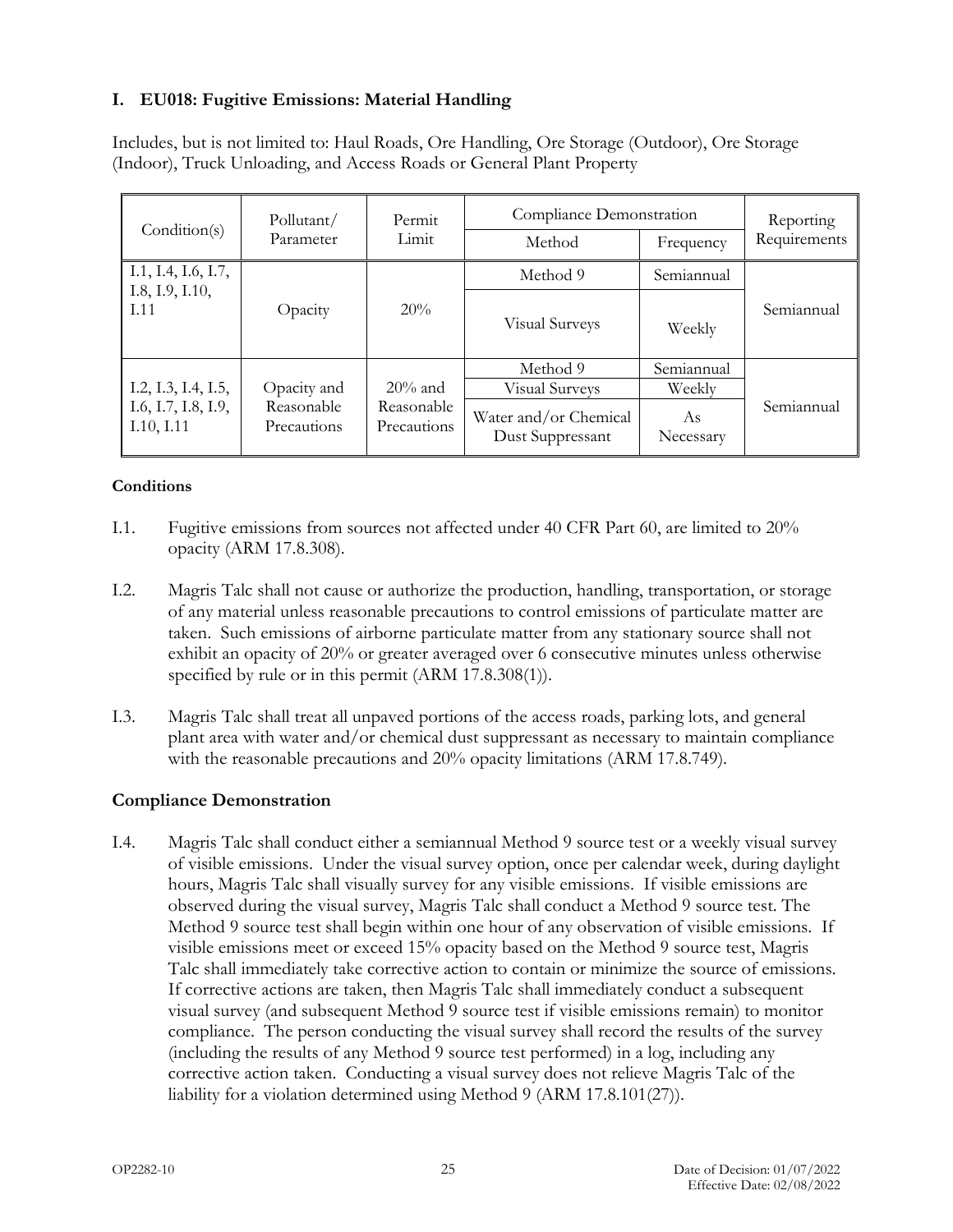If the visual surveys are not performed once per calendar week as specified above during the reporting period, then Magris Talc shall perform the Method 9 source tests for that reporting period.

Method 9 source tests shall be performed in accordance with the Montana Source Test Protocol and Procedures Manual, except that prior notification of the test is not required. Each observation period shall be a minimum of 6 minutes unless any one reading is 20% or greater, then the observation period shall be a minimum of 20 minutes or until a violation of the standard has been documented, whichever is a shorter period of time (ARM 17.8.1213).

<span id="page-29-6"></span>I.5. Magris Talc shall treat all unpaved portions of the haul roads, access roads, parking lots, and general plant area with water and/or chemical dust suppressants as necessary to maintain compliance with ARM 17.8.308. Magris Talc shall maintain a log recording water application and/or chemical dust suppressant application schedules, areas of application, and estimated amounts used (ARM 17.8.1213).

## **Recordkeeping**

- <span id="page-29-0"></span>I.6. If visual surveys are performed, Magris Talc shall maintain a log of the visual surveys performed as specified in Section III[.I.4.](#page-28-1) Each log entry shall include the date, time, results of survey (and results of subsequent Method 9, if applicable), and observer's initials. If any corrective action is required, the time, date, observer's initials, and any preventive or corrective action taken shall be recorded in the log (ARM 17.8.1212).
- <span id="page-29-1"></span>I.7. All compliance source test recordkeeping shall be performed in accordance with the test method used and the Montana Source Test Protocol and Procedures Manual (ARM 17.8.106).
- <span id="page-29-2"></span>I.8. The log required by Section III[.I.5](#page-29-6) shall be maintained on-site and shall be submitted to the Department upon request (ARM 17.8.1212).

# **Reporting**

- <span id="page-29-3"></span>I.9. Any compliance source test reports must be submitted in accordance with the Montana Source Test Protocol and Procedures Manual (ARM 17.8.106 and ARM 17.8.1212).
- <span id="page-29-4"></span>I.10. The annual compliance certification report required by Section [V.B](#page-38-0) must contain a certification statement for the above applicable requirements (ARM 17.8.1212).
- <span id="page-29-5"></span>I.11. The semiannual monitoring report shall provide (ARM 17.8.1212):
	- a. Summary of visual surveys performed and logged as specified by Section III[.I.6,](#page-29-0) or a summary of the results of any Method 9 source test conducted during the reporting period;
	- b. Summary of the log of corrective actions maintained as specified by Section II[I.I.6;](#page-29-0)
	- c. Summary of results of any source testing that was performed during that semiannual period; and
	- d. Summary of the log required by Section III[.I.8.](#page-29-2)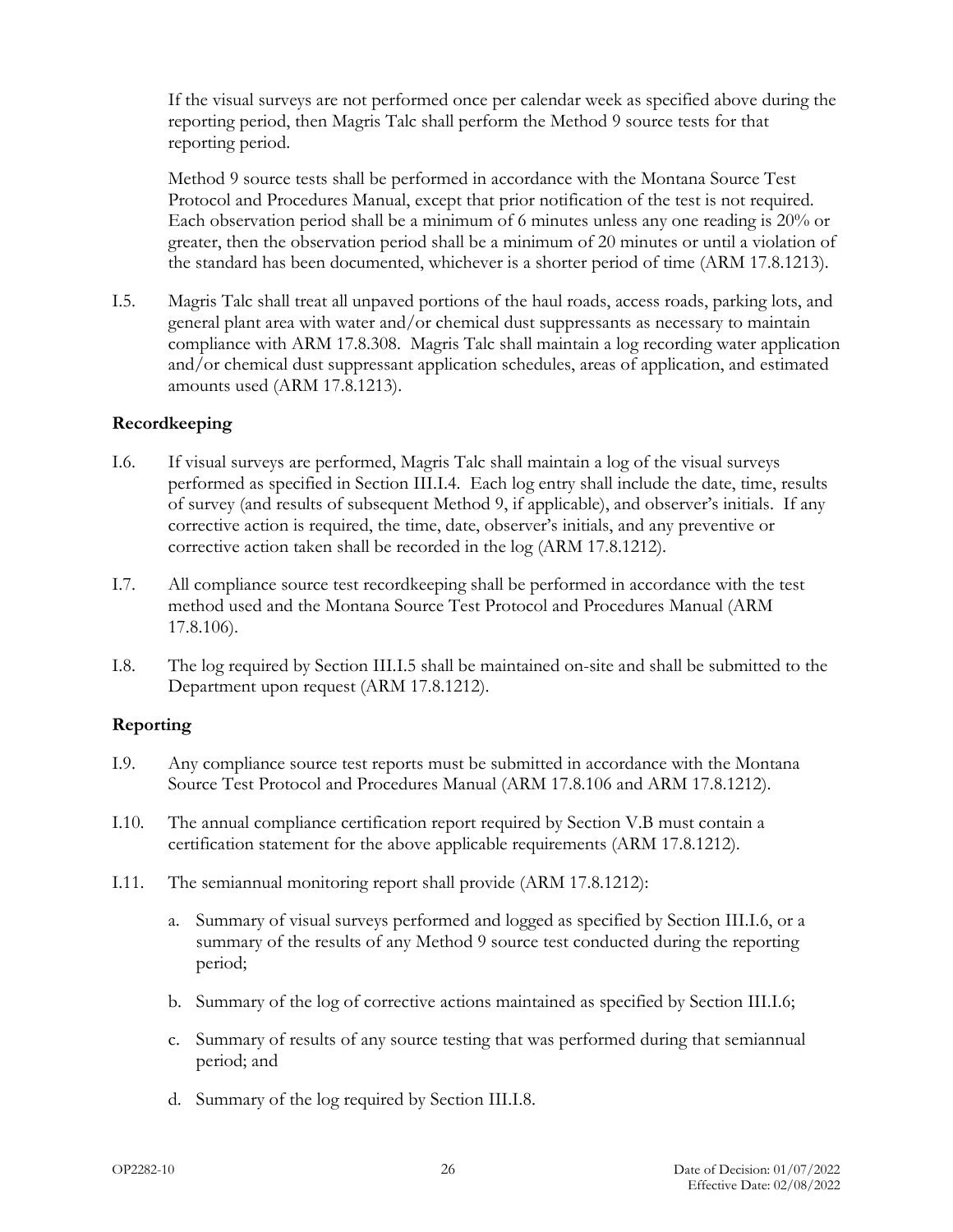# **J. EU019: Warehouse Product Airwall**

| Pollutant/<br>Condition(s)<br>Parameter |                       | Permit Limit         | Compliance Demonstration |                                                         | Reporting    |
|-----------------------------------------|-----------------------|----------------------|--------------------------|---------------------------------------------------------|--------------|
|                                         |                       |                      | Method                   | Frequency                                               | Requirements |
| J.1, J.3, J.5, J.6,                     |                       | $10\%$               | Method 9                 | Semiannual                                              |              |
| Opacity<br>$\vert$ J.7, J.8, J.9,       |                       | <b>Visual Survey</b> | Weekly                   |                                                         |              |
| $J.2, J.4, J.6, J.7,$<br>J.8, J.9       | Particulate<br>Matter | $0.0044$ gr/dscf     | Method 5                 | As required by the<br>Department and<br>Section III.A.1 | Semiannual   |

#### **Conditions**

- <span id="page-30-0"></span>J.1. Magris Talc shall not cause or authorize emissions to be discharged into the outdoor atmosphere from the Warehouse Product Airwall that exhibit an opacity of 10% or greater averaged over 6 consecutive minutes (ARM 17.8.749 and 17.8.752).
- <span id="page-30-2"></span>J.2. Magris Talc shall not cause or authorize particulate matter emissions to be discharged into the outdoor atmosphere from the Warehouse Product Airwall in excess of 0.0044 gr/dscf (ARM 17.8.749 and 17.8.752).

#### **Compliance Demonstration**

<span id="page-30-1"></span>J.3. Magris Talc shall conduct either a semiannual Method 9 source test or a weekly visual survey of visible emissions. Under the visual survey option, once per calendar week, during daylight hours, Magris Talc shall visually survey for any visible emissions. If visible emissions are observed during the visual survey, Magris Talc shall conduct a Method 9 source test. The Method 9 source test shall begin within one hour of any observation of visible emissions. If visible emissions meet or exceed 7% opacity based on the Method 9 source test, Magris Talc shall immediately take corrective action to contain or minimize the source of emissions. If corrective actions are taken, then Magris Talc shall immediately conduct a subsequent visual survey (and subsequent Method 9 source test if visible emissions remain) to monitor compliance. The person conducting the visual survey shall record the results of the survey (including the results of any Method 9 source test performed) in a log, including any corrective action taken. Conducting a visual survey does not relieve Magris Talc of the liability for a violation determined using Method 9 (ARM 17.8.101(27)).

If the visual surveys are not performed once per calendar week as specified above during the reporting period, then Magris Talc shall perform the Method 9 source tests for that reporting period.

Method 9 source tests shall be performed in accordance with the Montana Source Test Protocol and Procedures Manual, except that prior notification of the test is not required. Each observation period shall be a minimum of 6 minutes unless any one reading is 10% or greater, then the observation period shall be a minimum of 20 minutes or until a violation of the standard has been documented, whichever is a shorter period of time (ARM 17.8.1213).

<span id="page-30-3"></span>J.4. As required by the Department and Section III[.A.1,](#page-9-0) Magris Talc shall conduct Method 5 testing or another Department approved test method for total particulate on the Coated Product Packaging Airwall and the Warehouse Product Airwall to monitor compliance with Section III[.J.2.](#page-30-2) The test shall conform to the methods and requirements of 40 CFR 60.8 and the Montana Source Test Protocol and Procedures Manual (ARM 17.8.1213).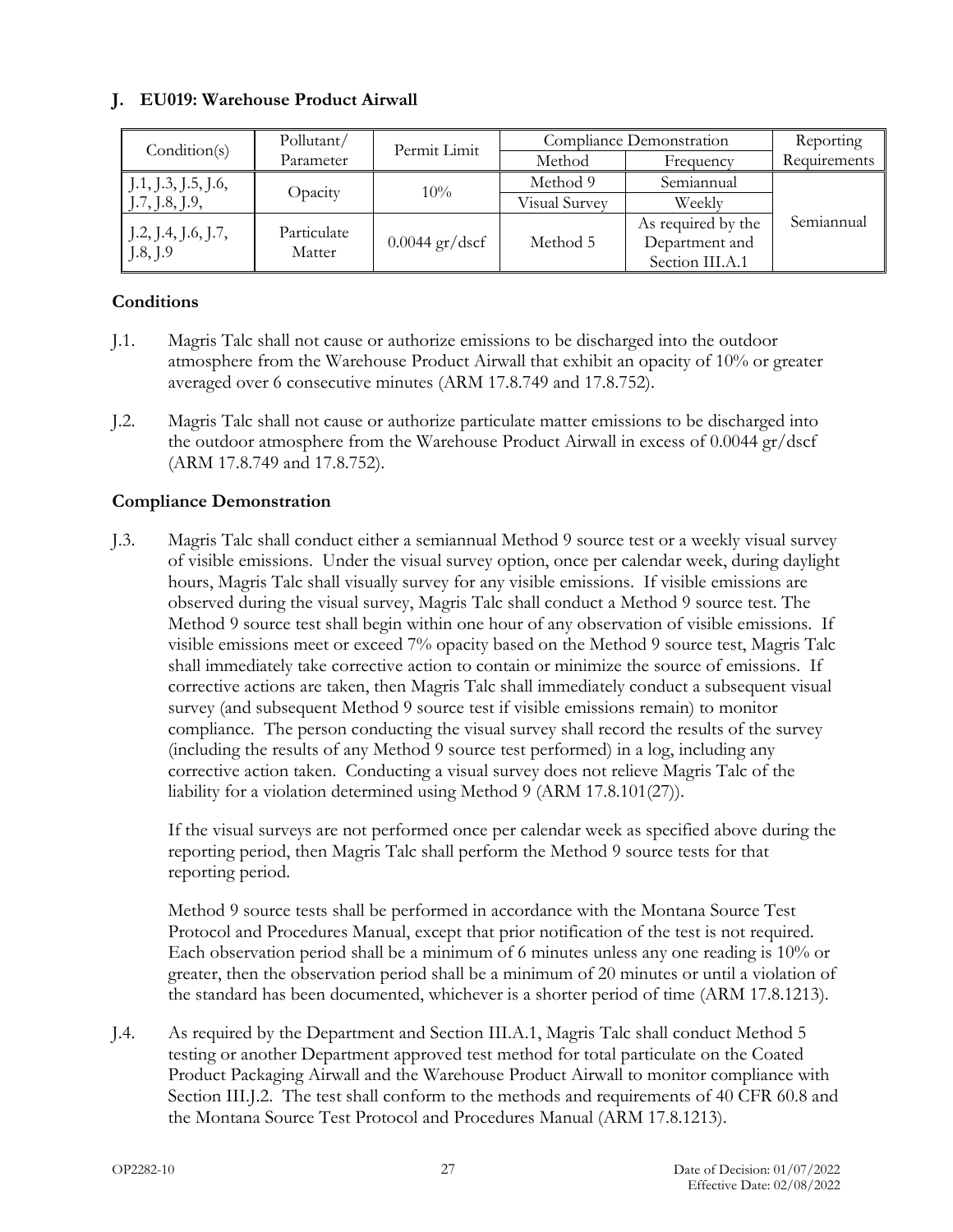# **Recordkeeping**

- <span id="page-31-0"></span>J.5. If visual surveys are performed, Magris Talc shall maintain a log of the visual surveys performed as specified in Section III[.J.3.](#page-30-1) Each log entry shall include the date, time, results of survey (and results of subsequent Method 9, if applicable), and observer's initials. If any corrective action is required, the time, date, observer's initials, and any preventive or corrective action taken shall be recorded in the log (ARM 17.8.1212).
- <span id="page-31-1"></span>J.6. All compliance source test recordkeeping shall be performed in accordance with the test method used and the Montana Source Test Protocol and Procedures Manual (ARM 17.8.106).

# **Reporting**

- <span id="page-31-2"></span>J.7. Any compliance source test reports must be submitted in accordance with the Montana Source Test Protocol and Procedures Manual (ARM 17.8.106 and ARM 17.8.1212).
- <span id="page-31-3"></span>J.8. The annual compliance certification report required by Section [V.B](#page-38-0) must contain a certification statement for the above applicable requirements (ARM 17.8.1212).
- <span id="page-31-4"></span>J.9. The semiannual monitoring report shall provide (ARM 17.8.1212):
	- a. Summary of visual surveys performed and logged as specified by Section III[.J.5,](#page-31-0) or a summary of the results of any Method 9 source test conducted during the reporting period;
	- b. Summary of the log of corrective actions maintained as specified by Section II[I.J.5;](#page-31-0) and
	- c. Summary of results of any source testing that was performed during that semiannual period.

#### **K. EU020: Facility Silane Compound Use**

| Condition(s)               | Pollutant/         | Permit Limit                                    | Compliance Demonstration |           | Reporting    |
|----------------------------|--------------------|-------------------------------------------------|--------------------------|-----------|--------------|
|                            | Parameter          |                                                 | Method                   | Frequency | Requirements |
| K.1, K.2, K.3,<br>K.4, K.5 | Silane<br>Compound | $62.45$ tons/rolling<br>12-month time<br>period | Recordkeeping            | Ongoing   | Semiannual   |

#### **Conditions**

<span id="page-31-5"></span>K.1. Silane compound use at the Magris Talc facility shall not exceed 62.45 tons during any rolling 12-month time period (ARM 17.8.749).

#### **Compliance Demonstration**

<span id="page-31-6"></span>K.2. Magris Talc shall document, by month, the amount of Silane compound used at the facility. By the 25<sup>th</sup> day of each month Magris Talc shall calculate the total amount of Silane compound used during the previous month. The monthly information will be used to verify compliance with the rolling 12-month limitation in Section III[.K.1.](#page-31-5) The information for each of the previous months shall be submitted along with the annual emission inventory (ARM 17.8.1213).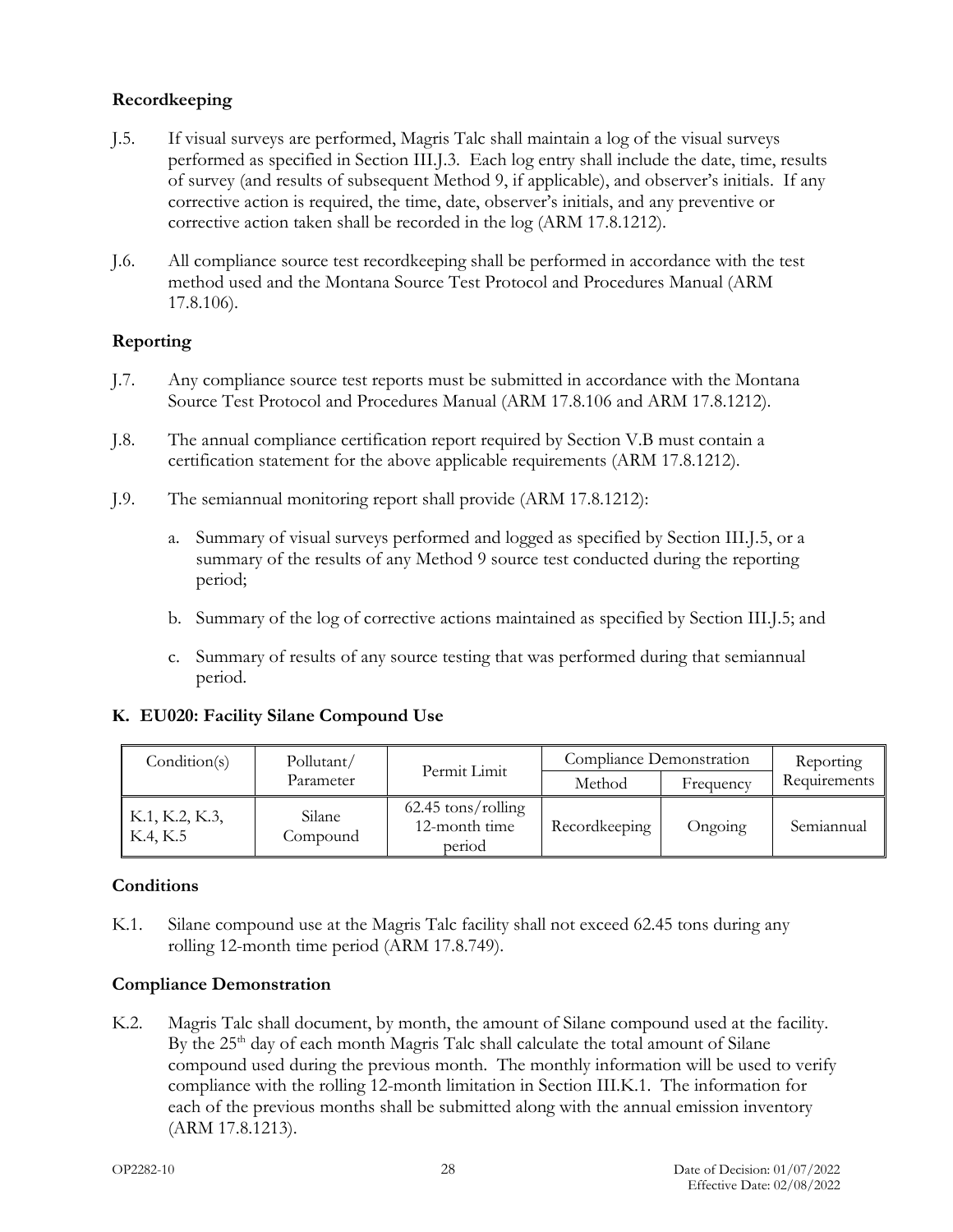## **Recordkeeping**

<span id="page-32-0"></span>K.3. Magris Talc shall maintain on-site a log of Silane compound use as required in Section III[.K.2.](#page-31-6) The log shall include, at a minimum, the required Silane compound recordkeeping, the date, time, and the initials of the documenting personnel (ARM 17.8.1212).

# **Reporting**

- <span id="page-32-1"></span>K.4. The annual compliance certification report required by Section [V.B](#page-38-0) must contain a certification statement for the above applicable requirements (ARM 17.8.1212).
- <span id="page-32-2"></span>K.5. The semiannual monitoring report shall provide a summary of the log of Silane compound use (ARM 17.8.1212).

## <span id="page-32-6"></span>**L. EU021: Coating System Baghouse Control**

Includes baghouse control for the following emitting units (listed separately in EU004): FEM Holding Tank (V412); ZSC Holding Tank (V414); Coating System including, Coating System Feed Bin, Feeder, Turbilizer, and Ward Mill (V1880); Coated Holding Tank (V413); Packaging System, including, Coated Densifier Feed Bin (V1980), Densifier #1, Densifier #2, Coated Packer Bin (V1900), Coated Packers; and the Product Classifier.

| Condition(s)               | Pollutant/ | Permit Limit            | Compliance Demonstration |           | Reporting    |
|----------------------------|------------|-------------------------|--------------------------|-----------|--------------|
|                            | Parameter  |                         | Method                   | Frequency | Requirements |
| L.1, L.2, L.3,<br>L.4, L.5 | Baghouse   | Maintain and<br>Operate | Log                      | Monthly   | Semiannual   |

#### **Conditions**

<span id="page-32-3"></span>L.1. Magris Talc shall install, operate, and maintain baghouses to control emissions from the FEM Holding Tank (V412); ZSC Holding Tank (V414); Coating System including, Coating System Feed Bin, Feeder, Turbilizer, and Ward Mill (V1880); Coated Holding Tank (V413); Packaging System, including, Coated Densifier Feed Bin (V1980), Densifier #1, Densifier #2, Coated Packer Bin (V1900), Coated Packers; and the Product Classifier (ARM 17.8.752).

#### **Compliance Demonstration**

<span id="page-32-4"></span>L.2. Compliance with Section III[.L.1](#page-32-3) shall be monitored by maintaining a monthly inspection and maintenance log for all the emitting units listed in Section III[.L.](#page-32-6) The log shall include the time, date, initials of the documenting personnel, and any specific parameters inspected or monitored to determine proper operations and condition of the baghouse. If any corrective action is required, the time, date, observer's initials, and any preventative or corrective action taken must be recorded in the log (ARM 17.8.1213).

#### **Recordkeeping**

<span id="page-32-5"></span>L.3. Magris Talc shall maintain an inspection and maintenance log as required in Section III[.L.2.](#page-32-4) The log shall be maintained on-site and submitted to the Department upon request (ARM 17.8.1212).

# **Reporting**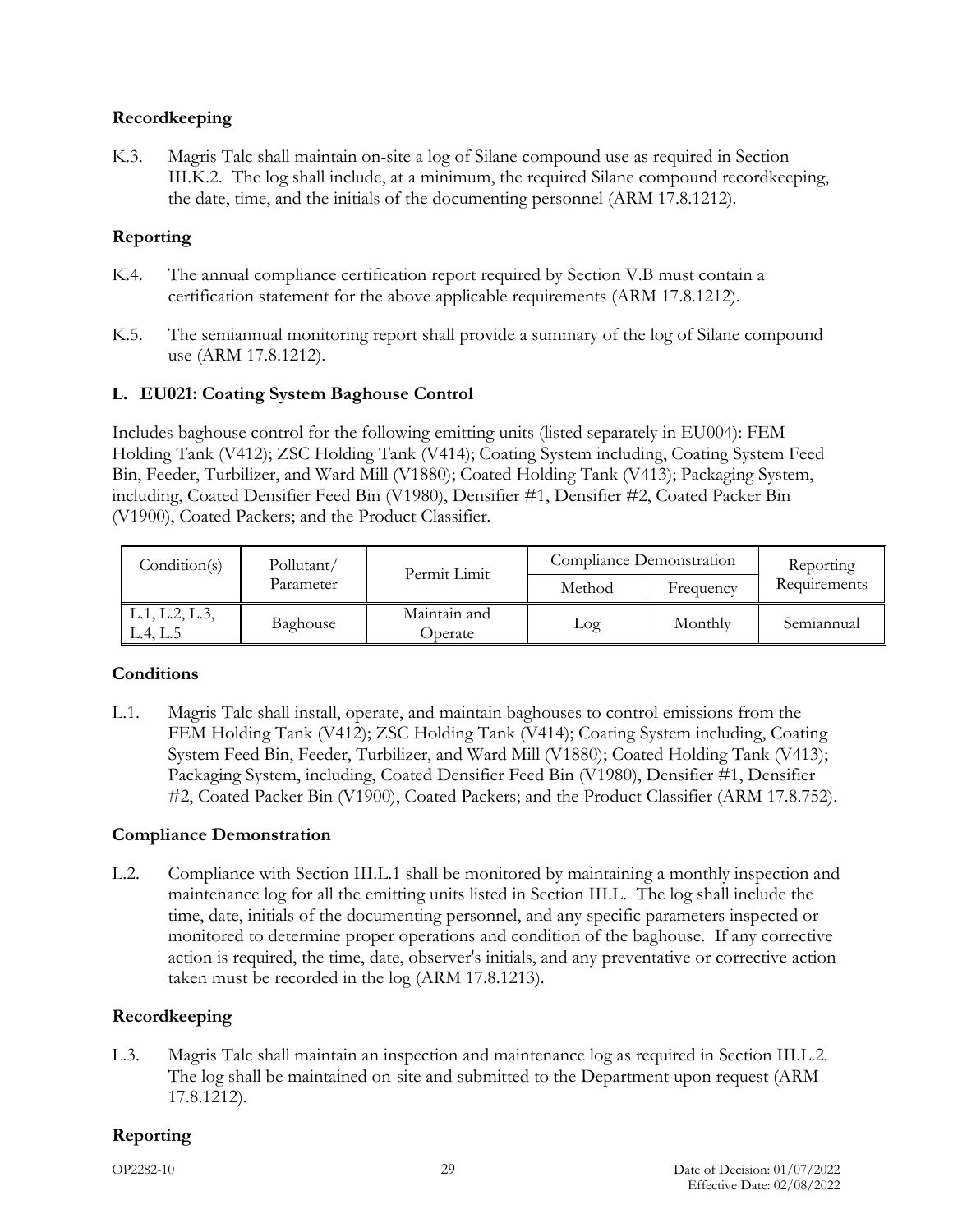- <span id="page-33-0"></span>L.4. The annual compliance certification report required by Section [V.B](#page-38-0) must contain a certification statement for the above applicable requirements (ARM 17.8.1212).
- <span id="page-33-1"></span>L.5. The semiannual monitoring report shall contain a summary of the inspection and maintenance log required in Section III[.L.2\(](#page-32-4)ARM 17.8.1212).

|                                       | Pollutant/                               | Permit Limit                                                          | Compliance Demonstration                              |                                                                           | Reporting    |
|---------------------------------------|------------------------------------------|-----------------------------------------------------------------------|-------------------------------------------------------|---------------------------------------------------------------------------|--------------|
| Condition(s)                          | Parameter                                |                                                                       | Method                                                | Frequency                                                                 | Requirements |
| M.1, M.5, M.9,<br>M.12, M.13,<br>M.14 | Opacity                                  | 20%                                                                   | Method 9 /<br>Pipeline-Quality<br>Natural Gas<br>Only | As required<br>by the<br>Department<br>and Section<br>III.A.1/<br>Ongoing |              |
| M.2, M.6, M.9,<br>M.12, M.13,<br>M.14 | Particulate<br>Matter                    | $E = 0.882 * H$<br>0.1664                                             | Method 5                                              | As required<br>by the<br>Department<br>and Section<br>III.A.1             | Semiannual   |
| M.3, M.7, M.10,<br>M.13, M.14         | Fuel<br>Specification/<br>Sulfur in Fuel | Pipeline Quality-<br>Natural Gas<br>Only/ $50 \text{ gr}/100$<br>dscf | Pipeline-Quality<br>Natural Gas<br>Only               | Ongoing                                                                   |              |
| M.4., M.8, M.11,<br>M.13, M.14        | 40 CFR 60,<br>Subpart Dc                 | 40 CFR 60,<br>Subpart Dc                                              | 40 CFR 60,<br>Subpart Dc                              | 40 CFR 60,<br>Subpart Dc                                                  |              |

## **M. EU022: Jet Mill Boiler & Superheater (Natural Gas)**

# **Conditions**

- <span id="page-33-2"></span>M.1. Magris Talc shall not cause or authorize any emissions to be discharged into the outdoor atmosphere from the Jet Mill boiler & superheater that exhibit an opacity of 20% or greater averaged over 6 consecutive minutes (ARM 17.8.304(2)).
- <span id="page-33-3"></span>M.2. Magris Talc shall not cause or authorize to be discharged into the outdoor atmosphere PM caused by the combustion of fuel from the Jet Mill boiler & superheater in excess of the maximum allowable emissions of PM for existing fuel burning equipment calculated by E  $=0.882 * H<sup>0.1664</sup>$ , where H = heat input capacity in MMBtu/hr and E = maximum allowable emission rate in lb/MMBtu (ARM 17.8.309).
- <span id="page-33-4"></span>M.3. Magris Talc shall burn only pipeline quality natural gas for the Jet Mill boiler & superheater. Further, Magris Talc shall not burn any gaseous fuel containing sulfur compounds in excess of 50 gr/100 dscf of gaseous fuel, calculated as hydrogen sulfide at standard conditions (ARM 17.8.322(5)).
- <span id="page-33-5"></span>M.4. Magris Talc shall meet the applicable requirements of 40 CFR 60, Subpart Dc for the Jet Mill boiler (ARM 17.8.340 and 40 CFR 60, Subpart Dc).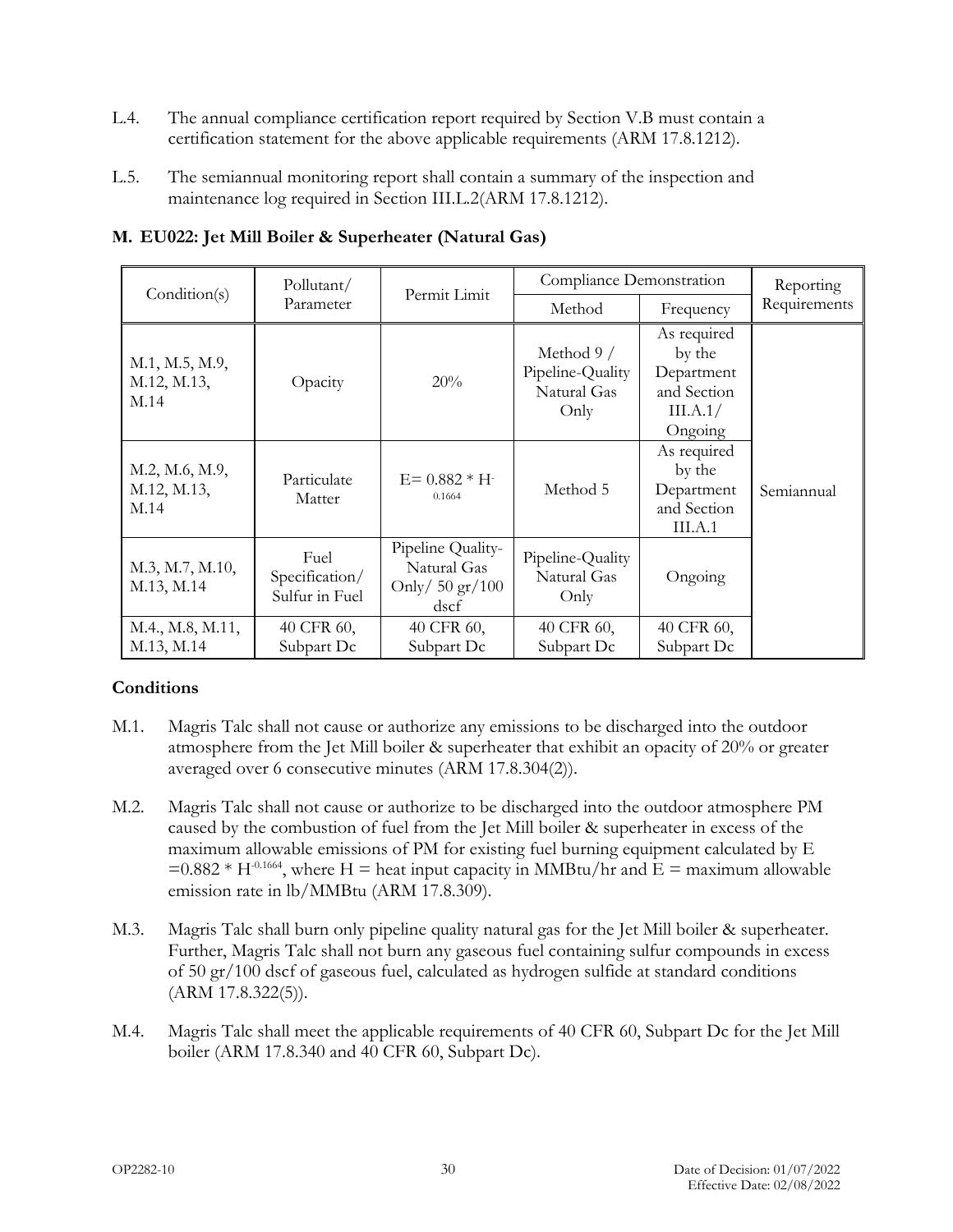## **Compliance Demonstration**

- <span id="page-34-0"></span>M.5. As required by the Department and Section III[.A.1,](#page-9-0) a Method 9 test must be performed in accordance with the Montana Source Test Protocol and Procedures Manual (ARM 17.8.106). The Method 9 test shall be used to determine compliance with the 20% opacity limit. Additional opacity compliance monitoring shall be satisfied through burning only pipelinequality natural gas, as required in Section III[.M.3](#page-33-4) (ARM 17.8.1213).
- <span id="page-34-5"></span>M.6. As required by the Department and Section III[.A.1,](#page-9-0) Magris Talc shall conduct a Method 5 test or another Department approved test method for total particulate to monitor compliance with Section III[.M.2.](#page-33-3) The test shall conform to the methods and requirements of 40 CFR 60.8 and the Montana Source Test Protocol and Procedures Manual (ARM 17.8.1213).
- <span id="page-34-6"></span>M.7. Compliance monitoring for Section III[.M.3](#page-33-4) shall be satisfied by burning only pipeline-quality natural gas in the Jet Mill boiler & superheater (ARM 17.8.1213).
- <span id="page-34-8"></span>M.8. Compliance monitoring for the applicable requirements in 40 CFR 60, Subpart Dc shall be accomplished as described in 40 CFR 60, Subpart Dc (ARM 17.8.342 and 40 CFR 60, Subpart Dc).

## **Recordkeeping**

- <span id="page-34-1"></span>M.9. All compliance source testing recordkeeping shall be performed in accordance with the test method used and the Montana Source Test Protocol and Procedures Manual and shall be maintained on site (ARM 17.8.106 and ARM 17.8.1212).
- <span id="page-34-7"></span>M.10. Magris Talc shall maintain, on-site, a record noting any instance in which a fuel other than pipeline-quality natural gas was burned in the Jet Mill boiler & superheater, including date, time, reason, and operator's initials (ARM 17.8.1212).
- <span id="page-34-9"></span>M.11. Magris Talc shall perform recordkeeping in accordance with 40 CFR 60, Subpart Dc, as applicable (ARM 17.8.340 and 40 CFR 60, Subpart Dc).

# **Reporting**

- <span id="page-34-2"></span>M.12. Any compliance source test reports must be submitted in accordance with the Montana Source Test Protocol and Procedures Manual (ARM 17.8.106 and ARM 17.8.1212).
- <span id="page-34-3"></span>M.13. The annual compliance certification report required by Section [V.B](#page-38-0) must contain a certification statement for the above applicable requirements (ARM 17.8.1212).
- <span id="page-34-4"></span>M.14. The semiannual monitoring report shall provide (ARM 17.8.1212):
	- a. A summary of results of any source testing that was performed during that semiannual period;
	- b. A summary of any instances in which a fuel other than pipeline-quality natural gas was burned in the Jet Mill boiler & superheater; and
	- c. A summary of compliance with 40 CFR 60, Subpart Dc.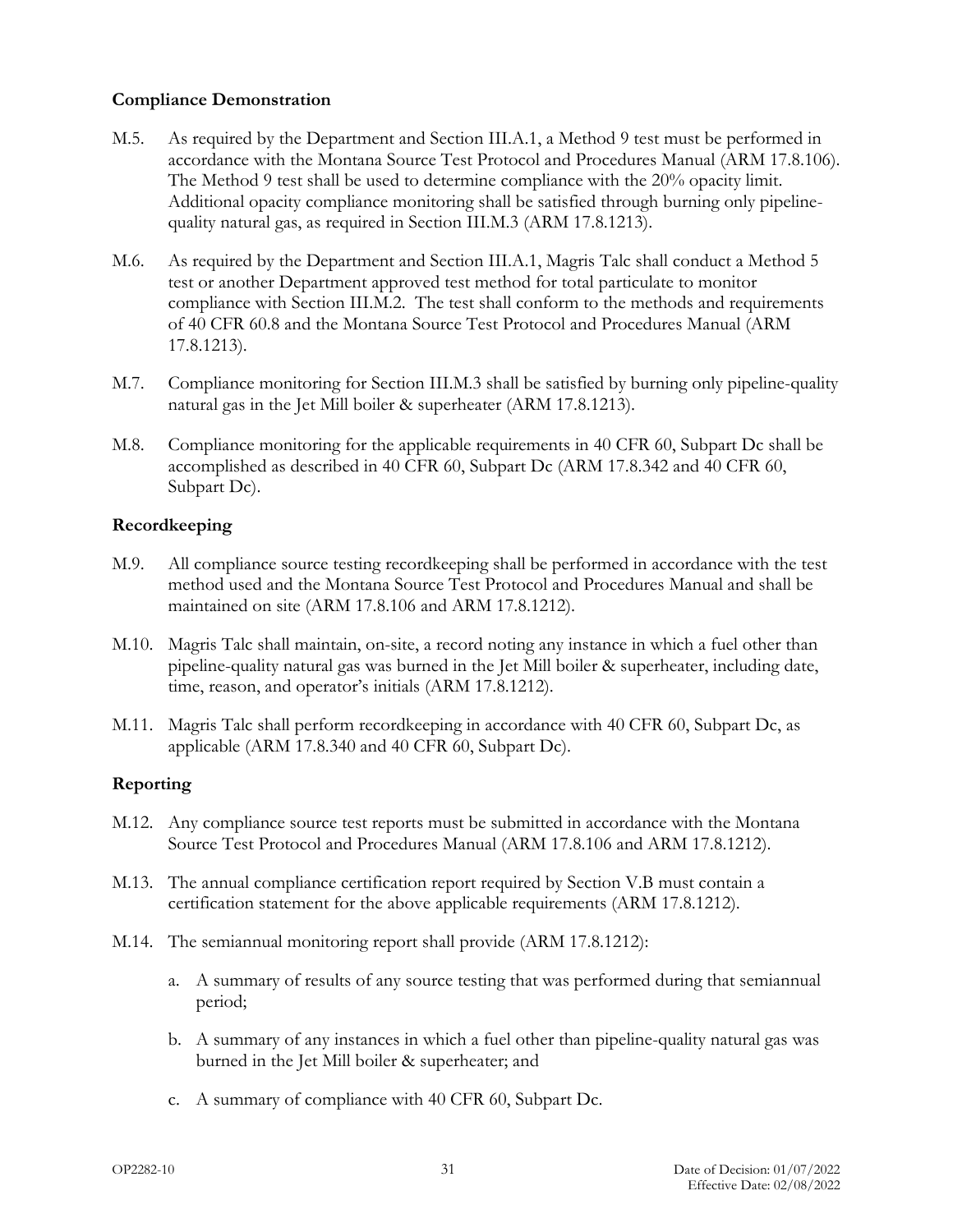# **SECTION IV. NON-APPLICABLE REQUIREMENTS**

Air Quality Administrative Rules of Montana (ARM) and Federal Regulations identified as not applicable to the facility or to a specific emissions unit at the time of the permit issuance are listed below (ARM 17.8.1214). The following list does not preclude the need to comply with any new requirements that may become applicable during the permit term.

# **A. Facility-Wide**

Based on information previously submitted, the following table contains non-applicable requirements which are administrated by the Air Resources Management Bureau of the Department of Environmental Quality.

| <b>Rule Citation</b>                                                                         |                                                                                                                                                                                                                                                                                                                                                                                                                                                                                                                                                                                                                                                                                                                                                                                                                                                                             | Reason                                                                                                                         |
|----------------------------------------------------------------------------------------------|-----------------------------------------------------------------------------------------------------------------------------------------------------------------------------------------------------------------------------------------------------------------------------------------------------------------------------------------------------------------------------------------------------------------------------------------------------------------------------------------------------------------------------------------------------------------------------------------------------------------------------------------------------------------------------------------------------------------------------------------------------------------------------------------------------------------------------------------------------------------------------|--------------------------------------------------------------------------------------------------------------------------------|
| <b>State</b>                                                                                 | Federal                                                                                                                                                                                                                                                                                                                                                                                                                                                                                                                                                                                                                                                                                                                                                                                                                                                                     |                                                                                                                                |
| ARM 17.8.316<br>ARM 17.8.320<br>ARM 17.8.321<br>ARM 17.8.323<br>ARM 17.8.324<br>ARM 17.8.610 |                                                                                                                                                                                                                                                                                                                                                                                                                                                                                                                                                                                                                                                                                                                                                                                                                                                                             | These rules are not applicable<br>because the facility is not listed in<br>the source category cited in the<br>rules.          |
|                                                                                              | 40 CFR 60.13<br>40 CFR 60, Subparts C, Cb, Cc, Cd, Ce<br>40 CFR 60, Subparts D, Da, Db, Dc<br>40 CFR 60, Subparts E-J<br>40 CFR 60, Subparts K, Ka, Kb<br>40 CFR 60, Subparts L-Z<br>40 CFR 60, Subparts AA-EE<br>40 CFR 60, Subpart GG<br>40 CFR 60, Subpart KK<br>40 CFR 60, Subpart MM<br>40 CFR 60, Subparts PP-XX<br>40 CFR 60, Subparts AAA-BBB<br>40 CFR 60, Subparts DDD<br>40 CFR 60, Subparts FFF-LLL<br>40 CFR 60, Subpart NNN<br>40 CFR 60 PPP-QQQ<br>40 CFR RRR-TTT<br>40 CFR VVV-WWW<br>40 CFR 60, Subparts AAAA-FFFF<br>40 CFR 60, Subparts IIII-OOOO<br>40 CFR 60, Subpart QQQQ-TTTT<br>40 CFR 61, Subparts B-F<br>40 CFR 61, Subparts H-L<br>40 CFR 61, Subparts N-R<br>40 CFR 61, Subparts V-W<br>40 CFR 61, Subpart Y<br>40 CFR 61, Subpart BB<br>40 CFR 61, Subpart FF<br>40 CFR 63, Subparts F-I<br>40 CFR 63, Subparts L-O<br>40 CFR 63, Subparts Q-U | These requirements are not<br>applicable because the facility is<br>not an affected source as defined<br>in these regulations. |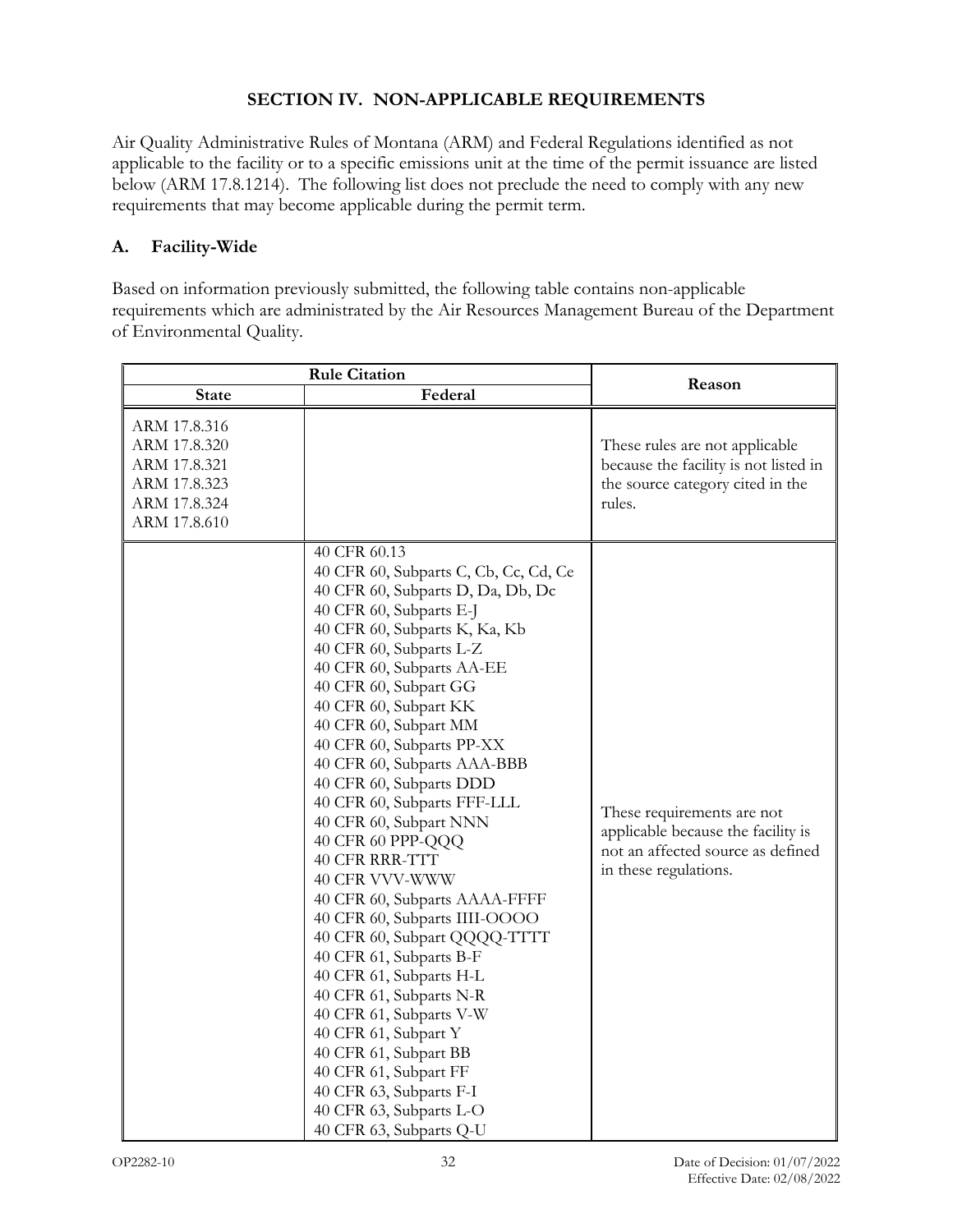|              | <b>Rule Citation</b>                                                                                                                                                                                                                                             | Reason                                                                                                                                 |  |
|--------------|------------------------------------------------------------------------------------------------------------------------------------------------------------------------------------------------------------------------------------------------------------------|----------------------------------------------------------------------------------------------------------------------------------------|--|
| <b>State</b> | Federal                                                                                                                                                                                                                                                          |                                                                                                                                        |  |
|              | 40 CFR 63, Subparts W-Y<br>40 CFR 63, Subparts AA-CC<br>40 CFR 63, Subpart EE<br>40 CFR 63, Subpart GG-MM<br>40 CFR 63, Subparts CCC-EEE<br>40 CFR 63, Subparts GGG-JJJ<br>40 CFR 63, Subparts, LLL-RRR<br>40 CFR 63, Subparts TTT-VVV<br>40 CFR 63, Subpart XXX |                                                                                                                                        |  |
|              | 40 CFR 68                                                                                                                                                                                                                                                        | A risk management plan is not<br>required for this facility at this<br>time                                                            |  |
|              | 40 CFR 72 through<br>40 CFR 78.                                                                                                                                                                                                                                  | These requirements are not<br>applicable because the facility is<br>not an affected source as defined<br>by the acid rain regulations. |  |

# **B. Emissions Units**

Magris Talc has requested a shield from 40 CFR 60 Subpart OOO for the following units because they were installed before August 31, 1983, or because they meet the exemption criteria of 40 CFR 60.670d.

| Emission Unit ID# | <b>Process Equipment Identification</b>                                                                                                                                                                                                                                                                                                                                                                                                                                                                                                                                                                                                                                                                                                                                                                                                                                                                                                                                                             |
|-------------------|-----------------------------------------------------------------------------------------------------------------------------------------------------------------------------------------------------------------------------------------------------------------------------------------------------------------------------------------------------------------------------------------------------------------------------------------------------------------------------------------------------------------------------------------------------------------------------------------------------------------------------------------------------------------------------------------------------------------------------------------------------------------------------------------------------------------------------------------------------------------------------------------------------------------------------------------------------------------------------------------------------|
| EU001             | 27 MMBtu/hr Natural Gas Boiler                                                                                                                                                                                                                                                                                                                                                                                                                                                                                                                                                                                                                                                                                                                                                                                                                                                                                                                                                                      |
| EU002             | 30 MMBtu/hr Natural Gas Boiler                                                                                                                                                                                                                                                                                                                                                                                                                                                                                                                                                                                                                                                                                                                                                                                                                                                                                                                                                                      |
| <b>EU003</b>      | Includes, but is not limited to: Primary Crusher (RC025); Secondary Crusher<br>(RC035); 30" Belt Conveyor (CO30); 24" Belt Conveyor (CO40); 18" Belt<br>Conveyors (CO50 & CO60); Bucket Elevator (E045); 60" Roller Mill<br>(M104); 60" Roller Mill Feed Bin (V180); 54" Roller Mill (M204); 54" Roller<br>Mill Feed Bin (V280); FEM #1 (F807), FEM #2 (F907), FEM Cooler<br>Collector #1 (F811), FEM Cooler Collector #2 (F911), FEM #1 Feed Bin<br>(V860), FEM #2 Feed Bin (V960); FEM #2 Cooling Collector (F911);<br>Powder Bulk Bag Packer Bin (V1380), Powder Bulk Bag Storage Bin<br>(V1390); Pellet Mill Feed Bin (V380); Natural Gas Pellet Dryer #1 (C307);<br>Gas Pellet Dryer #2 (C313); Pellet Air Dryer (C315); CMV Packer Bin<br>(V384); Silo #1 (V401); Silo #2 (V402); Silo #3 (V403); Silo #8 (V408); Silo<br>#9 (V409); Silo #10 (V410); Silo #11 (V411); Vacuum System #2 (V1576);<br>Plant feed hopper & conveyor (SF015, C020); Product Classifier feed bin<br>(F1701, F1702) |
| <b>EU005</b>      | Air Classifying Mill #1 (V640)                                                                                                                                                                                                                                                                                                                                                                                                                                                                                                                                                                                                                                                                                                                                                                                                                                                                                                                                                                      |
| <b>EU006</b>      | Air Classifying Mill #1 Feed Bin (V680)                                                                                                                                                                                                                                                                                                                                                                                                                                                                                                                                                                                                                                                                                                                                                                                                                                                                                                                                                             |
| <b>EU007</b>      | Air Classifying Mill #2 (V740)                                                                                                                                                                                                                                                                                                                                                                                                                                                                                                                                                                                                                                                                                                                                                                                                                                                                                                                                                                      |
| <b>EU008</b>      | Air Classifying Mill #2 Feed Bin (V780)                                                                                                                                                                                                                                                                                                                                                                                                                                                                                                                                                                                                                                                                                                                                                                                                                                                                                                                                                             |
| <b>EU009</b>      | CMV Silo #1 (V382)                                                                                                                                                                                                                                                                                                                                                                                                                                                                                                                                                                                                                                                                                                                                                                                                                                                                                                                                                                                  |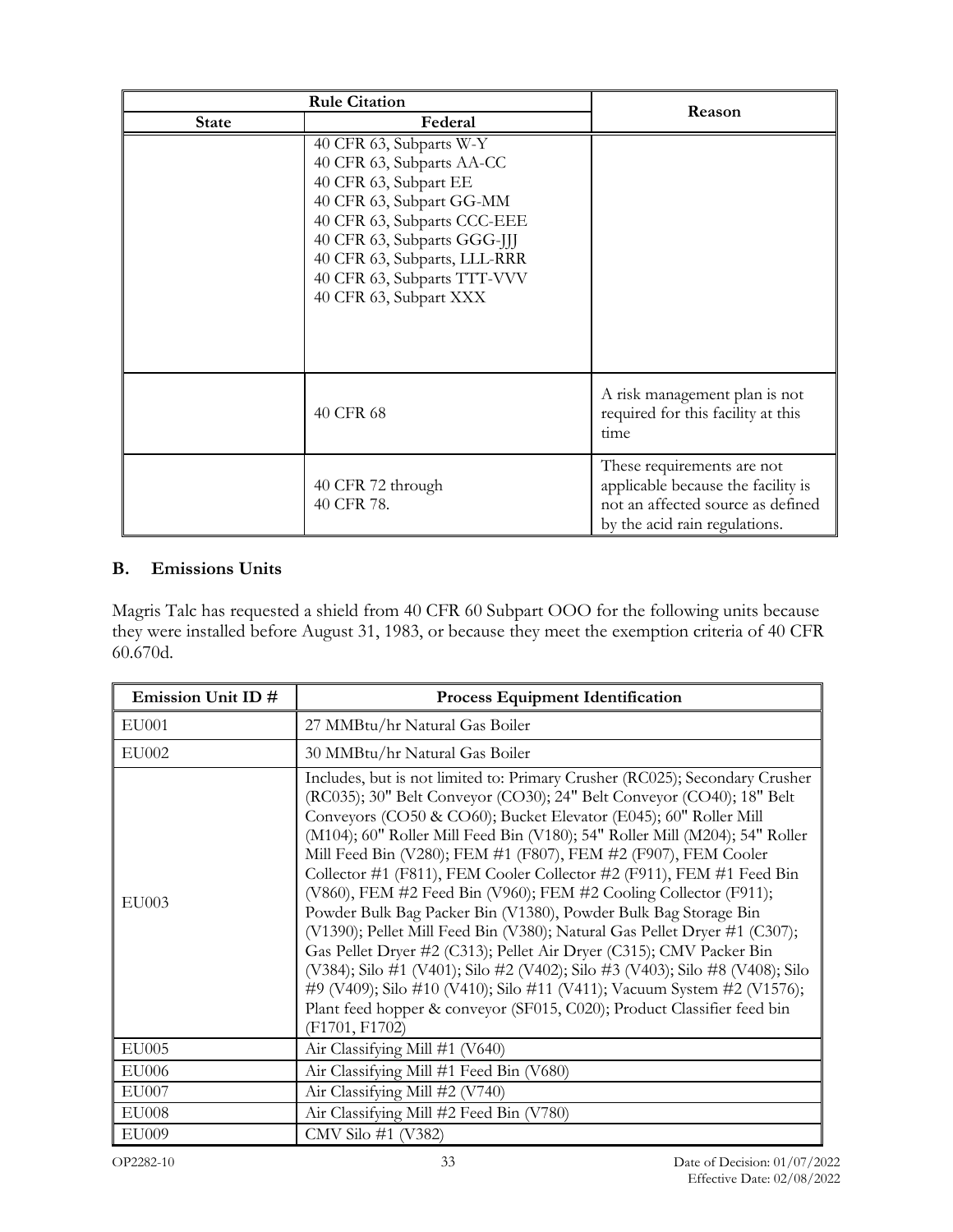| Emission Unit ID # | <b>Process Equipment Identification</b>     |
|--------------------|---------------------------------------------|
| EU010              | CMV Silo #2 (V383)                          |
| EU011              | FEM #1 Classifier (F817)                    |
| EU012              | FEM #2 Classifier (F917)                    |
| EU013              | Reclaiming Material Dust Collector (V1354)  |
| <b>EU014</b>       | Bulk Loading - Trucks (V1304)               |
| EU015              | Bulk Loading - Railcars (V381 and V1305)    |
| EU016              | Vacuum System #4                            |
| <b>EU017</b>       | Crude Load-Out Dryer (Natural Gas)          |
| <b>EU018</b>       | Fugitive Emissions: Material Handling       |
| EU019              | Warehouse Product Airwall                   |
| EU020              | Facility Silane Compound Use                |
| EU021              | Coating System Baghouse Control             |
| EU022              | Jet Mill Boiler & Superheater (Natural Gas) |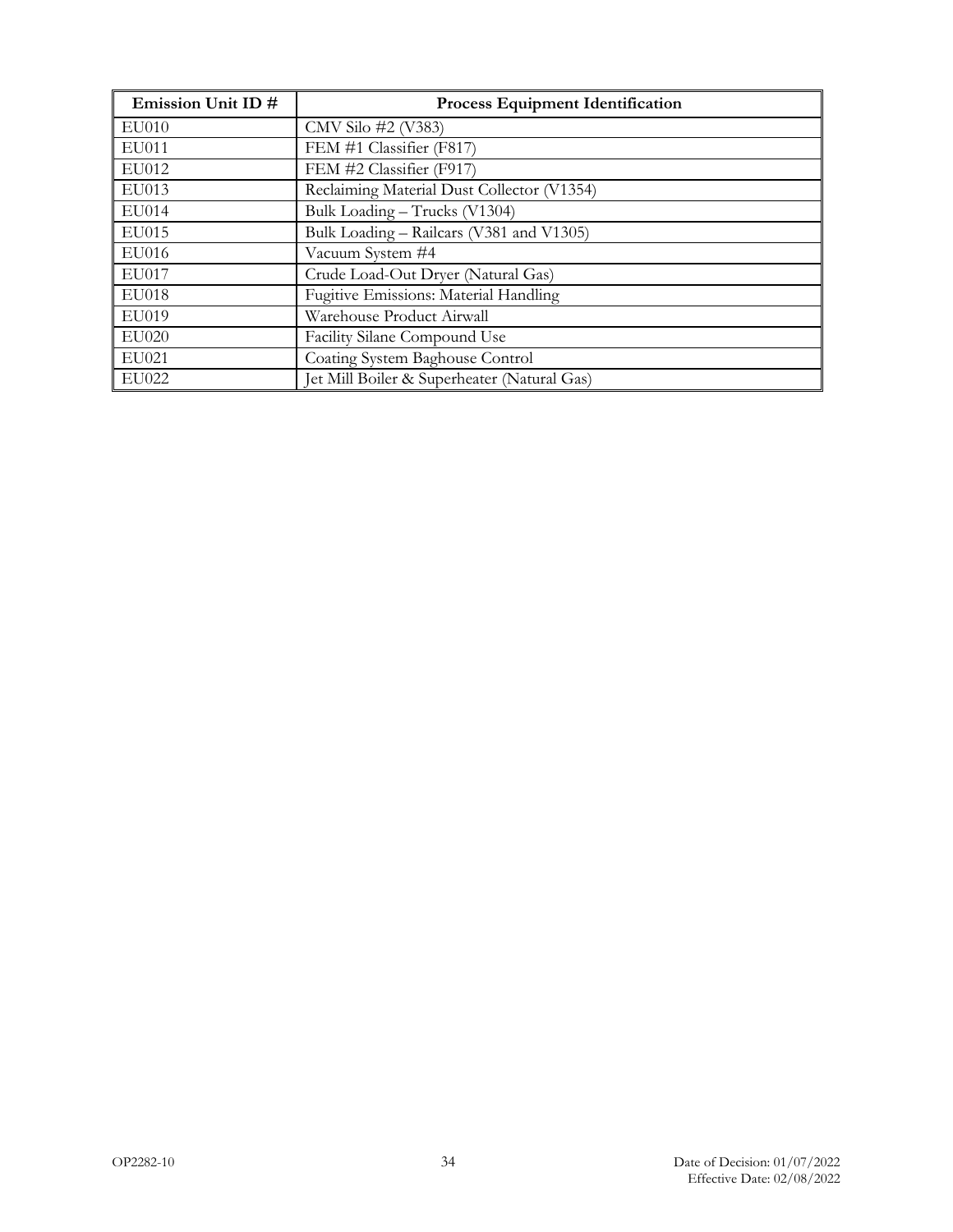# A. **Compliance Requirements**

ARM 17.8, Subchapter 12, Operating Permit Program §1210(2)(a)-(c)&(e), §1206(6)(c)&(b)

- 1. The permittee must comply with all conditions of the permit. Any noncompliance with the terms or conditions of the permit constitutes a violation of the Montana Clean Air Act, and may result in enforcement action, permit modification, revocation and reissuance, or termination, or denial of a permit renewal application under ARM Title 17, Chapter 8, Subchapter 12.
- 2. The filing of a request by the permittee for a permit modification, revocation and reissuance, or termination, or of a notification of planned changes or anticipated noncompliance does not stay any permit condition.
- 3. It shall not be a defense for a permittee in an enforcement action that it would have been necessary to halt or reduce the permitted activity in order to maintain compliance with the conditions of the permit. If appropriate, this factor may be considered as a mitigating factor in assessing a penalty for noncompliance with an applicable requirement if the source demonstrates that both the health, safety or environmental impacts of halting or reducing operations would be more serious than the impacts of continuing operations, and that such health, safety or environmental impacts were unforeseeable and could not have otherwise been avoided.
- 4. The permittee shall furnish to the Department, within a reasonable time set by the Department (not to be less than 15 days), any information that the Department may request in writing to determine whether cause exists for modifying, revoking and reissuing, or terminating the permit, or to determine compliance with the permit. Upon request, the permittee shall also furnish to the Department copies of those records that are required to be kept pursuant to the terms of the permit. This subsection does not impair or otherwise limit the right of the permittee to assert the confidentiality of the information requested by the Department, as provided in 75-2-105, MCA.
- 5. Any schedule of compliance for applicable requirements with which the source is not in compliance with at the time of permit issuance shall be supplemental to, and shall not sanction noncompliance with, the applicable requirements on which it was based.
- 6. For applicable requirements that will become effective during the permit term, the source shall meet such requirements on a timely basis unless a more detailed plan or schedule is required by the applicable requirement or the Department.

# <span id="page-38-0"></span>B. **Certification Requirements**

ARM 17.8, Subchapter 12, Operating Permit Program §1207 and §1213(7)(a)&(c)-(d)

1. Any application form, report, or compliance certification submitted pursuant to ARM Title 17, Chapter 8, Subchapter 12, shall contain certification by a responsible official of truth, accuracy and completeness. This certification and any other certification required under ARM Title 17, Chapter 8, Subchapter 12, shall state that, based on information and belief formed after reasonable inquiry, the statements and information in the document are true, accurate and complete.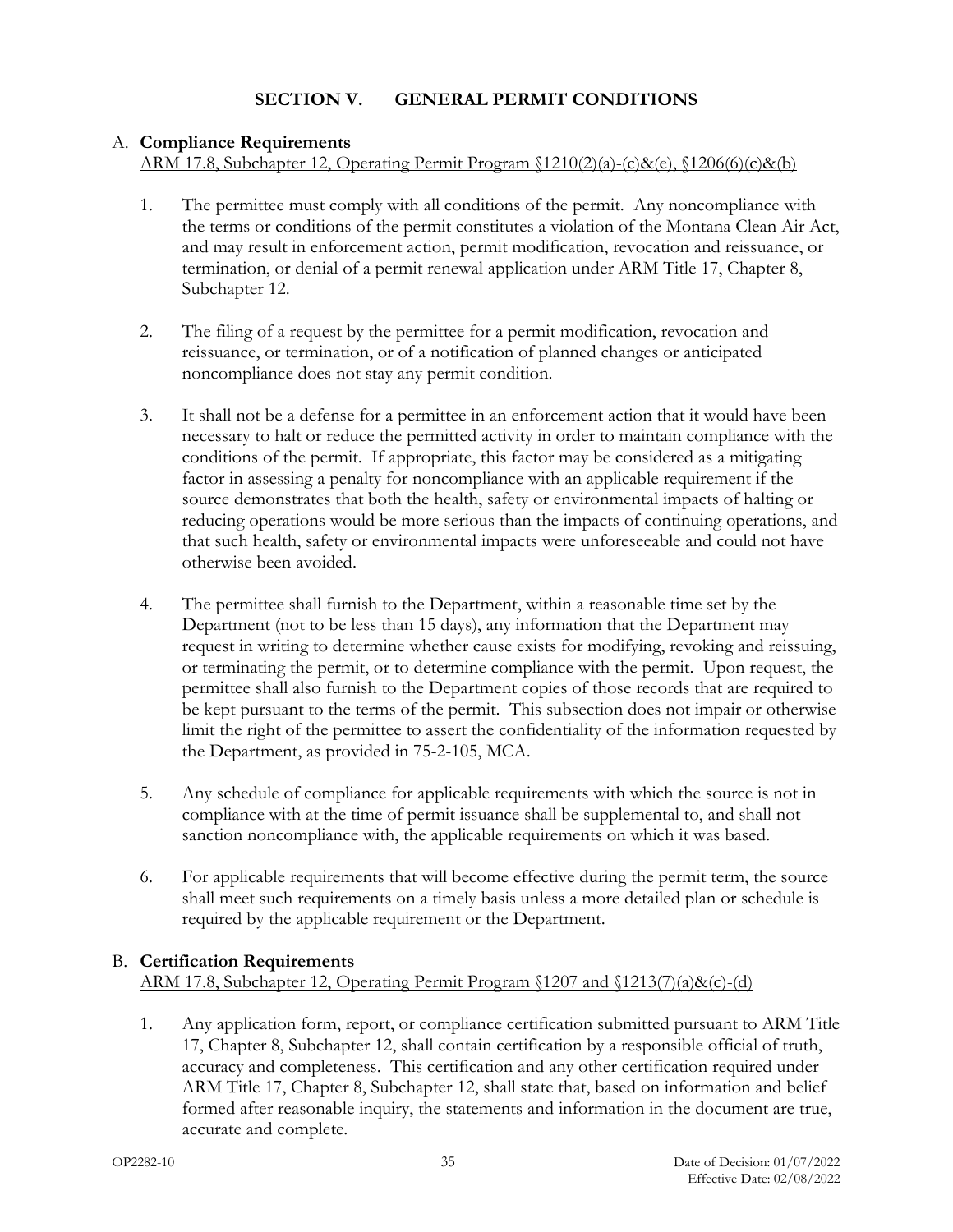- 2. Compliance certifications shall be submitted by February 15 of each year, or more frequently if otherwise specified in an applicable requirement or elsewhere in the permit. Each certification must include the required information for the previous calendar year (i.e., January 1 – December 31).
- 3. Compliance certifications shall include the following:
	- a. The identification of each term or condition of the permit that is the basis of the certification;
	- b. The identification of the method(s) or other means used by the owner or operator for determining the status of compliance with each term and condition during the certification period, consistent with ARM 17.8.1212;
	- c. The status of compliance with each term and condition for the period covered by the certification, *including whether compliance during the period was continuous or intermittent* (based on the method or means identified in ARM 17.8.1213(7)(c)(ii), as described above); and
	- d. Such other facts as the Department may require to determine the compliance status of the source.
- 4. All compliance certifications must be submitted to the Environmental Protection Agency, as well as to the Department, at the addresses listed in the Notification Addresses [Appendix C](#page-58-0) of this permit.

# C. **Permit Shield**

ARM 17.8, Subchapter 12, Operating Permit Program §1214(1)-(4)

- 1. The applicable requirements and non-federally enforceable requirements are included and specifically identified in this permit and the permit includes a precise summary of the requirements not applicable to the source. Compliance with the conditions of the permit shall be deemed compliance with any applicable requirements and any non-federally enforceable requirements as of the date of permit issuance.
- 2. The permit shield described in 1 above shall remain in effect during the appeal of any permit action (renewal, revision, reopening, or revocation and reissuance) to the Board of Environmental Review (Board), until such time as the Board renders its final decision.
- 3. Nothing in this permit alters or affects the following:
	- a. The provisions of Sec. 7603 of the FCAA, including the authority of the administrator under that section;
	- b. The liability of an owner or operator of a source for any violation of applicable requirements prior to or at the time of permit issuance;
	- c. The applicable requirements of the Acid Rain Program, consistent with Sec. 7651g(a) of the FCAA;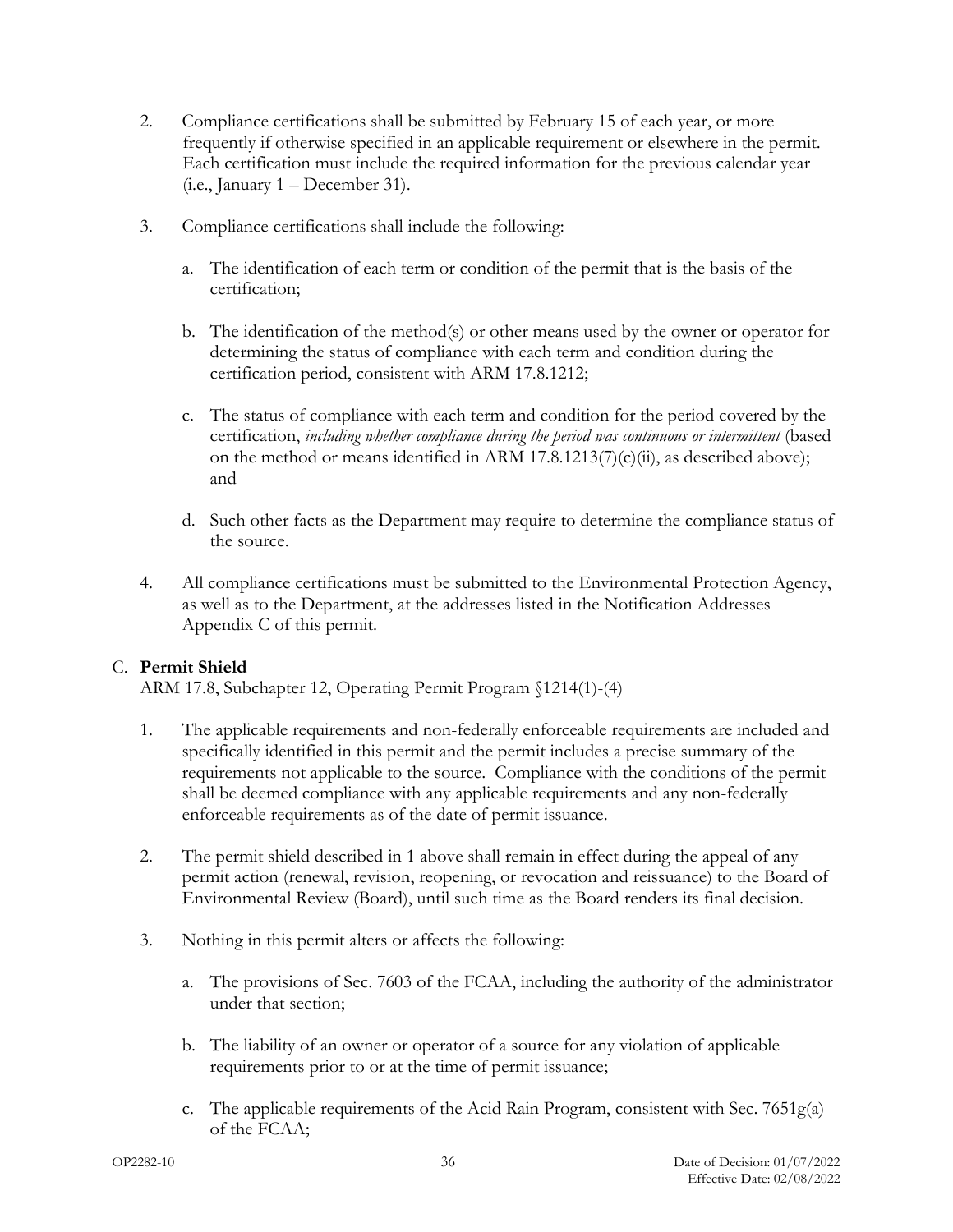- d. The ability of the administrator to obtain information from a source pursuant to Sec. 7414 of the FCAA;
- e. The ability of the Department to obtain information from a source pursuant to the Montana Clean Air Act, Title 75, Chapter 2, MCA;
- f. The emergency powers of the Department under the Montana Clean Air Act, Title 75, Chapter 2, MCA; and
- g. The ability of the Department to establish or revise requirements for the use of reasonably available control technology (RACT) as defined in ARM Title 17, Chapter 8. However, if the inclusion of a RACT into the permit pursuant to ARM Title 17, Chapter 8, Subchapter 12, is appealed to the Board, the permit shield, as it applies to the source's existing permit, shall remain in effect until such time as the Board has rendered its final decision.
- 4. Nothing in this permit alters or affects the ability of the Department to take enforcement action for a violation of an applicable requirement or permit term demonstrated pursuant to ARM 17.8.106, Source Testing Protocol.
- 5. Pursuant to ARM 17.8.132, for the purpose of submitting a compliance certification, nothing in these rules shall preclude the use, including the exclusive use, of any credible evidence or information relevant to whether a source would have been in compliance. However, when compliance or noncompliance is demonstrated by a test or procedure provided by permit or other applicable requirements, the source shall then be presumed to be in compliance or noncompliance unless that presumption is overcome by other relevant credible evidence.
- 6. The permit shield will not extend to minor permit modifications or changes not requiring a permit revision (see Sections [I](#page-43-0) & [J\)](#page-43-1).
- 7. The permit shield will extend to significant permit modifications and transfer or assignment of ownership (see Sections [K](#page-45-0) & [O\)](#page-46-0).

#### <span id="page-40-0"></span>D. **Monitoring, Recordkeeping, and Reporting Requirements** ARM 17.8, Subchapter 12, Operating Permit Program §1212(2)&(3)

- 1. Unless otherwise provided in this permit, the permittee shall maintain compliance monitoring records that include the following information:
	- a. The date, place as defined in the permit, and time of sampling or measurement;
	- b. The date(s) analyses were performed;
	- c. The company or entity that performed the analyses;
	- d. The analytical techniques or methods used;
	- e. The results of such analyses; and
	- f. The operating conditions at the time of sampling or measurement.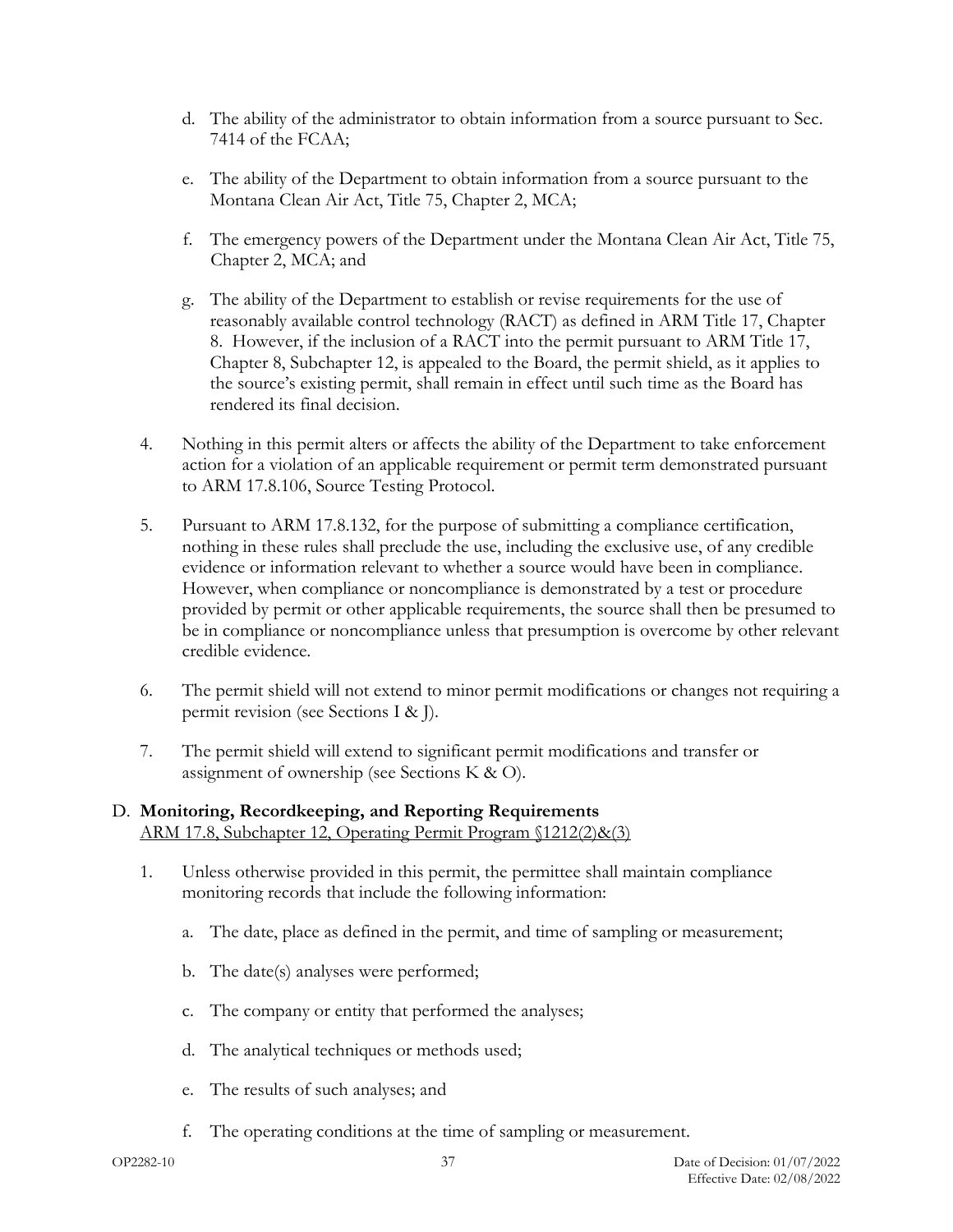- 2. The permittee shall retain records of all required monitoring data and support information for a period of at least 5 years from the date of the monitoring sample, measurement, report, or application. Support information includes all calibration and maintenance records and all original strip-chart recordings for continuous monitoring instrumentation, and copies of all reports required by the permit. All monitoring data, support information, and required reports and summaries may be maintained in computerized form at the plant site if the information is made available to Department personnel upon request, which may be for either hard copies or computerized format. Strip-charts must be maintained in their original form at the plant site and shall be made available to Department personnel upon request.
- 3. The permittee shall submit to the Department, at the addresses located in the Notification Addresses [Appendix C](#page-58-0) of this permit, reports of any required monitoring by February 15 and August 15 of each year, or more frequently if otherwise specified in an applicable requirement or elsewhere in the permit. The monitoring report submitted on February 15 of each year must include the required monitoring information for the period of July 1 through December 31 of the previous year. The monitoring report submitted on August 15 of each year must include the required monitoring information for the period of January 1 through June 30 of the current year. All instances of deviations from the permit requirements must be clearly identified in such reports. All required reports must be certified by a responsible official, consistent with ARM 17.8.1207.

# <span id="page-41-0"></span>E. **Prompt Deviation Reporting**

#### ARM 17.8, Subchapter 12, Operating Permit Program §1212(3)(b)

The permittee shall promptly report deviations from permit requirements, including those attributable to upset conditions as defined in the permit, the probable cause of such deviations, and any corrective actions or preventive measures taken. To be considered prompt, deviations shall be reported to the Department within the following timeframes (unless otherwise specified in an applicable requirement):

- 1. For deviations which may result in emissions potentially in violation of permit limitations:
	- a. An initial phone notification (or faxed or electronic notification) describing the incident within 24 hours (or the next business day) of discovery; and,
	- b. A follow-up written, faxed, or electronic report within 30 days of discovery of the deviation that describes the probable cause of the reported deviation and any corrective actions or preventative measures taken.
- 2. For deviations attributable to malfunctions, deviations shall be reported to the Department in accordance with the malfunction reporting requirements under ARM 17.8.110; and
- 3. For all other deviations, deviations shall be reported to the Department via a written, faxed, or electronic report within 90 days of discovery (as determined through routine internal review by the permittee).

Prompt deviation reports do not need to be resubmitted with regular semiannual (or other routine) reports, but may be referenced by the date of submittal.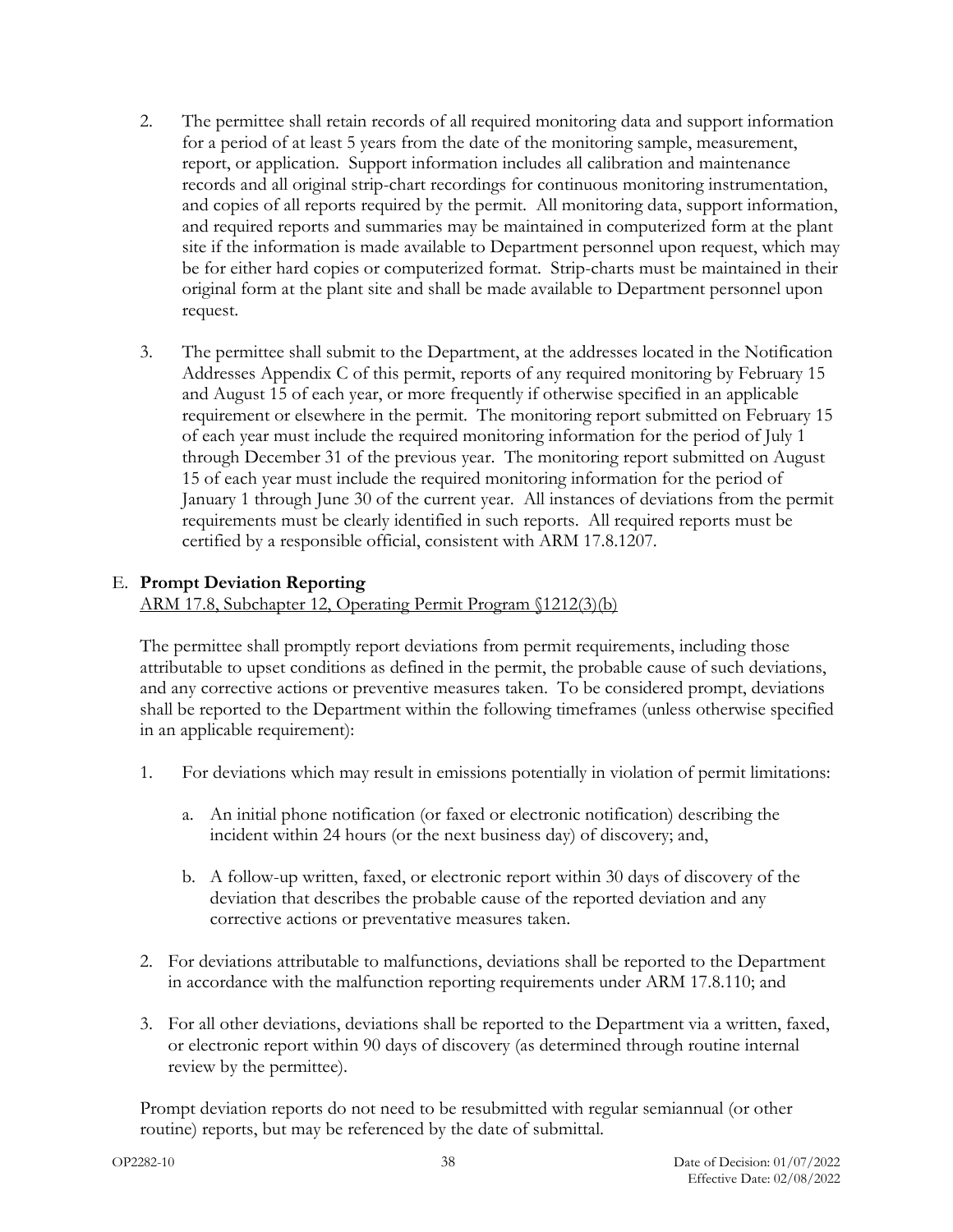## F. **Emergency Provisions** ARM 17.8, Subchapter 12, Operating Permit Program §1201(13) and §1214(5), (6)&(8)

- 1. An "emergency" means any situation arising from sudden and reasonably unforeseeable events beyond the control of the source, including acts of God, which situation requires immediate corrective action to restore normal operation and causes the source to exceed a technology-based emission limitation under this permit due to the unavoidable increases in emissions attributable to the emergency. An emergency shall not include noncompliance to the extent caused by improperly designed equipment, lack of reasonable preventive maintenance, careless or improper operation, or operator error.
- 2. An emergency constitutes an affirmative defense to an action brought for noncompliance with a technology-based emission limitation if the permittee demonstrates through properly signed, contemporaneous logs, or other relevant evidence, that:
	- a. An emergency occurred and the permittee can identify the cause(s) of the emergency;
	- b. The permitted facility was at the time being properly operated;
	- c. During the period of the emergency the permittee took all reasonable steps to minimize levels of emissions that exceeded the emission standards or other requirements in the permit; and
	- d. The permittee submitted notice of the emergency to the Department within 2 working days of the time when emission limitations were exceeded due to the emergency. This notice fulfills the requirements of ARM 17.8.1212(3)(b). This notice must contain a description of the emergency, any steps taken to mitigate emissions, and corrective actions taken.
- 3. These emergency provisions are in addition to any emergency, malfunction or upset provision contained in any applicable requirement.

#### G. **Inspection and Entry**

ARM 17.8, Subchapter 12, Operating Permit Program §1213(3)&(4)

- 1. Upon presentation of credentials and other requirements as may be required by law, the permittee shall allow the Department, the administrator, or an authorized representative (including an authorized contractor acting as a representative of the Department or the administrator) to perform the following:
	- a. Enter the premises where a source required to obtain a permit is located or emissionsrelated activity is conducted, or where records must be kept under the conditions of the permit;
	- b. Have access to and copy, at reasonable times, any records that must be kept under the conditions of the permit;
	- c. Inspect at reasonable times any facilities, emission units, equipment (including monitoring and air pollution control equipment), practices, or operations regulated or required under the permit; and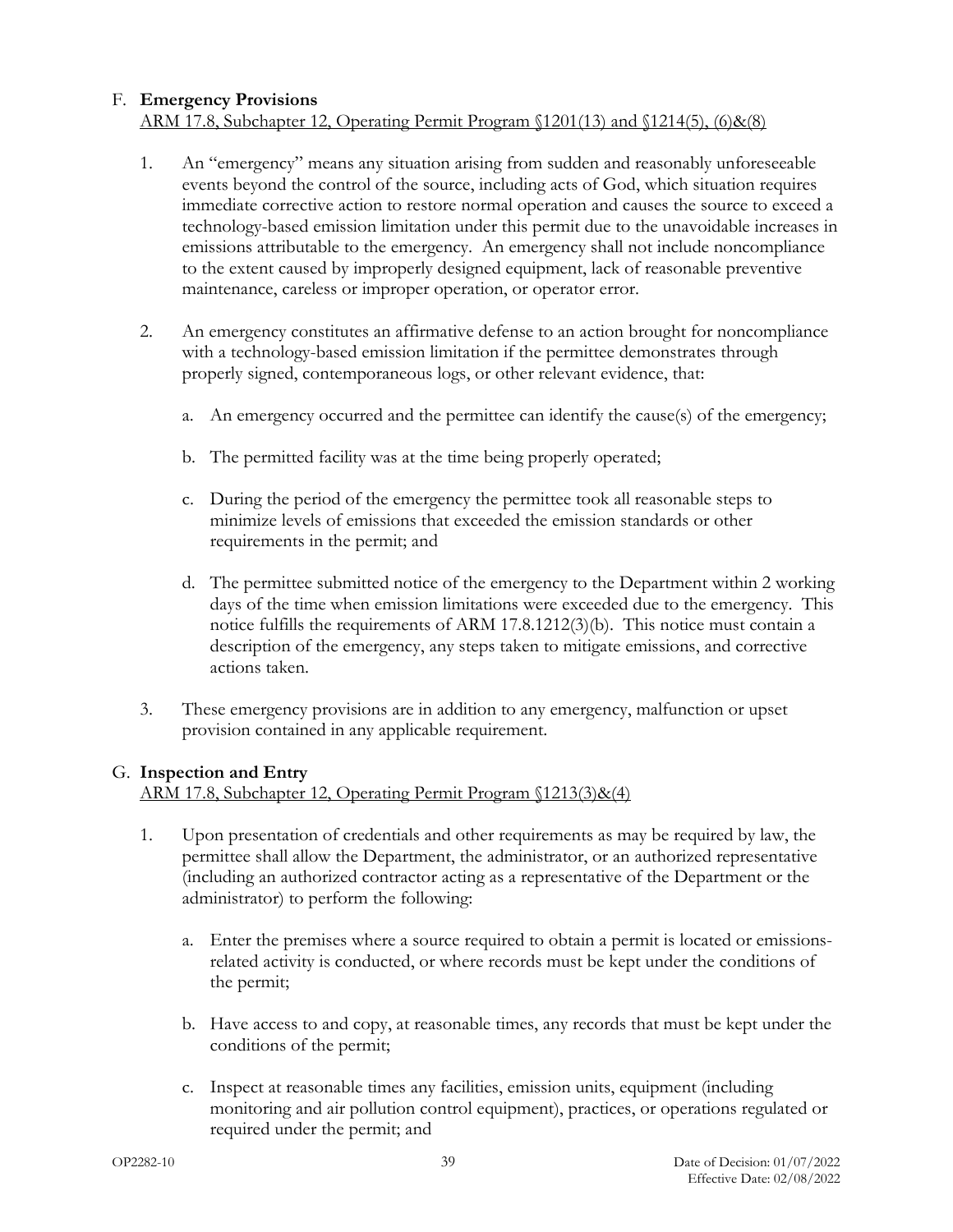- d. As authorized by the Montana Clean Air Act and rules promulgated thereunder, sample or monitor, at reasonable times, any substances or parameters at any location for the purpose of assuring compliance with the permit or applicable requirements.
- 2. The permittee shall inform the inspector of all workplace safety rules or requirements at the time of inspection. This section shall not limit in any manner the Department's statutory right of entry and inspection as provided for in 75-2-403, MCA.

## H. **Fee Payment**

ARM 17.8, Subchapter 12, Operating Permit Program §1210(2)(f) and ARM 17.8, Subchapter 5, Air Quality Permit Application, Operation, and Open Burning Fees §505(3)-(5) (STATE ONLY)

- 1. The permittee must pay application and operating fees, pursuant to ARM Title 17, Chapter 8, Subchapter 5.
- 2. Annually, the Department shall provide the permittee with written notice of the amount of the fee and the basis for the fee assessment. The air quality operation fee is due 30 days after receipt of the notice, unless the fee assessment is appealed pursuant to ARM 17.8.511. If any portion of the fee is not appealed, that portion of the fee that is not appealed is due 30 days after receipt of the notice. Any remaining fee, which may be due after the completion of an appeal, is due immediately upon issuance of the Board's decision or upon completion of any judicial review of the Board's decision.
- 3. If the permittee fails to pay the required fee (or any required portion of an appealed fee) within 90 days of the due date of the fee, the Department may impose an additional assessment of 15% of the fee (or any required portion of an appealed fee) or \$100, whichever is greater, plus interest on the fee (or any required portion of an appealed fee), computed at the interest rate established under 15-31-510(3), MCA.

# <span id="page-43-0"></span>I. **Minor Permit Modifications**

ARM 17.8, Subchapter 12, Operating Permit Program §1226(3)&(11)

- 1. An application for a minor permit modification need only address in detail those portions of the permit application that require revision, updating, supplementation, or deletion, and may reference any required information that has been previously submitted.
- 2. The permit shield under ARM 17.8.1214 will not extend to any minor modifications processed pursuant to ARM 17.8.1226.

## <span id="page-43-1"></span>J. **Changes Not Requiring Permit Revision** ARM 17.8, Subchapter 12, Operating Permit Program §1224(1)-(3), (5)&(6)

- 1. The permittee is authorized to make changes within the facility as described below, provided the following conditions are met:
	- a. The proposed changes do not require the permittee to obtain a Montana Air Quality Permit under ARM Title 17, Chapter 8, Subchapter 7;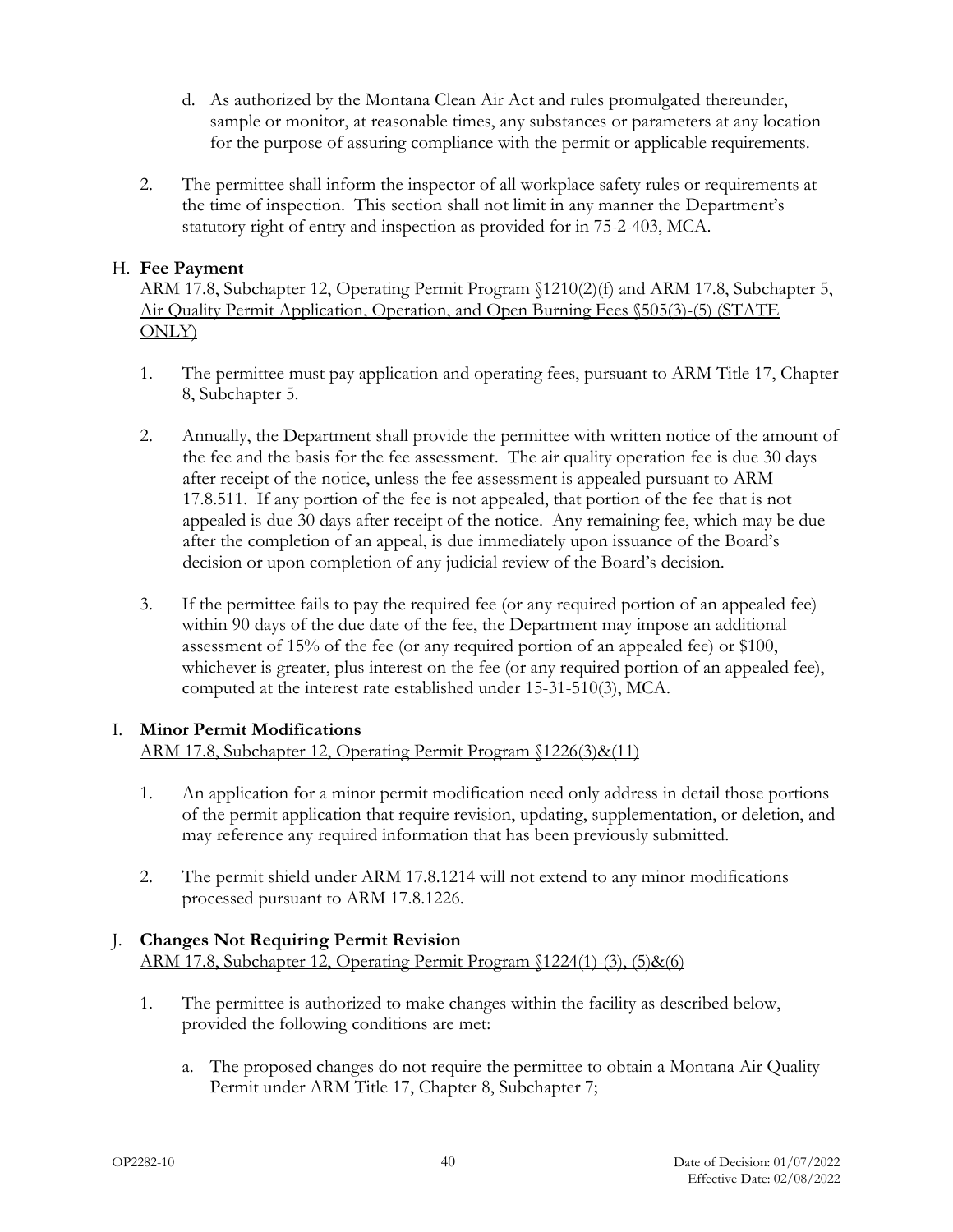- b. The proposed changes are not modifications under Title I of the FCAA, or as defined in ARM Title 17, Chapter 8, Subchapters 8, 9, or 10;
- c. The emissions resulting from the proposed changes do not exceed the emissions allowable under this permit, whether expressed as a rate of emissions or in total emissions;
- d. The proposed changes do not alter permit terms that are necessary to enforce applicable emission limitations on emission units covered by the permit; and
- e. The facility provides the administrator and the Department with written notification at least 7 days prior to making the proposed changes.
- 2. The permittee and the Department shall attach each notice provided pursuant to 1.e above to their respective copies of this permit.
- 3. Pursuant to the conditions above, the permittee is authorized to make Section 502(b)(10) changes, as defined in ARM 17.8.1201(30), without a permit revision. For each such change, the written notification required under 1.e above shall include a description of the change within the source, the date on which the change will occur, any change in emissions, and any permit term or condition that is no longer applicable as a result of the change.
- 4. The permittee may make a change not specifically addressed or prohibited by the permit terms and conditions without requiring a permit revision, provided the following conditions are met:
	- a. Each proposed change does not weaken the enforceability of any existing permit conditions;
	- b. The Department has not objected to such change;
	- c. Each proposed change meets all applicable requirements and does not violate any existing permit term or condition; and
	- d. The permittee provides contemporaneous written notice to the Department and the administrator of each change that is above the level for insignificant emission units as defined in ARM 17.8.1201(22) and 17.8.1206(3), and the written notice describes each such change, including the date of the change, any change in emissions, pollutants emitted, and any applicable requirement that would apply as a result of the change.
- 5. The permit shield authorized by ARM 17.8.1214 shall not apply to changes made pursuant to ARM 17.8.1224(3) and (5), but is applicable to terms and conditions that allow for increases and decreases in emissions pursuant to ARM 17.8.1224(4).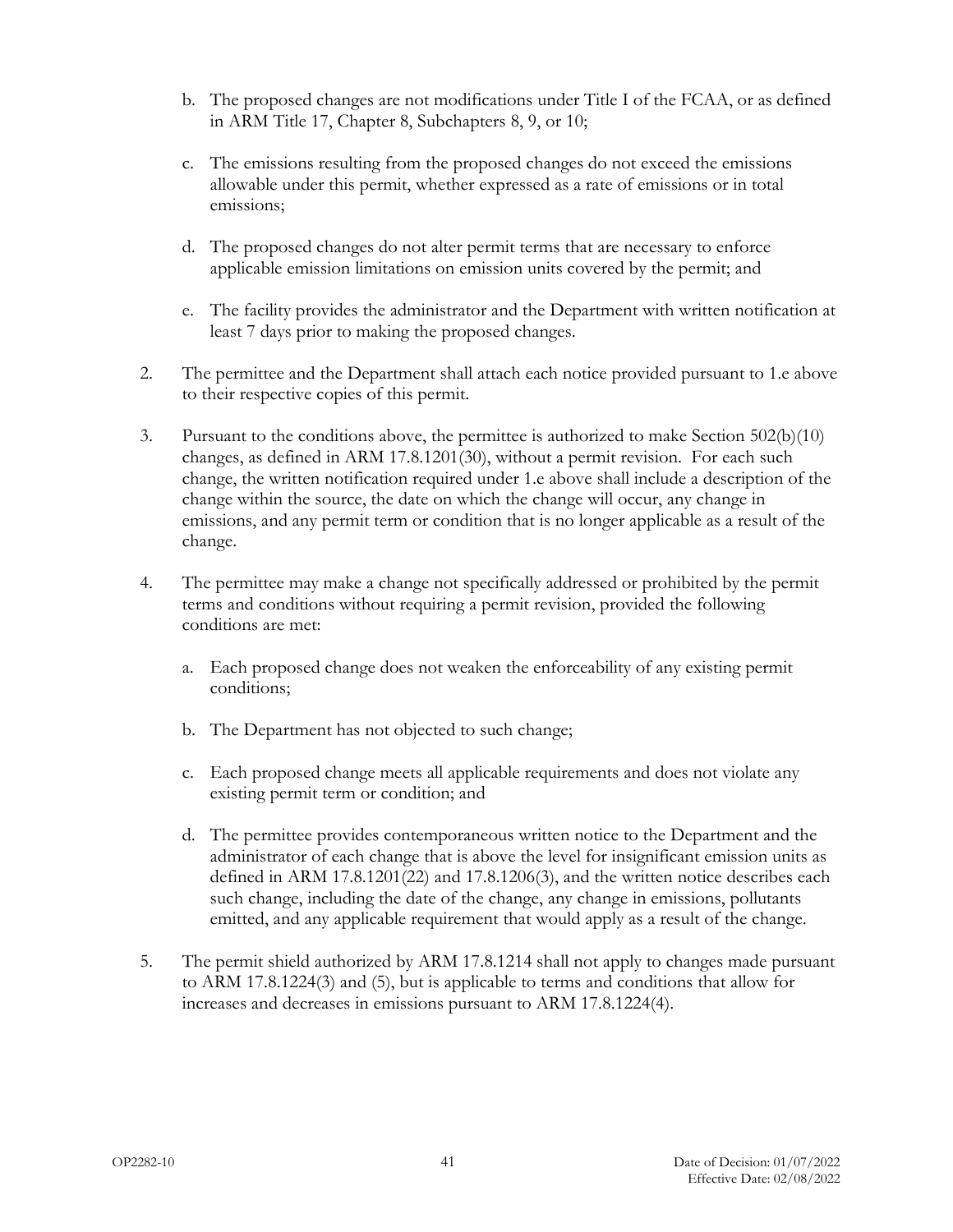## <span id="page-45-0"></span>K. **Significant Permit Modifications**

## ARM 17.8, Subchapter 12, Operating Permit Program §1227(1), (3)&(4)

- 1. The modification procedures set forth in 2 below must be used for any application requesting a significant modification of this permit. Significant modifications include the following:
	- a. Any permit modification that does not qualify as either a minor modification or as an administrative permit amendment;
	- b. Every significant change in existing permit monitoring terms or conditions;
	- c. Every relaxation of permit reporting or recordkeeping terms or conditions that limit the Department's ability to determine compliance with any applicable rule, consistent with the requirements of the rule; or
	- d. Any other change determined by the Department to be significant.
- 2. Significant modifications shall meet all requirements of ARM Title 17, Chapter 8, including those for applications, public participation, and review by affected states and the administrator, as they apply to permit issuance and renewal, except that an application for a significant permit modification need only address in detail those portions of the permit application that require revision, updating, supplementation or deletion.
- 3. The permit shield provided for in ARM 17.8.1214 shall extend to significant modifications.

#### L. **Reopening for Cause**

ARM 17.8, Subchapter 12, Operating Permit Program §1228(1)&(2)

This permit may be reopened and revised under the following circumstances:

- 1. Additional applicable requirements under the FCAA become applicable to the facility when the permit has a remaining term of 3 or more years. Reopening and revision of the permit shall be completed not later than 18 months after promulgation of the applicable requirement. No reopening is required under ARM 17.8.1228(1)(a) if the effective date of the applicable requirement is later than the date on which the permit is due to expire, unless the original permit or any of its terms or conditions have been extended pursuant to ARM 17.8.1220(12) or 17.8.1221(2);
- 2. Additional requirements (including excess emission requirements) become applicable to an affected source under the Acid Rain Program. Upon approval by the administrator, excess emission offset plans shall be deemed incorporated into the permit;
- 3. The Department or the administrator determines that the permit contains a material mistake or that inaccurate statements were made in establishing the emission standards or other terms or conditions of the permit; or
- 4. The administrator or the Department determines that the permit shall be revised or revoked and reissued to ensure compliance with the applicable requirements.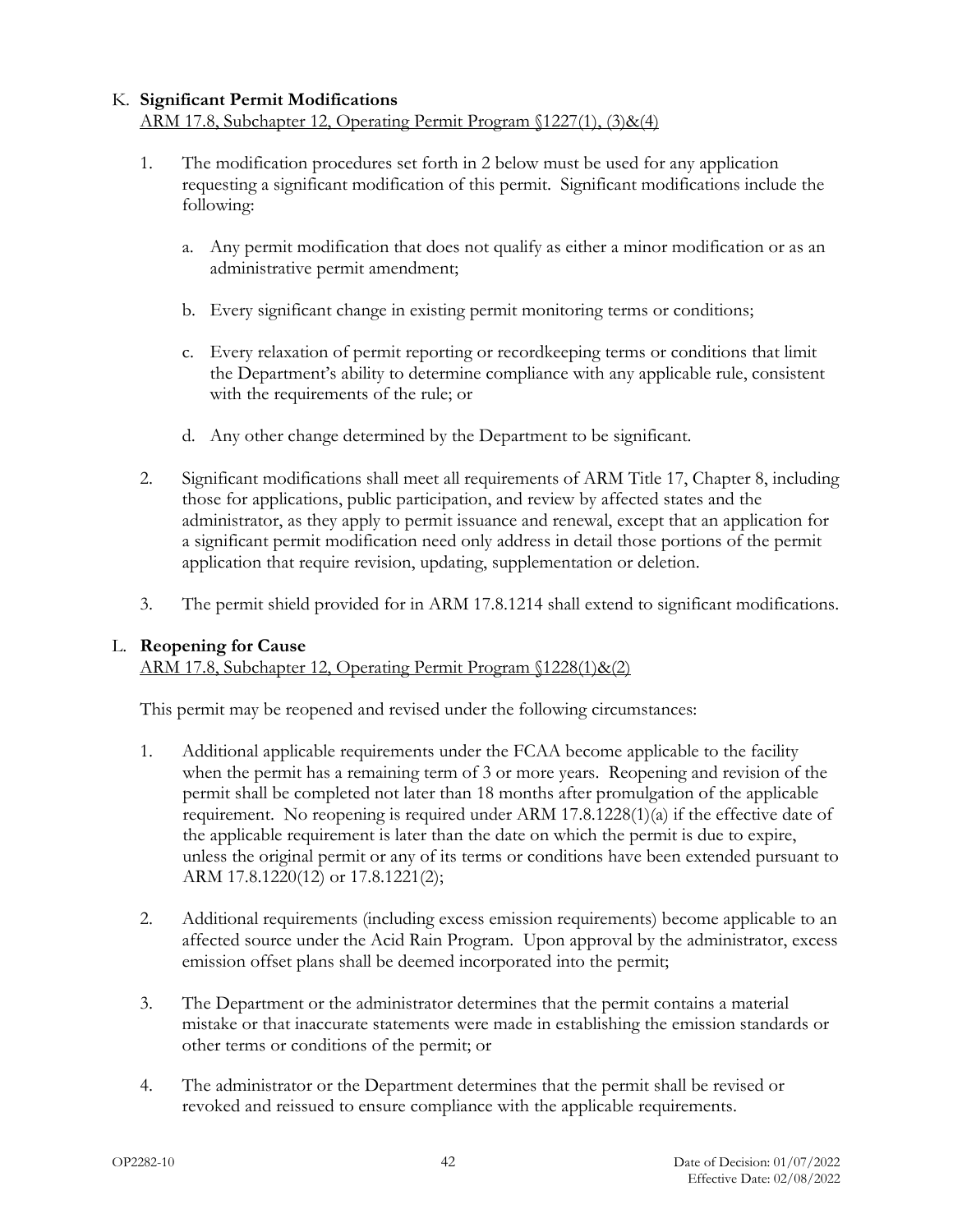## M. **Permit Expiration and Renewal**

ARM 17.8, Subchapter 12, Operating Permit Program  $(1210(2)(g), (1220(11)\&(12),$  and  $$1205(2)(d)$ 

- 1. This permit is issued for a fixed term of 5 years.
- 2. Renewal of this permit is subject to the same procedural requirements that apply to permit issuance, including those for application, content, public participation, and affected state and administrator review.
- 3. Expiration of this permit terminates the permittee's right to operate unless a timely and administratively complete renewal application has been submitted consistent with ARM  $17.8.1221$  and  $17.8.1205(2)(d)$ . If a timely and administratively complete application has been submitted, all terms and conditions of the permit, including the application shield, remain in effect after the permit expires until the permit renewal has been issued or denied.
- 4. For renewal, the permittee shall submit a complete air quality operating permit application to the Department not later than 6 months prior to the expiration of this permit, unless otherwise specified. If necessary to ensure that the terms of the existing permit will not lapse before renewal, the Department may specify, in writing to the permittee, a longer time period for submission of the renewal application. Such written notification must be provided at least 1 year before the renewal application due date established in the existing permit.

#### N. **Severability Clause**

ARM 17.8, Subchapter 12, Operating Permit Program §1210(2)(i)&(l)

- 1. The administrative appeal or subsequent judicial review of the issuance by the Department of an initial permit under this subchapter shall not impair in any manner the underlying applicability of all applicable requirements, and such requirements continue to apply as if a final permit decision had not been reached by the Department.
- 2. If any provision of a permit is found to be invalid, all valid parts that are severable from the invalid part remain in effect. If a provision of a permit is invalid in one or more of its applications, the provision remains in effect in all valid applications that are severable from the invalid applications.

#### <span id="page-46-0"></span>O. **Transfer or Assignment of Ownership** ARM 17.8, Subchapter 12, Operating Permit Program §1225(2)&(4)

- 1. If an administrative permit amendment involves a change in ownership or operational control, the applicant shall include in its request to the Department a written agreement containing a specific date for the transfer of permit responsibility, coverage and liability between the current and new permittee.
- 2. The permit shield provided for in ARM17.8.1214 shall not extend to administrative permit amendments.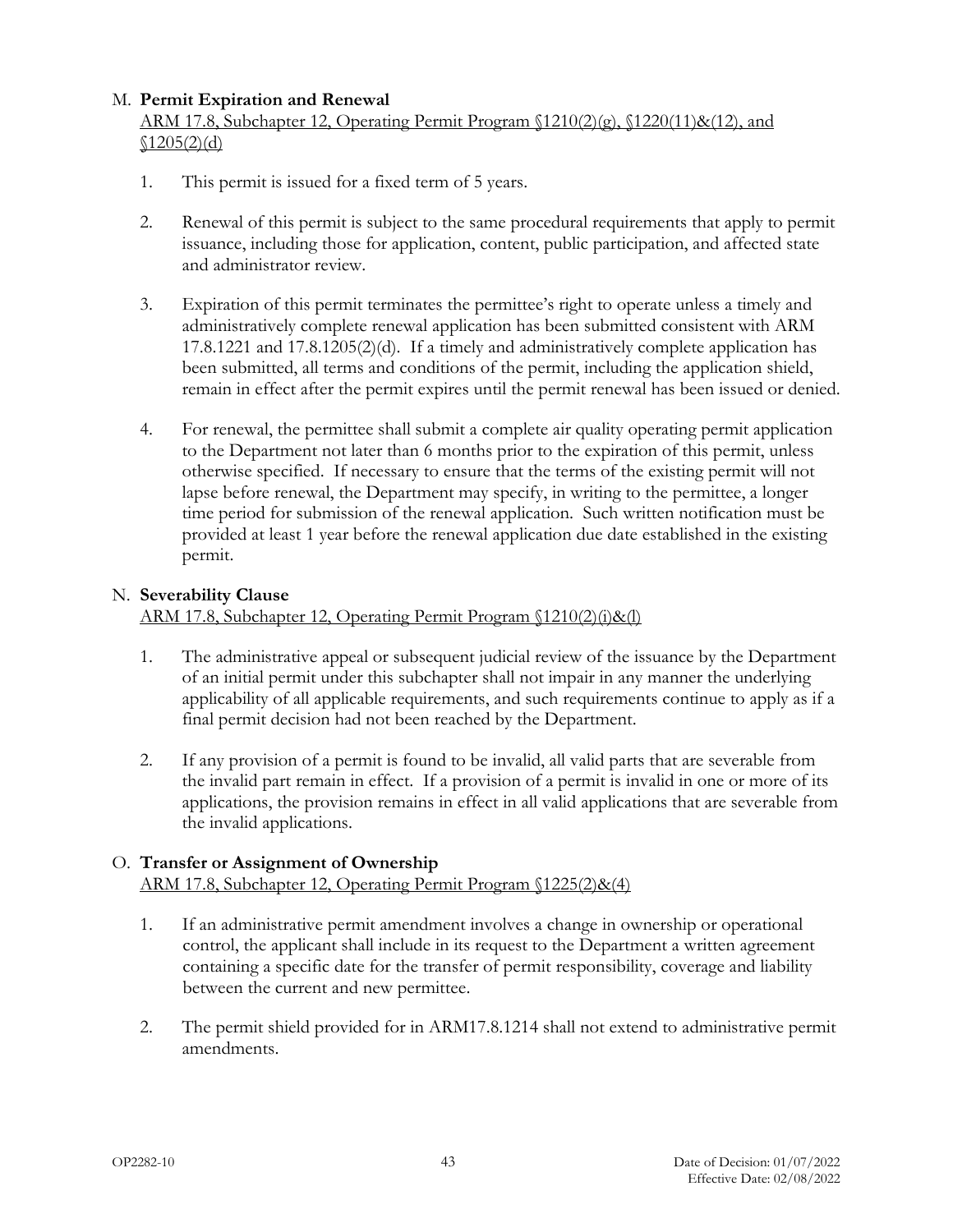## P. **Emissions Trading, Marketable Permits, Economic Incentives** ARM 17.8, Subchapter 12, Operating Permit Program §1226(2)

Notwithstanding ARM 17.8.1226(1) and (7), minor air quality operating permit modification procedures may be used for permit modifications involving the use of economic incentives, marketable permits, emissions trading, and other similar approaches, to the extent that such minor permit modification procedures are explicitly provided for in the Montana State Implementation Plan or in applicable requirements promulgated by the administrator.

# Q. **No Property Rights Conveyed**

ARM 17.8, Subchapter 12, Operating Permit Program §1210(2)(d)

This permit does not convey any property rights of any sort, or any exclusive privilege.

#### R. **Testing Requirements** ARM 17.8, Subchapter 1, General Provisions §105

The permittee shall comply with ARM 17.8.105.

#### S. **Source Testing Protocol**

ARM 17.8, Subchapter 1, General Provisions §106

The permittee shall comply with ARM 17.8.106.

#### T. **Malfunctions**

ARM 17.8, Subchapter 1, General Provisions §110

The permittee shall comply with ARM 17.8.110.

#### U. **Circumvention**

ARM 17.8, Subchapter 1, General Provisions §111

The permittee shall comply with ARM 17.8.111.

#### V. **Motor Vehicles**

ARM 17.8, Subchapter 3, Emission Standards §325

The permittee shall comply with ARM 17.8.325.

#### W. **Annual Emissions Inventory**

ARM 17.8, Subchapter 5, Air Quality Permit Application, Operation and Open Burning Fees §505 (STATE ONLY)

The permittee shall supply the Department with annual production and other information for all emission units necessary to calculate actual or estimated actual amount of air pollutants emitted during each calendar year. Information shall be gathered on a calendar-year basis and submitted to the Department by the date required in the emission inventory request, unless otherwise specified in this permit. Information shall be in the units required by the Department.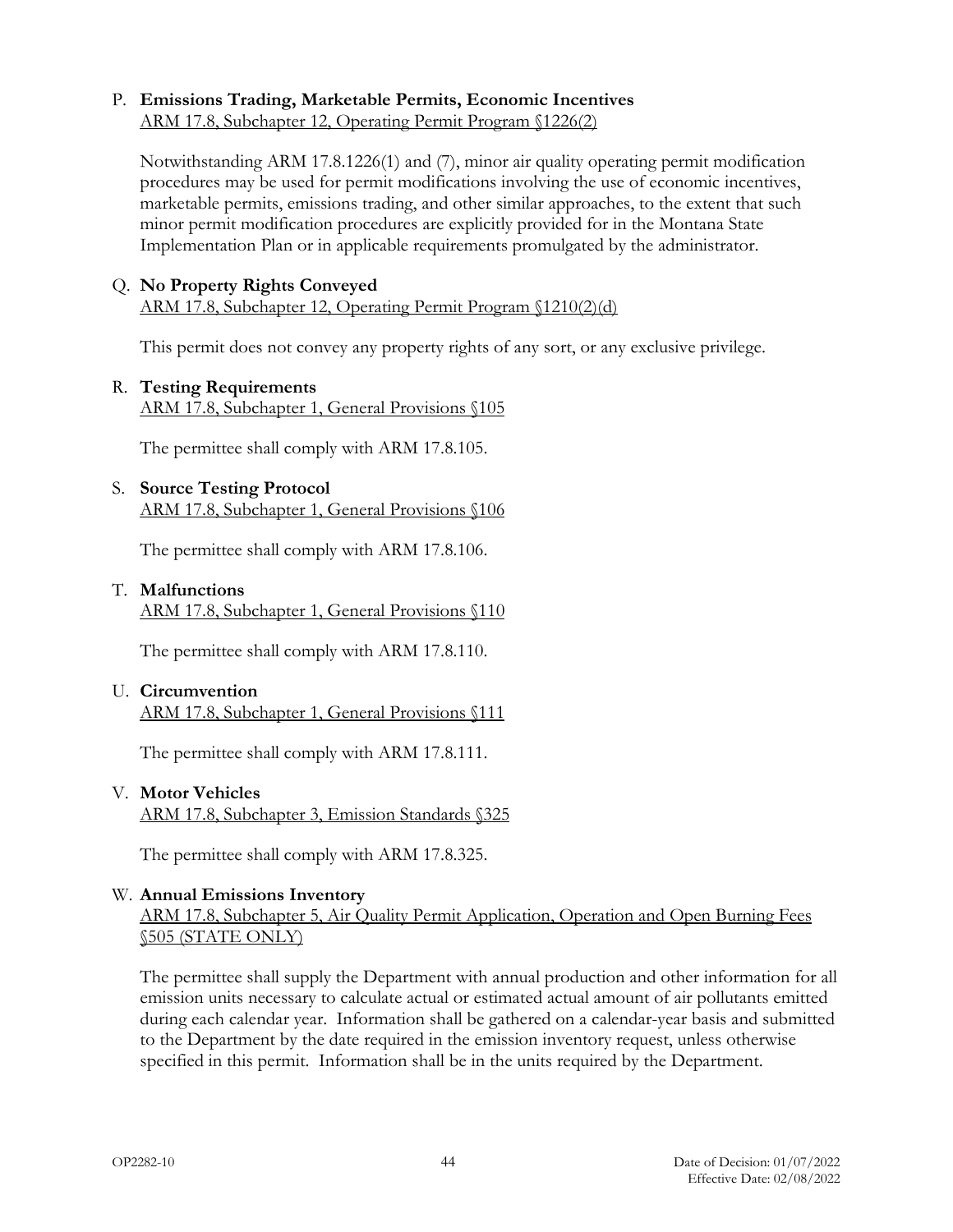## X. **Open Burning** ARM 17.8, Subchapter 6, Open Burning §604, 605 and 606

The permittee shall comply with ARM 17.8.604, 605 and 606.

# Y. **Montana Air Quality Permits**

ARM 17.8, Subchapter 7, Permit, Construction and Operation of Air Contaminant Sources §745 and 764:)

- 1. Except as specified, no person shall construct, install, modify or use any air contaminant source or stack associated with any source without first obtaining a permit from the Department or Board. A permit is not required for those sources or stacks as specified by ARM 17.8.744(1)(a)-(k).
- 2. The permittee shall comply with ARM 17.8.743, 744, 745, 748, and 764.
- 3. ARM 17.8.745(1) specifies de minimis changes as construction or changed conditions of operation at a facility holding a Montana Air Quality Permit (MAQP) issued under Chapter 8 that does not increase the facility's potential to emit by more than 5 tons per year of any pollutant, except:
	- a. Any construction or changed condition that would violate any condition in the facility's existing MAQP or any applicable rule contained in Chapter 8 is prohibited, except as provided in ARM 17.8.745(2);
	- b. Any construction or changed conditions of operation that would qualify as a major modification under Subchapters 8, 9 or 10 of Chapter 8;
	- c. Any construction or changed condition of operation that would affect the plume rise or dispersion characteristic of emissions that would cause or contribute to a violation of an ambient air quality standard or ambient air increment as defined in ARM 17.8.804;
	- d. Any construction or improvement project with a potential to emit more than 5 tons per year may not be artificially split into smaller projects to avoid Montana Air Quality Permitting; or
	- e. Emission reductions obtained through offsetting within a facility are not included when determining the potential emission increase from construction or changed conditions of operation, unless such reductions are made federally enforceable.
- 4. Any facility making a de minimis change pursuant to ARM 17.8.745(1) shall notify the Department if the change would include a change in control equipment, stack height, stack diameter, stack gas temperature, source location or fuel specifications, or would result in an increase in source capacity above its permitted operation or the addition of a new emission unit. The notice must be submitted, in writing, 10 days prior to start up or use of the proposed de minimis change, or as soon as reasonably practicable in the event of an unanticipated circumstance causing the de minimis change, and must include the information requested in ARM 17.8.745(1.)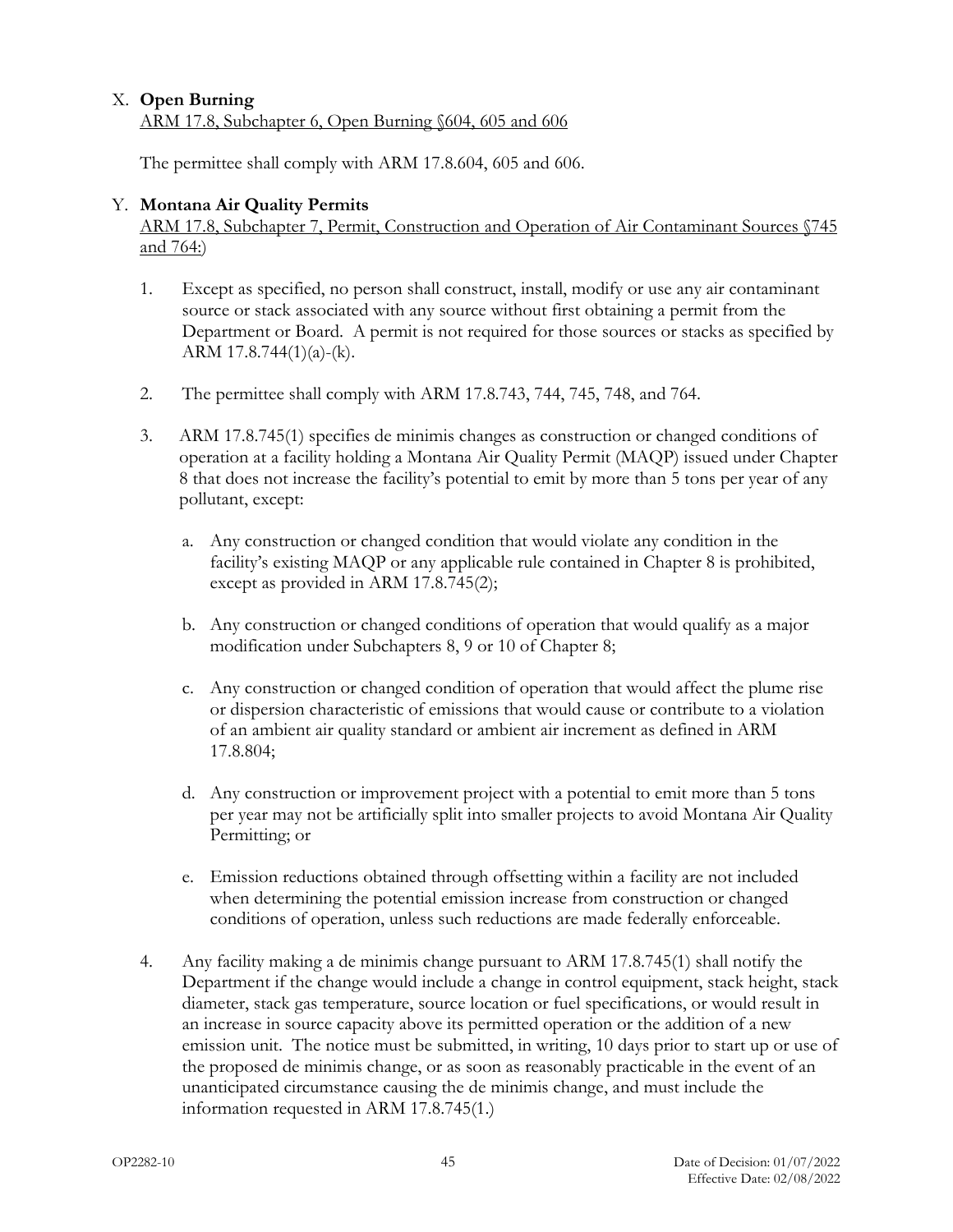#### Z. **National Emission Standard for Asbestos** 40 CFR, Part 61, Subpart M

The permittee shall not conduct any asbestos abatement activities except in accordance with 40 CFR 61, Subpart M (National Emission Standard for Hazardous Air Pollutants for Asbestos).

# AA. **Asbestos**

ARM 17.74, Subchapter 3, General Provisions and Subchapter 4, Fees

The permittee shall comply with ARM 17.74.301, *et seq.*, and ARM 17.74.401, *et seq*. (State only)

## BB. **Stratospheric Ozone Protection – Servicing of Motor Vehicle Air Conditioners** 40 CFR, Part 82, Subpart B

If the permittee performs a service on motor vehicles and this service involves ozone-depleting substance/refrigerant in the motor vehicle air conditioner (MVAC), the permittee is subject to all the applicable requirements as specified in 40 CFR 82, Subpart B.

# CC. **Stratospheric Ozone Protection – Recycling and Emission Reductions** 40 CFR, Part 82, Subpart F

The permittee shall comply with the standards for recycling and emission reductions in 40 CFR 82, Subpart F, except as provided for MVACs in Subpart B:

- 1. Persons opening appliances for maintenance, service, repair, or disposal must comply with the required practices pursuant to §82.156;
- 2. Equipment used during the maintenance, service, repair or disposal of appliances must comply with the standards for recycling and recovery equipment pursuant to §82.158;
- 3. Persons performing maintenance, service, repair or disposal of appliances must be certified by an approved technical certification program pursuant to §82.161;
- 4. Persons disposing of small appliances, MVACs and MVAC-like (as defined at §82.152) appliances must comply with recordkeeping requirements pursuant to §82.166;
- 5. Persons owning commercial or industrial process refrigeration equipment must comply with the leak repair requirements pursuant to §82.156; and
- 6. Owners/operators of appliances normally containing 50 or more pounds of refrigerant must keep records of refrigerant purchased and added to such appliances pursuant to §82.166.

# DD.**Emergency Episode Plan**

The permittee shall comply with the requirements contained in Chapter 9.7 of the State of Montana Air Quality Control Implementation Plan.

Each major source emitting 100 tons per year located in a Priority I Air Quality Control Region, shall submit to the Department a legally enforceable Emergency Episode Action Plan (EEAP)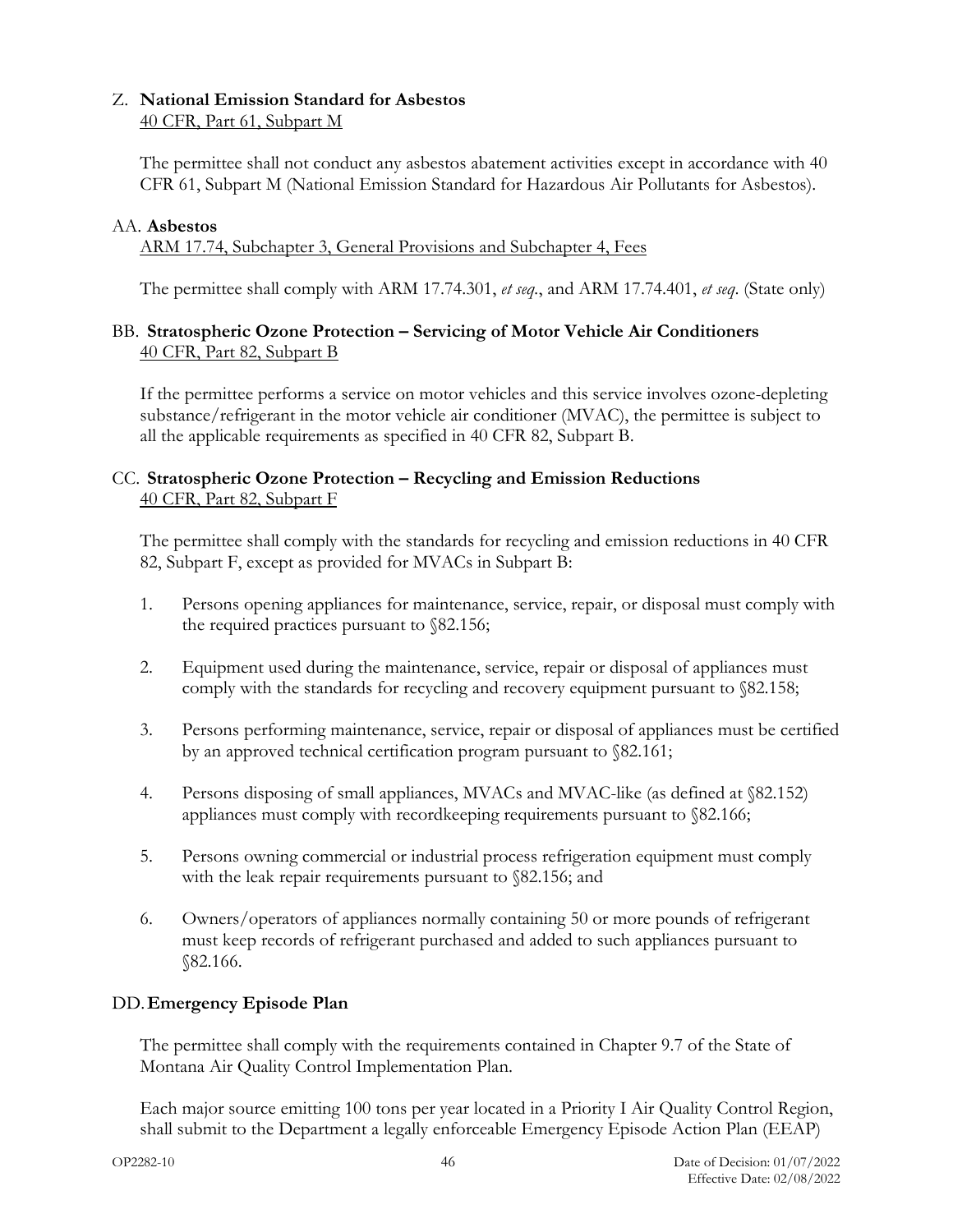that details how the source will curtail emissions during an air pollutant emergency episode. The industrial EEAP shall be in accordance with the Department's EEAP and shall be submitted according to a timetable developed by the Department, following Priority I reclassification.

#### EE. **Definitions**

Terms not otherwise defined in this permit or in the Definitions and Abbreviations [Appendix B](#page-53-0) of this permit, shall have the meaning assigned to them in the referenced regulations.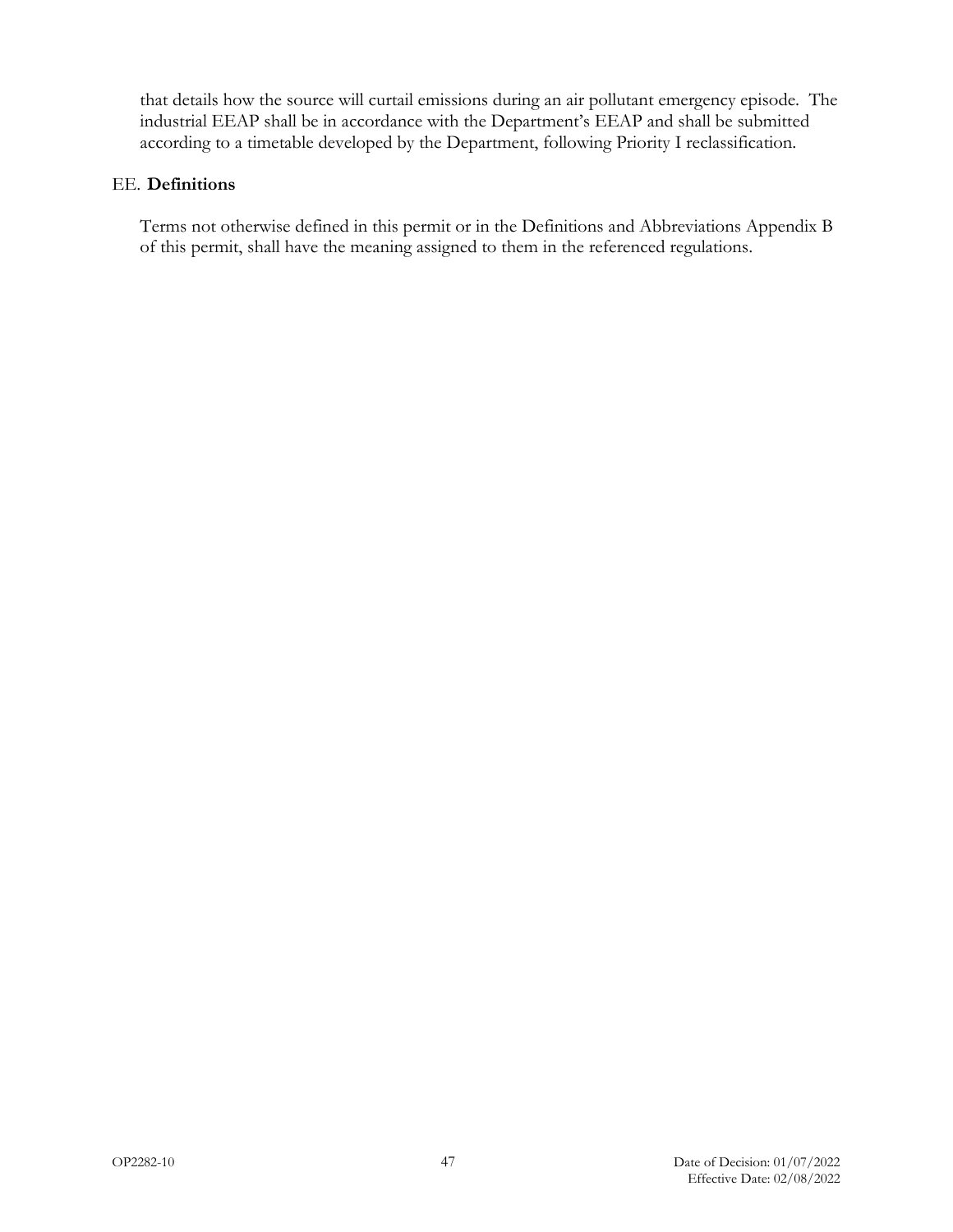# **APPENDICES**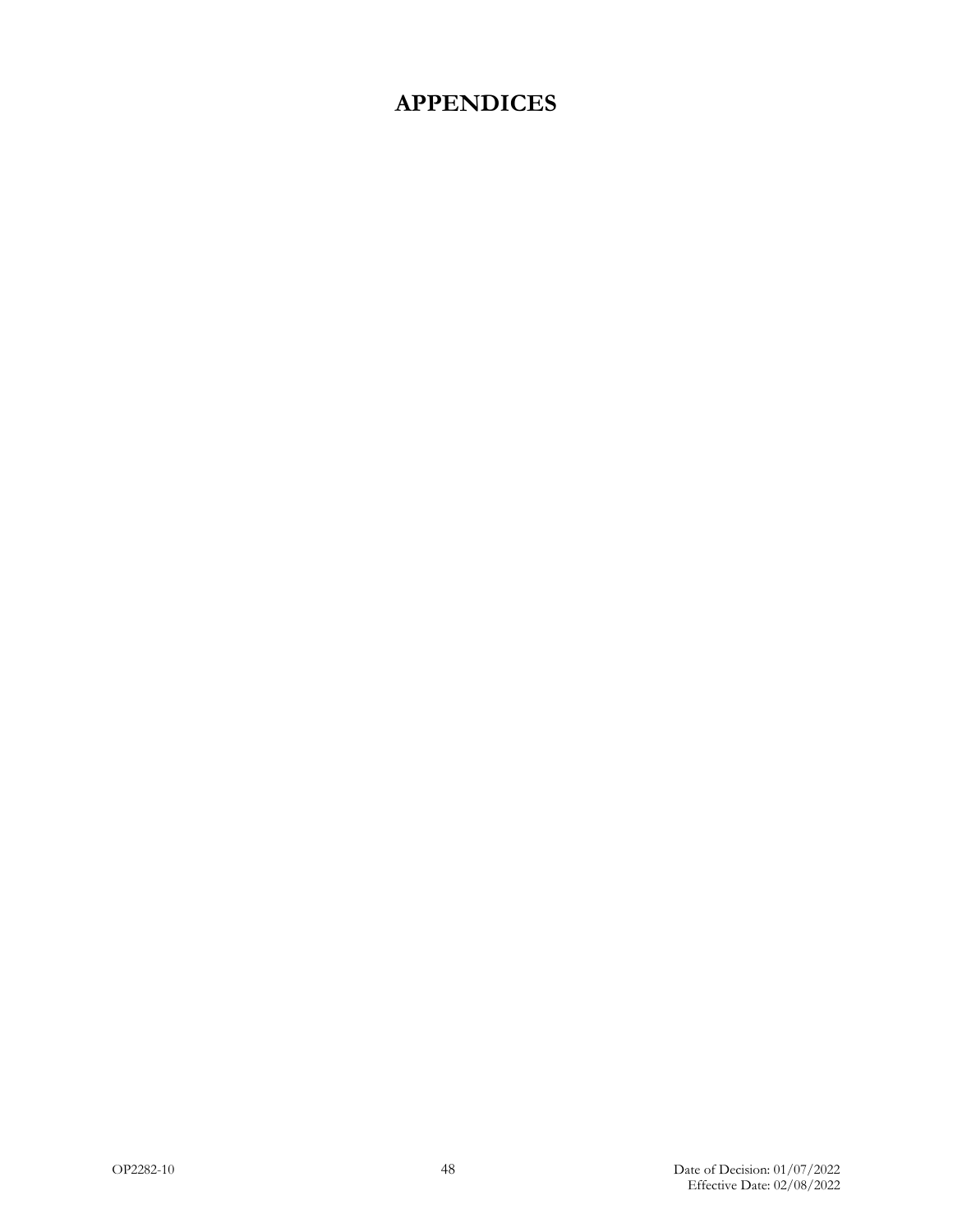# **Appendix A INSIGNIFICANT EMISSIONS UNITS**

**Disclaimer:** The information in this appendix is not State or Federally enforceable, but is presented to assist Magris Talc, the permitting authority, inspectors, and the public.

Pursuant to ARM 17.8.1201(22)(a), an insignificant emission unit means any activity or emissions unit located within a source that: (i) has a potential to emit less than five tons per year of any regulated pollutant; (ii) has a potential to emit less than 500 pounds per year of lead; (iii) has a potential to emit less than 500 pounds per year of hazardous air pollutants listed pursuant to section 7412 (b) of the FCAA; and (iv) is not regulated by an applicable requirement, other than a generally applicable requirement that applies to all emission units subject to Subchapter 12.

#### **List of Insignificant Activities:**

The following table of insignificant sources and/or activities were provided by Magris Talc.

| <b>Emitting Unit ID</b> | <b>Emitting Unit</b>                         |
|-------------------------|----------------------------------------------|
| IEU001                  | Coated Packaging Densifier #1                |
| IEU002                  | Coated Packaging Densifier #2                |
| IEU003                  | Powder Bulk Bag Densifier #1                 |
| IEU004                  | Powder Bulk Bag Densifier #2                 |
| IEU005                  | Diesel Tank                                  |
| IEU006                  | Building Vents (6)                           |
| IEU007                  | Gasoline Exhaust                             |
| IEU008                  | Stationary Ore-Unloading Ramp and associated |
|                         | equipment                                    |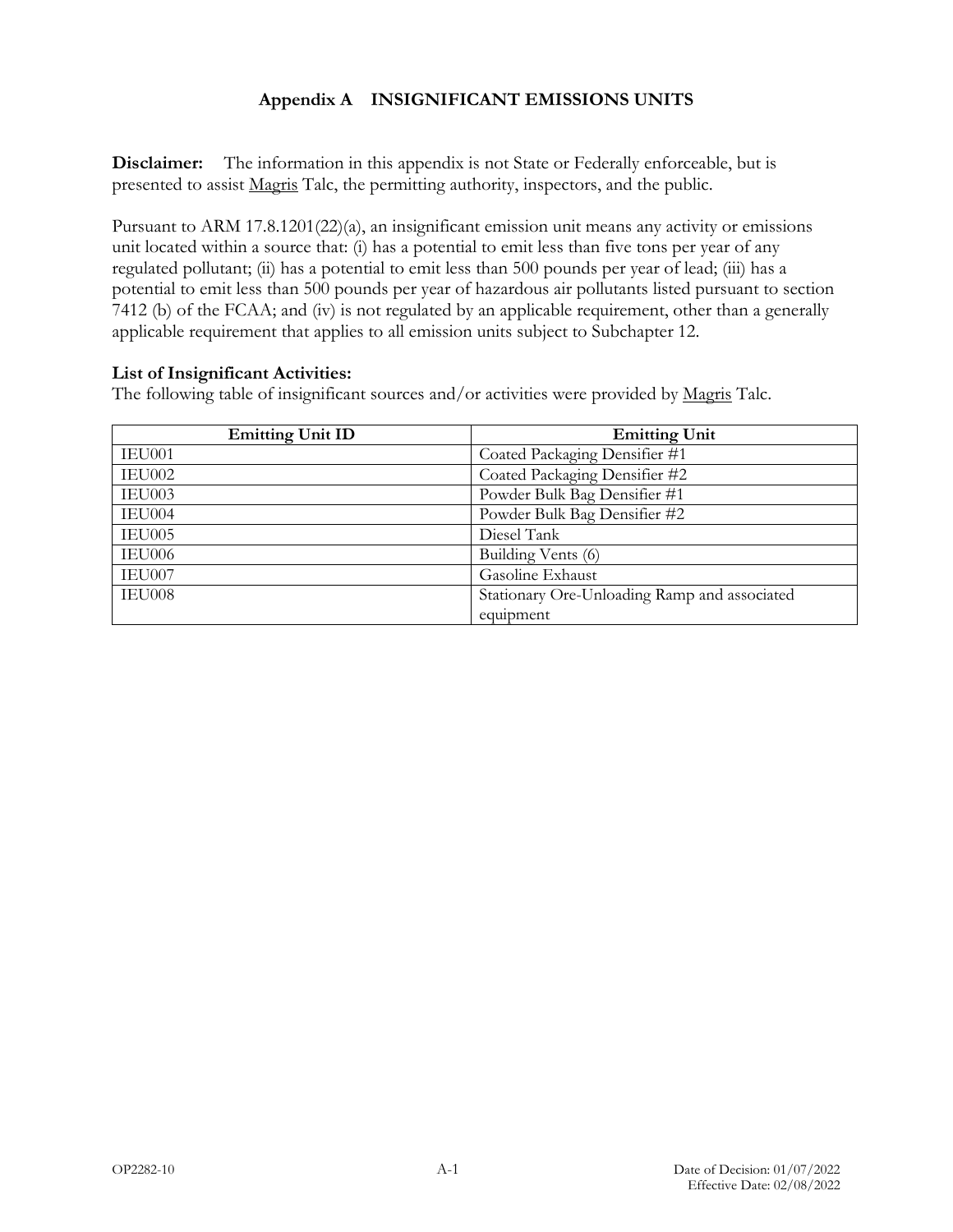# **Appendix B DEFINITIONS and ABBREVIATIONS**

<span id="page-53-0"></span>**"Act"** means the Clean Air Act, as amended, 42 U.S. 7401, *et seq*.

**"Administrative permit amendment"** means an air quality operating permit revision that:

- (a) corrects typographical errors;
- (b) identifies a change in the name, address or phone number of any person identified in the air quality operating permit, or identifies a similar minor administrative change at the source;
- (c) requires more frequent monitoring or reporting by Magris Talc;
- (d) requires changes in monitoring or reporting requirements that the Department deems to be no less stringent than current monitoring or reporting requirements;
- (e) allows for a change in ownership or operational control of a source if the Department has determined that no other change in the air quality operating permit is necessary, consistent with ARM 17.8.1225; or
- (f) incorporates any other type of change which the Department has determined to be similar to those revisions set forth in (a)-(e), above.

**"Applicable requirement"** means all of the following as they apply to emissions units in a source requiring an air quality operating permit (including requirements that have been promulgated or approved by the Department or the administrator through rule making at the time of issuance of the air quality operating permit, but have future-effective compliance dates, provided that such requirements apply to sources covered under the operating permit):

- (a) any standard, rule, or other requirement, including any requirement contained in a consent decree or judicial or administrative order entered into or issued by the Department, that is contained in the Montana state implementation plan approved or promulgated by the administrator through rule making under Title I of the FCAA;
- (b) any federally enforceable term, condition or other requirement of any Montana Air Quality Permit issued by the Department under Subchapters 7, 8, 9 and 10 of this chapter, or pursuant to regulations approved or promulgated through rule making under Title I of the FCAA, including parts C and D;
- (c) any standard or other requirement under Section 7411 of the FCAA, including Section 7411(d);
- (d) any standard or other requirement under Section 7412 of the FCAA, including any requirement concerning accident prevention under Section  $7412(r)(7)$ , but excluding the contents of any risk management plan required under Section 7412(r);
- (e) any standard or other requirement of the acid rain program under Title IV of the FCAA or regulations promulgated thereunder;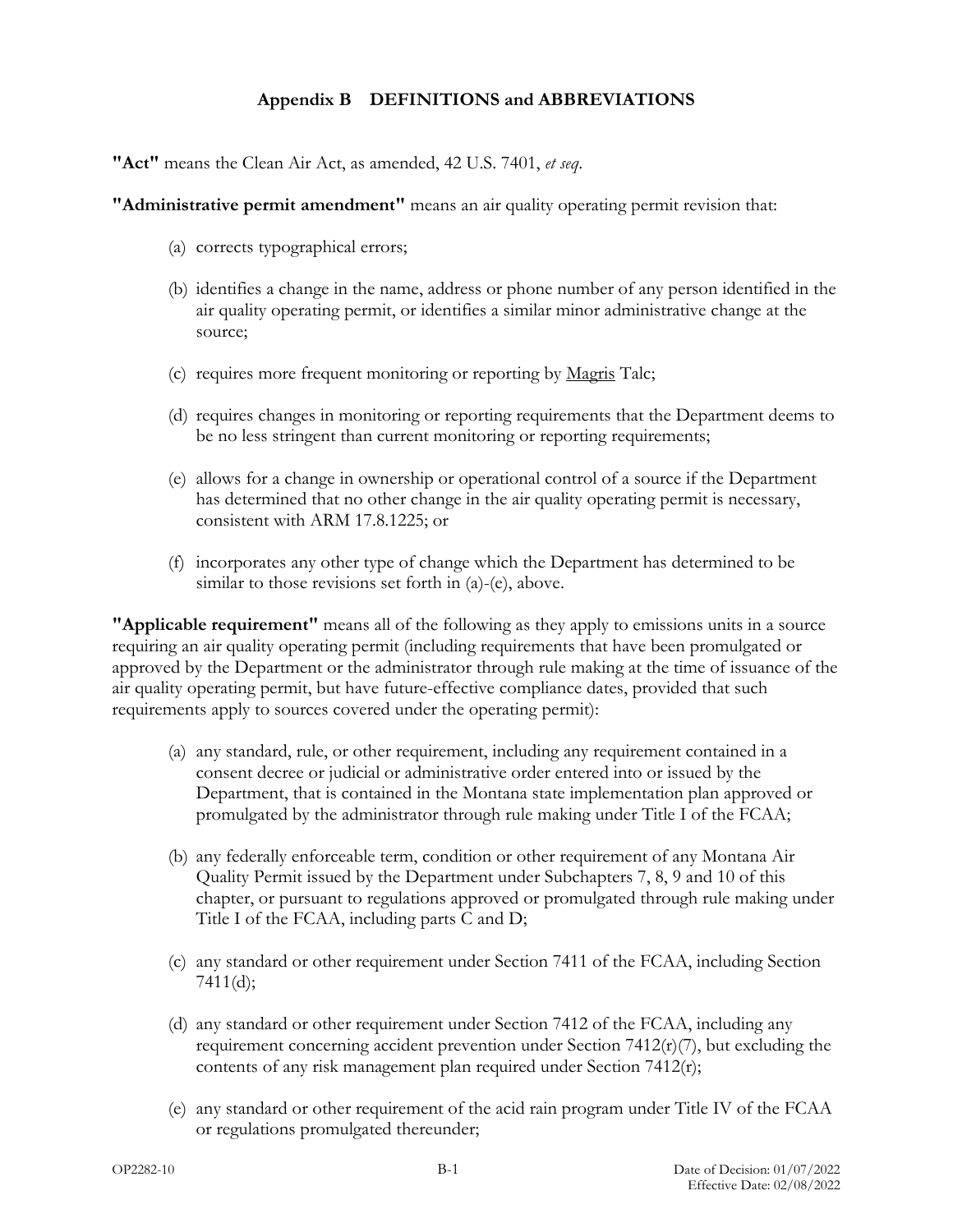- (f) any requirements established pursuant to Section 7661c(b) or Section 7414(a)(3) of the FCAA;
- (g) any standard or other requirement governing solid waste incineration, under Section 7429 of the FCAA;
- (h) any standard or other requirement for consumer and commercial products, under Section 7511b(e) of the FCAA;
- (i) any standard or other requirement for tank vessels, under Section 7511b(f) of the FCAA;
- (j) any standard or other requirement of the regulations promulgated to protect stratospheric ozone under Title VI of the FCAA, unless the administrator determines that such requirements need not be contained in an air quality operating permit;
- (k) any national ambient air quality standard or increment or visibility requirement under part C of Title I of the FCAA, but only as it would apply to temporary sources permitted pursuant to Section 7661c(e) of the FCAA; or
- (l) any federally enforceable term or condition of any air quality open burning permit issued by the Department under Subchapter 6.

**"Department"** means the Montana Department of Environmental Quality.

**"Emissions unit"** means any part or activity of a stationary source that emits or has the potential to emit any regulated air pollutant or any pollutant listed under Section 7412(b) of the FCAA. This term is not meant to alter or affect the definition of the term "unit" for purposes of Title IV of the FCAA.

**"FCAA"** means the Federal Clean Air Act, as amended.

**"Federally enforceable"** means all limitations and conditions which are enforceable by the administrator, including those requirements developed pursuant to 40 CFR Parts 60 and 61, requirements within the Montana state implementation plan, and any permit requirement established pursuant to 40 CFR 52.21 or under regulations approved pursuant to 40 CFR 51, Subpart I, including operating permits issued under an EPA approved program that is incorporated into the Montana state implementation plan and expressly requires adherence to any permit issued under such program.

**"Fugitive emissions"** means those emissions which could not reasonably pass through a stack, chimney, vent, or other functionally equivalent opening.

**"General air quality operating permit"** or **"general permit"** means an air quality operating permit that meets the requirements of ARM 17.8.1222, covers multiple sources in a source category, and is issued in lieu of individual permits being issued to each source.

**"Hazardous air pollutant"** means any air pollutant listed as a hazardous air pollutant pursuant to Section 112(b) of the FCAA.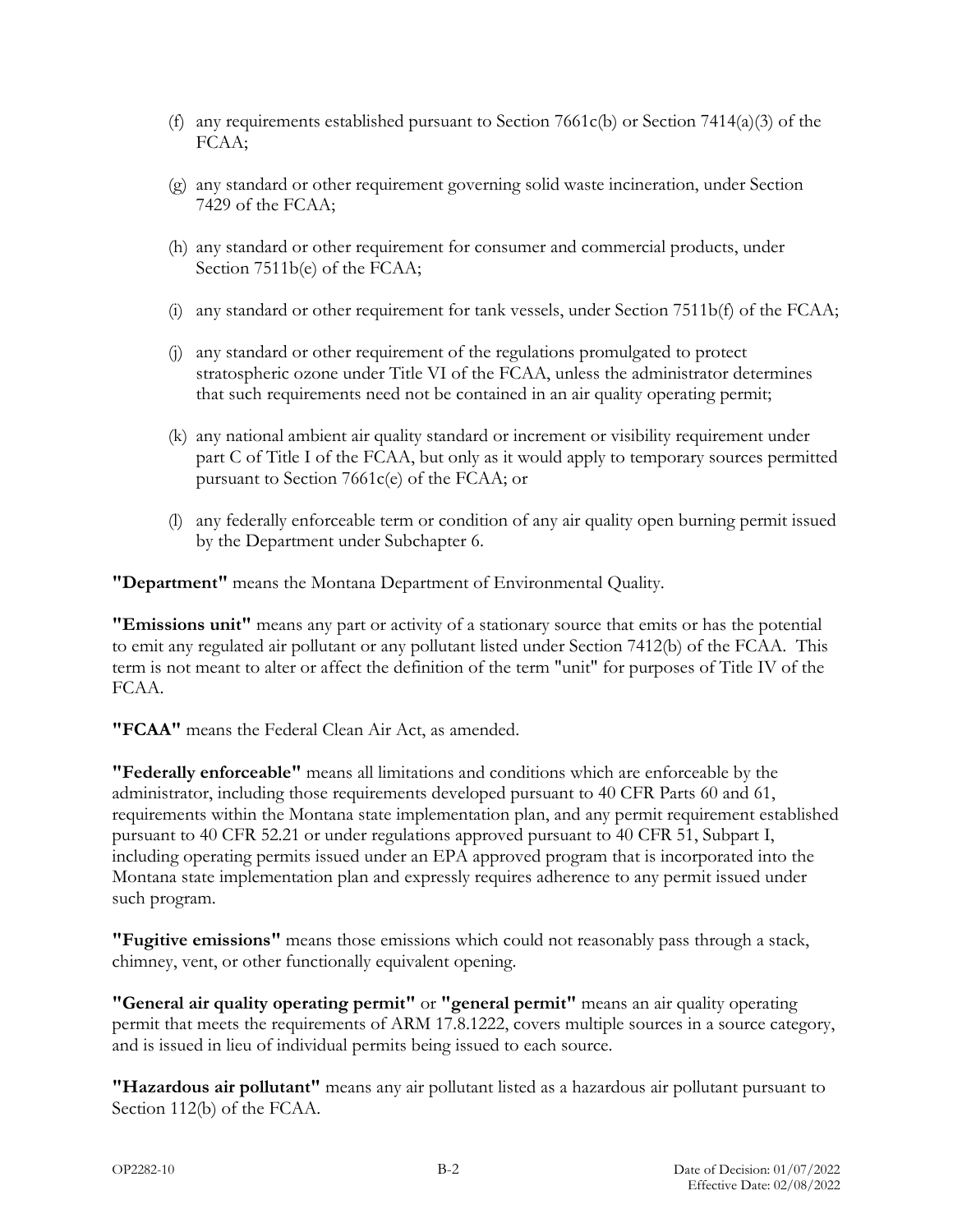**"Non-federally enforceable requirement"** means the following as they apply to emissions units in a source requiring an air quality operating permit:

- (a) any standard, rule, or other requirement, including any requirement contained in a consent decree, or judicial or administrative order entered into or issued by the Department, that is not contained in the Montana state implementation plan approved or promulgated by the administrator through rule making under Title I of the FCAA;
- (b) any term, condition or other requirement contained in any Montana Air Quality Permit issued by the Department under Subchapters 7, 8, 9 and 10 of this chapter that is not federally enforceable;
- (c) does not include any Montana ambient air quality standard contained in Subchapter 2 of this chapter.

**"Permittee"** means the owner or operator of any source subject to the permitting requirements of this subchapter, as provided in ARM 17.8.1204, that holds a valid air quality operating permit or has submitted a timely and complete permit application for issuance, renewal, amendment, or modification pursuant to this subchapter.

**"Regulated air pollutant"** means the following:

- (a) nitrogen oxides or any volatile organic compounds;
- (b) any pollutant for which a national ambient air quality standard has been promulgated;
- (c) any pollutant that is subject to any standard promulgated under Section 7411 of the FCAA;
- (d) any Class I or II substance subject to a standard promulgated under or established by Title VI of the FCAA; or
- (e) any pollutant subject to a standard or other requirement established or promulgated under Section 7412 of the FCAA, including but not limited to the following:
	- (i) any pollutant subject to requirements under Section  $7412(j)$  of the FCAA. If the administrator fails to promulgate a standard by the date established in Section 7412(e) of the FCAA, any pollutant for which a subject source would be major shall be considered to be regulated on the date 18 months after the applicable date established in Section 7412(e) of the FCAA;
	- (ii) any pollutant for which the requirements of Section  $7412(g)(2)$  of the FCAA have been met but only with respect to the individual source subject to Section  $7412(g)(2)$ requirement.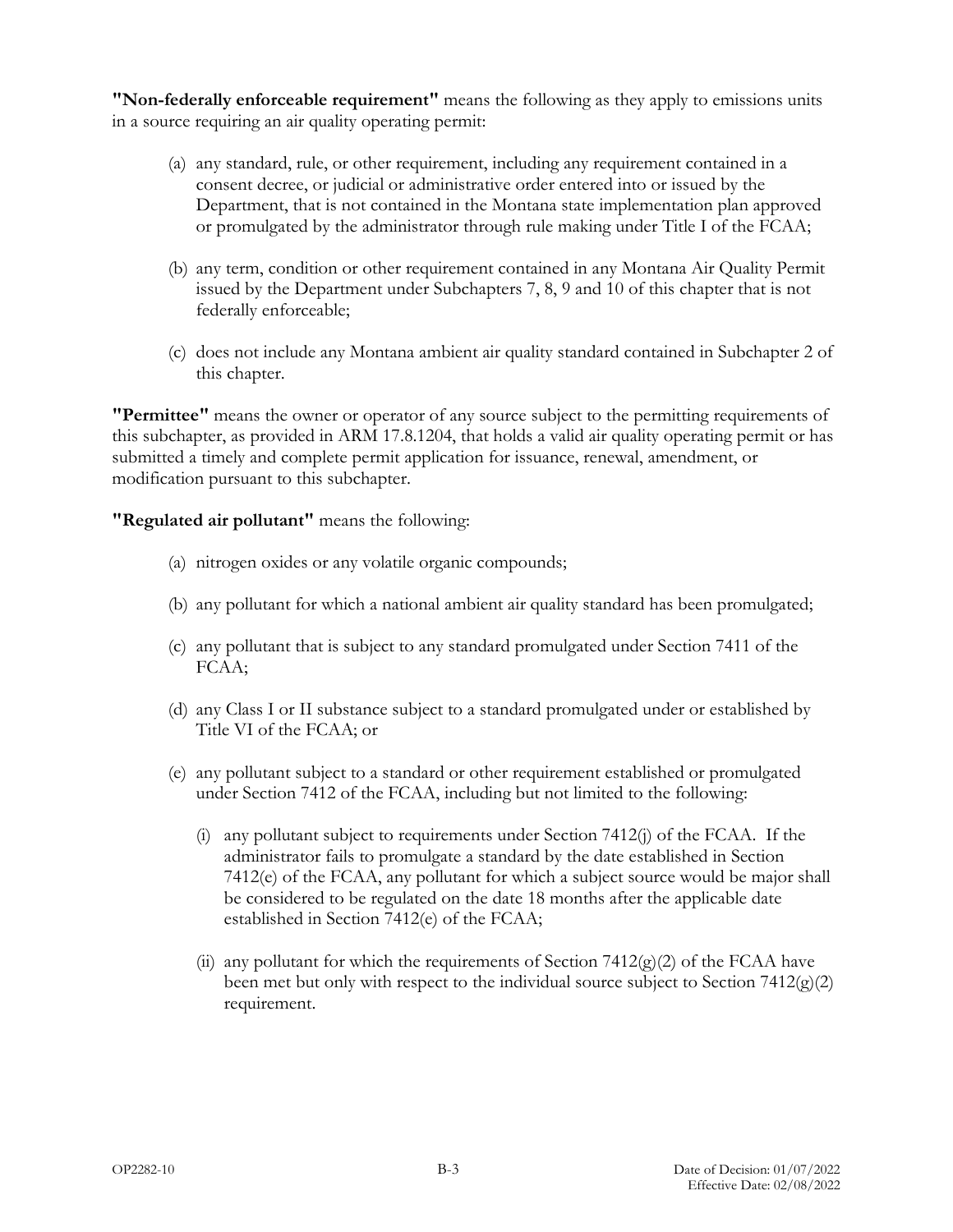#### **"Responsible official"** means one of the following:

- (a) For a corporation: a president, secretary, treasurer, or vice-president of the corporation in charge of a principal business function, or any other person who performs similar policy or decision-making functions for the corporation, or a duly authorized representative of such person if the representative is responsible for the overall operation of one or more manufacturing, production, or operating facilities applying for or subject to a permit and either:
	- (i) the facilities employ more than 250 persons or have gross annual sales or expenditures exceeding \$25 million (in second quarter 1980 dollars); or
	- (ii) the delegation of authority to such representative is approved in advance by the Department.
- (b) For a partnership or sole proprietorship: a general partner or the proprietor, respectively.
- (c) For a municipality, state, federal, or other public agency: either a principal executive officer or ranking elected official. For the purposes of this part, a principal executive officer of a federal agency includes the chief executive officer having responsibility for the overall operations of a principal geographic unit of the agency (e.g., a regional administrator of the environmental protection agency).
- (d) For affected sources: the designated representative in so far as actions, standards, requirements, or prohibitions under Title IV of the FCAA or the regulations promulgated thereunder are concerned, and the designated representative for any other purposes under this subchapter.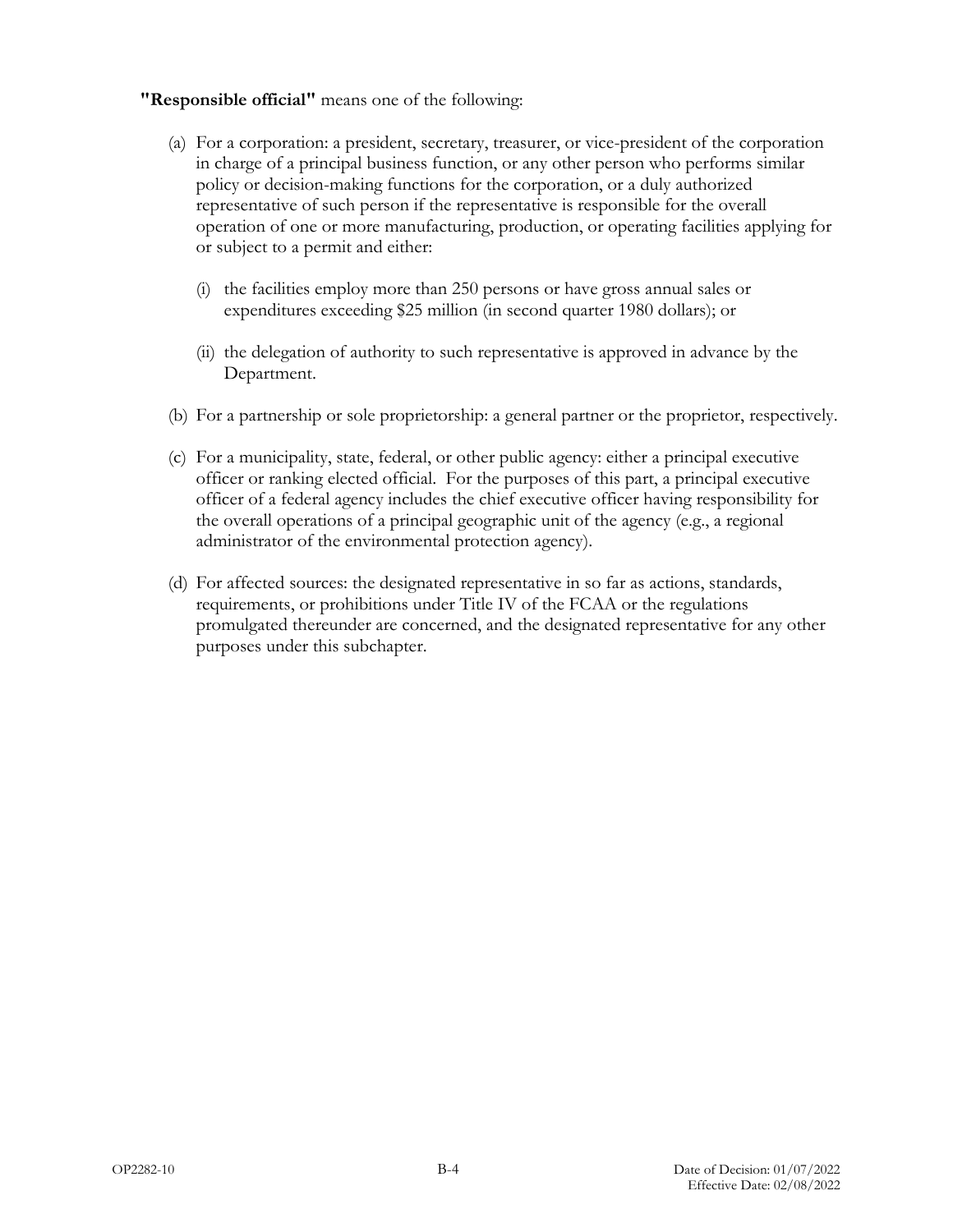#### **Abbreviations:**

| ARM             | Administrative Rules of Montana                 |
|-----------------|-------------------------------------------------|
| <b>ASTM</b>     | American Society of Testing Materials           |
| <b>BACT</b>     | Best Available Control Technology               |
| <b>BDT</b>      | bone dry tons                                   |
| Btu             | British Thermal Unit                            |
| <b>CFR</b>      | Code of Federal Regulations                     |
| CO              | carbon monoxide                                 |
| DEQ             | Department of Environmental Quality             |
| dscf            | dry standard cubic foot                         |
| dscfm           | dry standard cubic foot per minute              |
| dscm            | dry standard cubic meter                        |
| <b>EEAP</b>     | <b>Emergency Episode Action Plan</b>            |
| EPA             | U.S. Environmental Protection Agency            |
| EPA Method      | Test methods contained in 40 CFR 60, Appendix A |
| EU              | emissions unit                                  |
| <b>FCAA</b>     | Federal Clean Air Act                           |
| g               | gram                                            |
| gr              | grains                                          |
| <b>HAP</b>      | hazardous air pollutant                         |
| IEU             | insignificant emissions unit                    |
| lb              | pound                                           |
| Mbdft           | thousand board feet                             |
| Method 5        | 40 CFR 60, Appendix A, Method 5                 |
| Method 9        | 40 CFR 60, Appendix A, Method 9                 |
| MMbdft          | million board feet                              |
| <b>MMBtu</b>    | million British Thermal Units                   |
| NOx             | oxides of nitrogen                              |
| NO <sub>2</sub> | nitrogen dioxide                                |
| O <sub>2</sub>  | oxygen                                          |
| Pb              | lead                                            |
| PМ              | particulate matter                              |
| $PM_{10}$       | particulate matter less than 10 microns in size |
| psi             | pounds per square inch                          |
| scf             | standard cubic feet                             |
| <b>SIC</b>      | Source Industrial Classification                |
| SO <sub>2</sub> | sulfur dioxide                                  |
| SOx             | oxides of sulfur                                |
| tpy             | tons per year                                   |
| U.S.C.          | United States Code                              |
| VE              | visible emissions                               |
| <b>VOC</b>      | volatile organic compound                       |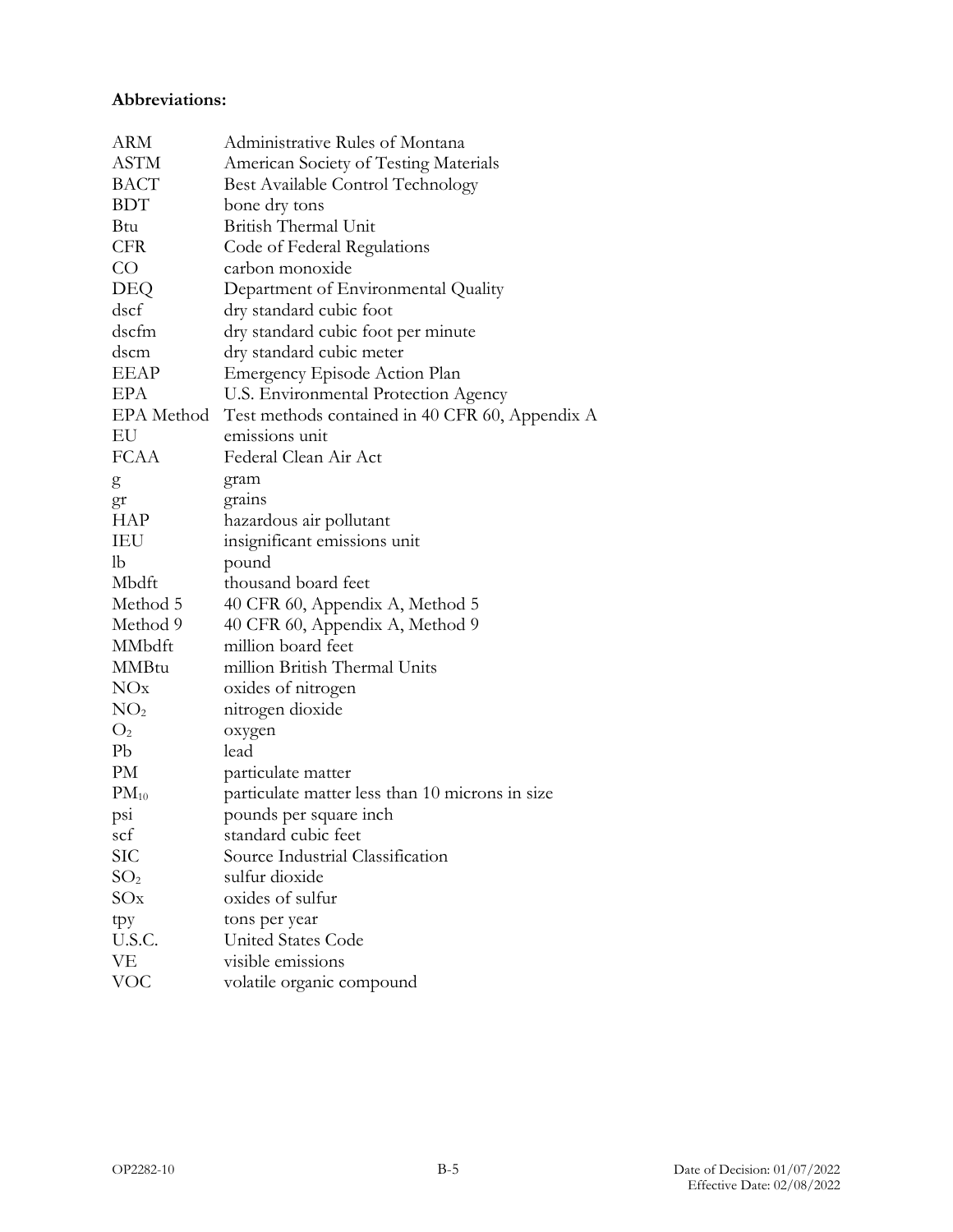#### **Appendix C NOTIFICATION ADDRESSES**

<span id="page-58-0"></span>Compliance Notifications:

Montana Department of Environmental Quality Air, Energy & Mining Division Air Quality Bureau P.O. Box 200901 Helena, MT 59620-0901

United States EPA Air Program Coordinator Region VIII, Montana Office 10 W. 15th Street, Suite 3200 Helena, MT 59626

Permit Modifications:

Montana Department of Environmental Quality Air, Energy & Mining Division Air Quality Bureau P.O. Box 200901 Helena, MT 59620-0901

Office of Partnerships and Regulatory Assistance Air and Radiation Program US EPA Region VIII 8P-AR 1595 Wynkoop Street Denver, CO 80202-1129